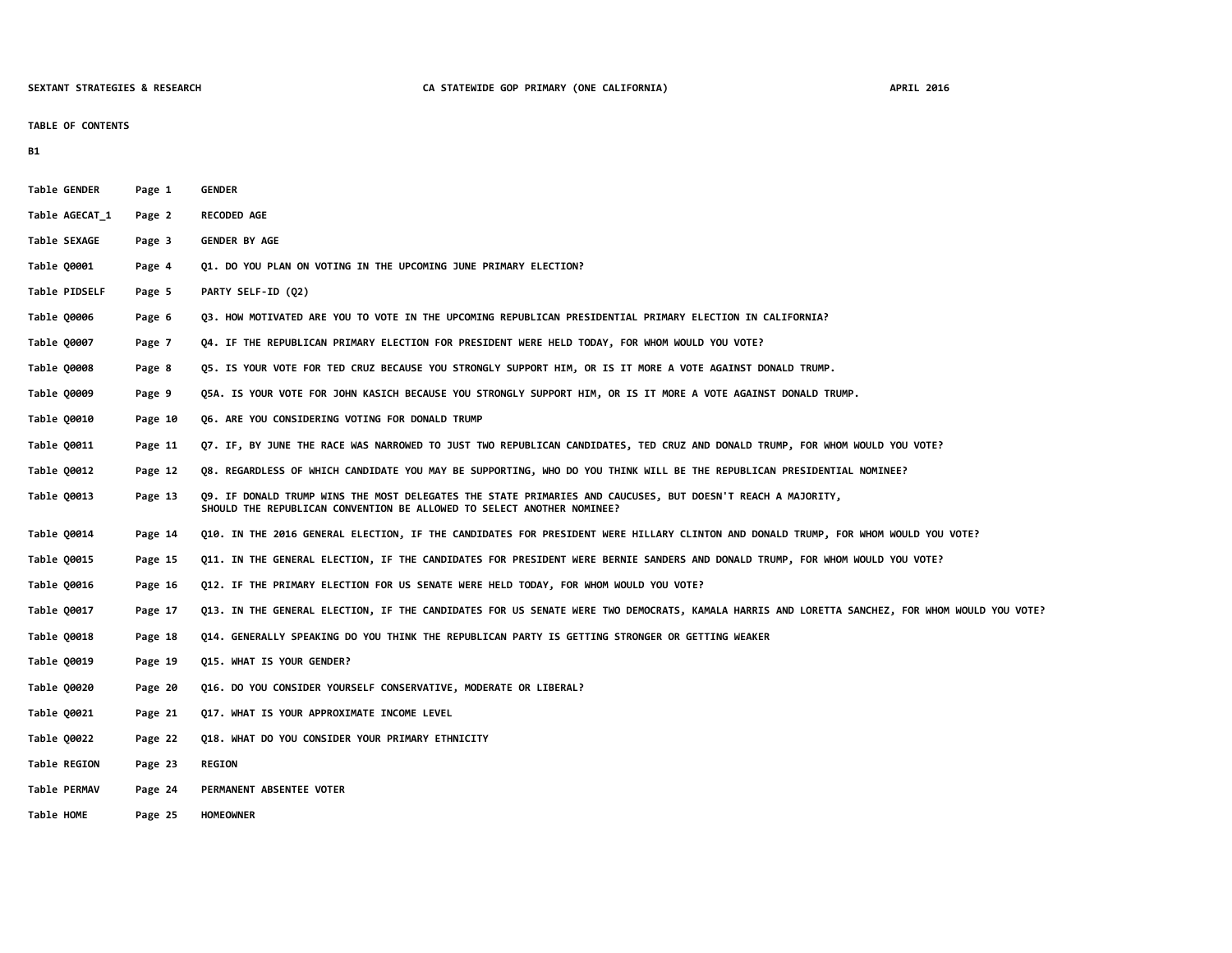### **Table GENDER Page 1**

### **SEXTANT STRATEGIES & RESEARCH CA STATEWIDE GOP PRIMARY (ONE CALIFORNIA) APRIL 2016**

**GENDER**

|                        |                  |                     |                                                                                                                       |            |            |           |            |            |            |            |                 |              | <b>GENDER X AGE</b> |             |            |            |                |            |                   | <b>REGION</b> |            |             |                            |            |            |                                             |            |                  |                |
|------------------------|------------------|---------------------|-----------------------------------------------------------------------------------------------------------------------|------------|------------|-----------|------------|------------|------------|------------|-----------------|--------------|---------------------|-------------|------------|------------|----------------|------------|-------------------|---------------|------------|-------------|----------------------------|------------|------------|---------------------------------------------|------------|------------------|----------------|
|                        |                  |                     | <b>GENDER</b>                                                                                                         |            |            |           | <b>AGE</b> |            |            |            |                 |              |                     |             |            | BAY        | CNTRL          |            | ---LA CO--- INLND |               |            |             | SAN                        |            |            | <b>PAV</b><br>CNTRL =========== =========== |            | <b>HOMEOWNER</b> |                |
|                        |                  |                     | TOTAL MALE FEMALE 18-54 55+ 18-34 35-44 45-54 55-64 65+ 18-54 55+ 18-54 55+ NORTH AREA VALLY LA CO WHITE NON-W EMP OC |            |            |           |            |            |            |            |                 |              |                     |             |            |            |                |            |                   |               |            |             | <b>DIEGO SACTO COAST</b>   |            |            | PAV                                         | NOT        | OWNER NOT        |                |
|                        |                  | $(A)$ $(B)$         | (C)                                                                                                                   | (D)        | (E)        | (F)       | (G)        | (H)        | (I)        | (1)        | (K)             | (L)          | (M)                 | (N)         | (0)        | (P)        | (Q)            | (R)        | (S)               | (T)           | (U)        | (V)         | (W)                        | (X)        | (Y)        | (Z)                                         | (A1)       |                  | (B1) (C1)      |
| <b>TOTAL ANSWERING</b> | 1165<br>100% 55% | 641                 | 524<br>45%                                                                                                            | 354<br>30% | 799<br>69% | 79<br>7%  | 91<br>8%   | 184<br>16% | 289<br>25% | 510<br>44% | 193<br>17%      | 436<br>37%   | 161<br>14%          | 363<br>31%  | 204<br>18% | 182<br>16% | 157<br>13%     | 145<br>12% | 97<br>8%          | 48<br>4%      | 87<br>7%   | 116<br>10%  | 187<br>16%                 | -24<br>2%  | -63<br>5%  | 923<br>79%                                  | 242<br>21% | 740<br>64%       | 425<br>36%     |
| <b>MALE</b>            |                  | 641 641<br>55% 100% |                                                                                                                       | 193<br>54% | 436<br>55% | 43<br>54% | -52<br>57% | 99<br>54%  | 157<br>54% | 279        | 193<br>55% 100% | -436<br>100% | $\sim$              | $\sim$      | 108<br>53% | 102<br>56% | 81<br>52%      | 76<br>52%  | -55<br>57%        | -20<br>42%    | 48<br>56%  | -61<br>52%  | 122<br>65%<br><b>OORVX</b> | 38%        | 34<br>55%  | 508<br>55%                                  | 132<br>55% | 404              | 237<br>55% 56% |
| <b>FEMALE</b>          | 524<br>45%       |                     | 524<br>100%                                                                                                           | 161<br>46% | 363<br>45% | 37<br>46% | -39<br>43% | 85<br>46%  | 132<br>46% | 231<br>45% | $\sim$          |              | 161<br>100%         | 363<br>100% | 97<br>47%  | 80<br>44%  | 76<br>48%<br>W | -69<br>48% | -41<br>43%        | 28<br>58%     | -38<br>44% | - 55<br>48% | 65<br>35%                  | -15<br>62% | -29<br>45% | 415<br>45%                                  | 109<br>45% | 337<br>45%       | 188<br>44%     |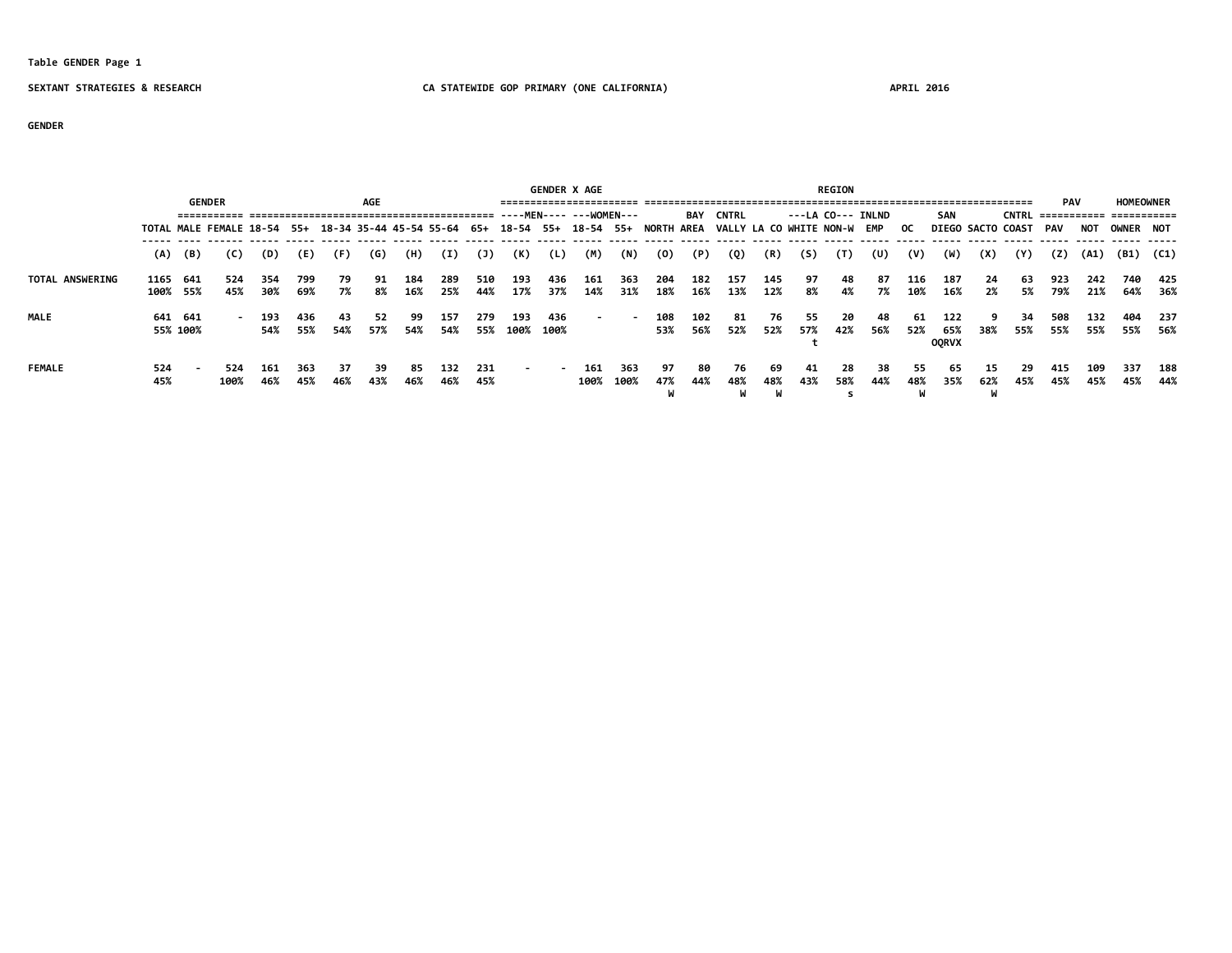## **Table AGECAT\_1 Page 2**

### **SEXTANT STRATEGIES & RESEARCH CA STATEWIDE GOP PRIMARY (ONE CALIFORNIA) APRIL 2016**

### **RECODED AGE**

|                             |                      |                    | <b>GENDER</b>                                                                          |                 |             |            | AGE        |             |             |                |             |             | <b>GENDER X AGE</b> |             |                    |                       |                             |                       |           | <b>REGION</b>     |                |                          |            |                   |                              | <b>PAV</b>              |                | <b>HOMEOWNER</b>             |                         |
|-----------------------------|----------------------|--------------------|----------------------------------------------------------------------------------------|-----------------|-------------|------------|------------|-------------|-------------|----------------|-------------|-------------|---------------------|-------------|--------------------|-----------------------|-----------------------------|-----------------------|-----------|-------------------|----------------|--------------------------|------------|-------------------|------------------------------|-------------------------|----------------|------------------------------|-------------------------|
|                             |                      |                    |                                                                                        |                 |             |            |            |             |             |                |             |             |                     |             |                    | BAY                   | <b>CNTRL</b>                |                       |           | ---LA CO--- INLND |                |                          | SAN        |                   | $CNTRL$ ===========          |                         |                | ===========                  |                         |
|                             |                      |                    | TOTAL MALE FEMALE 18-54 55+ 18-34 35-44 45-54 55-64 65+ 18-54 55+ 18-54 55+ NORTH AREA |                 |             |            |            |             |             |                |             |             |                     |             |                    |                       | VALLY LA CO WHITE NON-W EMP |                       |           |                   |                | 0C                       |            | DIEGO SACTO COAST |                              | PAV                     | NOT            | <b>OWNER NOT</b>             |                         |
|                             | (A)                  | (B)                | (C)                                                                                    | (D)             | (E)         | (F)        | (G)        | (H)         | (I)         | $(\mathsf{J})$ | (K)         | (L)         | (M)                 | (N)         | (0)                | (P)                   | (Q)                         | (R)                   | (S)       | (T)               | (U)            | (V)                      | (W)        | (X)               | (Y)                          | (Z)                     | (A1)           | (B1)                         | (C1)                    |
| TOTAL ANSWERING             | 1165 641<br>100% 55% |                    | 524<br>45%                                                                             | 354<br>30%      | 799<br>69%  | 79<br>7%   | 91<br>8%   | 184<br>16%  | 289<br>25%  | 510<br>44%     | 193<br>17%  | 436<br>37%  | 161<br>14%          | 363<br>31%  | 204<br>18%         | 182<br>16%            | 157<br>13%                  | 145<br>12%            | 97<br>8%  | 48<br>4%          | 87<br>7%       | 116<br>10%               | 187<br>16% | 24<br>2%          | 63<br>5%                     | 923<br>79%              | 242<br>21%     | 740<br>64%                   | 425<br>36%              |
| $18 - 54$                   |                      | 354 193<br>30% 30% | 161                                                                                    | 354<br>31% 100% |             | 79<br>100% | 91<br>100% | 184<br>100% |             |                | 193<br>100% |             | 161<br>100%         |             | 49<br>24%          | 63<br>35%<br>0xY      | 49<br>31%<br>y              | 49<br>34%<br>oxY      | 32<br>33% | 17<br>36%         | 29<br>33%      | 48<br>42%<br>y OqWXY     | 51<br>27%  | 17%               | 12<br>19%                    | 255<br>28%              | 99<br>41%<br>z | 190<br>26%                   | 164<br>39%<br><b>B1</b> |
| $55+$<br>================== |                      | 799 436<br>69% 68% | 363<br>69%                                                                             |                 | 799<br>100% |            |            |             | 289<br>100% | 510<br>100%    |             | 436<br>100% |                     | 363<br>100% | 155<br>76%<br>PrVw | 119<br>65%            | 108<br>69%<br>$\mathbf v$   | 96<br>66%             | 65<br>67% | 31<br>64%         | 58<br>67%      | 68<br>58%                | 125<br>67% | 20<br>83%         | 51<br>81%<br>prVw qRuVW<br>D | 656<br>71%<br><b>A1</b> | 143<br>59%     | 539<br>73%<br>C1             | 260<br>61%              |
| $18 - 34$                   | 79<br>7%             | 43<br>7%           | 37<br>7%                                                                               | 79<br>22%       |             | 79<br>100% |            |             |             |                | 43<br>22%   |             | 37<br>23%           |             | 10<br>5%           | 14<br>8%              | 13<br>8%                    | 10<br>7%              | 7<br>7%   | 7%                | 10%            | 12<br>11%<br>OWV         | 9<br>5%    |                   | $\overline{2}$<br>4%         | 49<br>5%                | 30<br>13%<br>7 | 37<br>5%                     | 42<br>10%<br><b>B1</b>  |
| $35 - 44$                   | 91<br>8%             | 8%                 | 52<br>39<br>7%                                                                         | 91<br>26%       |             |            | 91<br>100% |             |             |                | 52<br>27%   |             | 39<br>24%           |             | 17<br>8%           | 17<br>9%              | 15<br>9%                    | 6%                    | 6<br>6%   | 3<br>7%           | 8%             | 13<br>11%<br>$\mathbf v$ | 11<br>6%   |                   | $\overline{2}$<br>4%         | 71<br>8%                | 20<br>8%       | 42<br>6%                     | 49<br>11%<br><b>B1</b>  |
| $45 - 54$                   | 184                  | 99<br>16% 15%      | 16%                                                                                    | 184<br>52%      |             |            |            | 184<br>100% |             |                | 51%         |             | 85<br>53%           |             | 22<br>11%          | 32<br>18%<br>$\Omega$ | 21<br>14%                   | 30<br>21%<br>$\Omega$ | 19<br>20% | 11<br>22%         | 13<br>15%      | 23<br>20%<br>$\circ$     | 32<br>17%  | 17%               | 12%                          | 135<br>15%              | 49<br>20%<br>z | 110<br>15%                   | -74<br>17%              |
| $55 - 64$                   | 25% 24%              | 289 157            | 132<br>25%                                                                             |                 | 289<br>36%  |            |            |             | 289<br>100% |                |             | 157<br>36%  |                     | 132<br>36%  | 60<br>29%<br>Þ     | 31<br>17%             | 39<br>25%<br>n              | 39<br>27%<br>Ð        | 25<br>25% | 14<br>30%         | 27<br>32%<br>D | 25<br>21%                | 41<br>22%  | 10<br>43%<br>Pvw  | 17<br>28%                    | 231<br>25%              | 58<br>24%      | 186<br>25%                   | 103<br>24%              |
| $65+$                       |                      | 510 279<br>44% 44% | 231<br>44%                                                                             |                 | 510<br>64%  |            |            |             |             | 510<br>100%    |             | 279<br>64%  |                     | 231<br>64%  | 96<br>47%<br>uv    | 88<br>48%<br>rUv      | 69<br>44%                   | 57<br>39%             | 40<br>42% | 17<br>35%         | 31<br>35%      | 43<br>37%                | 84<br>45%  | 10<br>40%         | 33<br>53%<br>rUV             | 426<br>46%<br>A1        | 84<br>35%      | 353<br>48%<br>C <sub>1</sub> | 157<br>37%              |
| <b>BLANK</b>                | 12                   | 12<br>1% 2%        |                                                                                        |                 |             |            |            |             |             |                |             |             |                     |             |                    |                       |                             |                       |           |                   |                |                          | 6%         |                   |                              | 12<br>1%                |                | 12<br>2%                     |                         |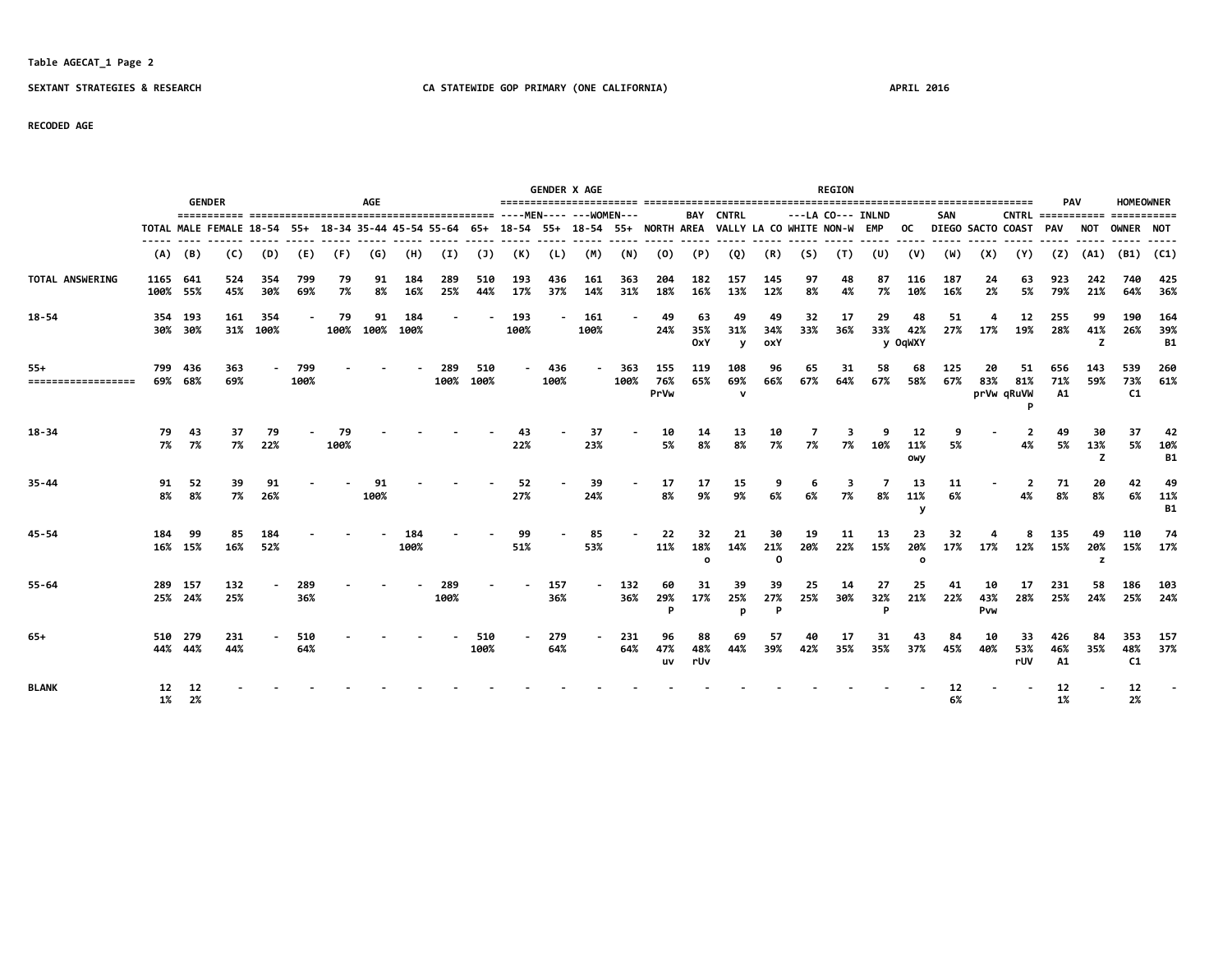### **Table SEXAGE Page 3**

### **SEXTANT STRATEGIES & RESEARCH CA STATEWIDE GOP PRIMARY (ONE CALIFORNIA) APRIL 2016**

**GENDER BY AGE**

|                    |            | <b>GENDER</b>      |                         |            |                |           | AGE       |                         |            |            |                | <b>GENDER X AGE</b> |             |             |                                |                  |                             |                         |           | <b>REGION</b> |                   |                  |                          |                   |                 | <b>PAV</b>       |            | <b>HOMEOWNER</b> |                        |
|--------------------|------------|--------------------|-------------------------|------------|----------------|-----------|-----------|-------------------------|------------|------------|----------------|---------------------|-------------|-------------|--------------------------------|------------------|-----------------------------|-------------------------|-----------|---------------|-------------------|------------------|--------------------------|-------------------|-----------------|------------------|------------|------------------|------------------------|
|                    |            |                    |                         |            |                |           |           |                         |            |            |                | -MEN----            | ---WOMEN--- |             |                                | BAY              | <b>CNTRL</b>                |                         |           |               | ---LA CO--- INLND |                  | <b>SAN</b>               |                   | <b>CNTRL</b>    | ==========       |            |                  |                        |
|                    |            |                    | TOTAL MALE FEMALE 18-54 |            | -55+           |           |           | 18-34 35-44 45-54 55-64 |            | 65+        |                |                     |             |             | 18-54 55+ 18-54 55+ NORTH AREA |                  | VALLY LA CO WHITE NON-W EMP |                         |           |               |                   | OC.              |                          | DIEGO SACTO COAST |                 | <b>PAV</b>       | <b>NOT</b> | OWNER NOT        |                        |
|                    | (A)        | (B)                | (C)                     | (D)        | (E)            | (F)       | (G)       | (H)                     | (I)        | (1)        | (K)            | (L)                 | (M)         | (N)         | (0)                            | (P)              | (Q)                         | (R)                     | (S)       | (T)           | (U)               | (V)              | (W)                      | (X)               | (Y)             | (2)              | (A1)       | (B1)             | (C1)                   |
| TOTAL ANSWERING    | 1153       | 629<br>100% 55%    | 524<br>45%              | 354<br>31% | 799<br>69%     | 79<br>7%  | 91<br>8%  | 184<br>16%              | 289<br>25% | 510<br>44% | 193<br>17%     | 436<br>38%          | 161<br>14%  | 363<br>31%  | 204<br>18%                     | 182<br>16%       | 157<br>14%                  | 145<br>13%              | 97<br>8%  | 48<br>4%      | 87<br>8%          | 116<br>10%       | 176<br>15%               | 24<br>2%          | 63<br>5%        | 912<br>79%       | 242<br>21% | 729<br>63%       | 425<br>37%             |
| MEN 18-54          | 193        | 193<br>17% 31%     |                         | 193<br>54% | $\blacksquare$ | 43<br>54% | 52<br>57% | 99<br>54%               |            |            | 193<br>100%    |                     |             |             | 22<br>11%                      | 36<br>20%<br>0Xy | 27<br>17%<br>x              | 32<br>22%<br><b>OXY</b> | 24<br>25% | 8<br>17%      | 14<br>17%<br>x    | 27<br>23%<br>OXY | 28<br>16%<br>X           | 3%                | 6<br>10%        | 144<br>16%       | 49<br>20%  | 102<br>14%       | 91<br>21%<br><b>B1</b> |
| <b>MEN 55+</b>     |            | 436 436<br>38% 69% |                         |            | 436<br>55%     |           |           |                         | 157<br>54% | 279<br>55% | $\blacksquare$ | 436<br>100%         |             |             | 86<br>42%<br><b>RV</b>         | 66<br>36%        | 54<br>34%                   | 44<br>30%               | 32<br>33% | 12<br>26%     | 34<br>39%         | 34<br>29%        | 83<br>47%<br><b>PQRV</b> | 35%               | 28<br>45%<br>rv | 352<br>39%       | 84<br>35%  | 290<br>40%<br>C1 | 146<br>34%             |
| <b>WOMEN 18-54</b> | 161<br>14% |                    | 161<br>31%              | 161<br>46% | $\blacksquare$ | 37<br>46% | 39<br>43% | 85<br>46%               |            |            |                |                     | 161<br>100% |             | 27<br>13%                      | 27<br>15%        | 21<br>14%                   | -17<br>12%              | 8<br>8%   | 9<br>19%<br>s | 14<br>17%         | 22<br>19%        | 23<br>13%                | 14%               | 6<br>9%         | 111<br>12%       | 50<br>21%  | 88<br>12%        | 74<br>17%<br><b>B1</b> |
| WOMEN 55+          | 363<br>31% |                    | 363<br>69%              |            | 363<br>45%     |           |           |                         | 132<br>46% | 231<br>45% |                |                     |             | 363<br>100% | 70<br>34%                      | 54<br>29%        | 54<br>35%<br>W              | 52<br>36%               | 33<br>34% | 18<br>38%     | 24<br>28%         | 34<br>29%        | 42<br>24%                | 47%<br>uW         | 23<br>36%<br>W  | 304<br>33%<br>A1 | 59<br>24%  | 249<br>34%<br>C1 | 114<br>27%             |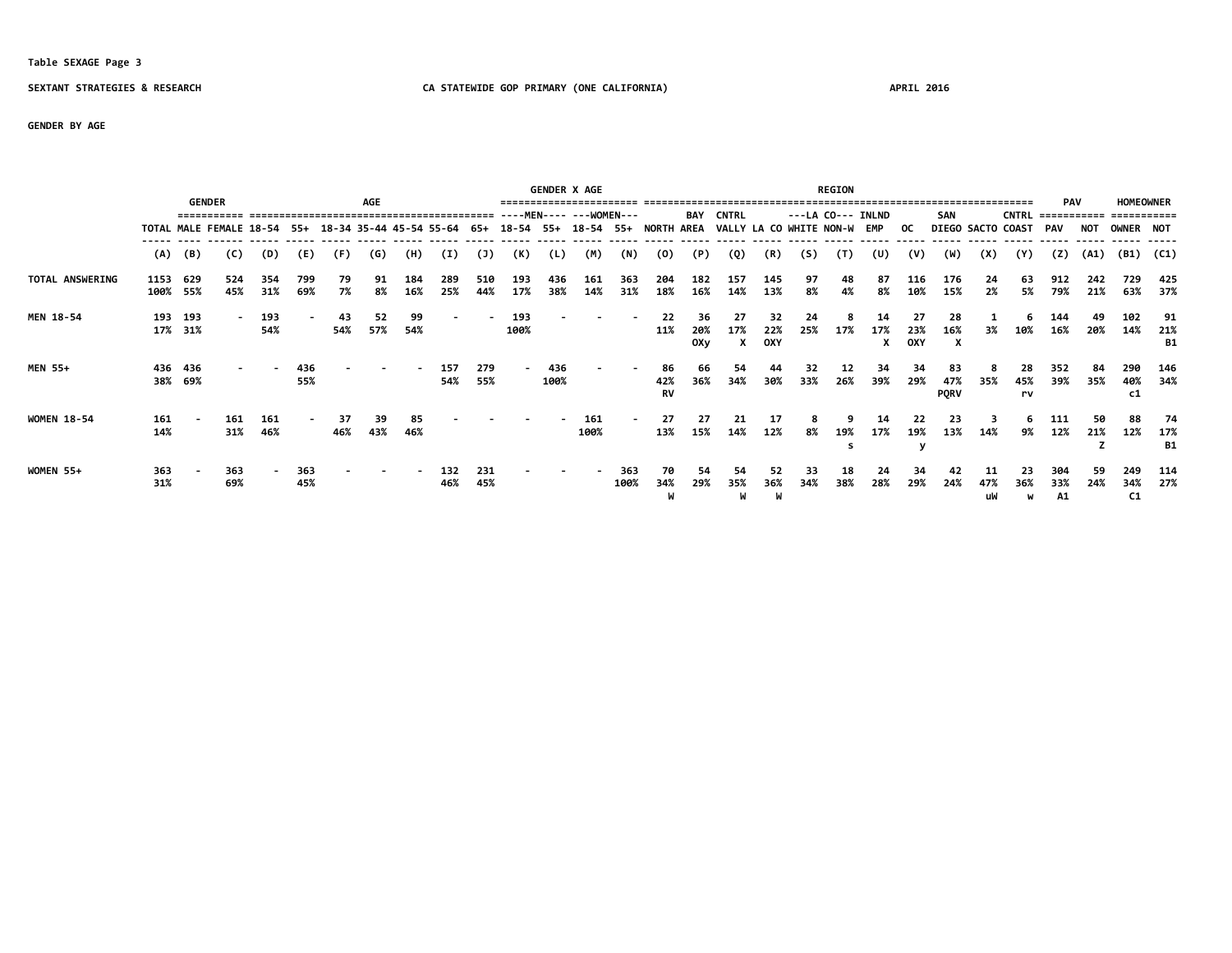**Table Q0001 Page 4**

### **SEXTANT STRATEGIES & RESEARCH CA STATEWIDE GOP PRIMARY (ONE CALIFORNIA) APRIL 2016**

**Q1. DO YOU PLAN ON VOTING IN THE UPCOMING JUNE PRIMARY ELECTION?**

|                        |          |                 |                                                                                        |            |            |           |            |            |            |            |            |            | <b>GENDER X AGE</b> |               |                  |                  |                             |            |           | <b>REGION</b>     |           |            |                   |                            |              |                           |            |                                 |               |
|------------------------|----------|-----------------|----------------------------------------------------------------------------------------|------------|------------|-----------|------------|------------|------------|------------|------------|------------|---------------------|---------------|------------------|------------------|-----------------------------|------------|-----------|-------------------|-----------|------------|-------------------|----------------------------|--------------|---------------------------|------------|---------------------------------|---------------|
|                        |          |                 | <b>GENDER</b>                                                                          |            |            |           | <b>AGE</b> |            |            |            |            |            |                     |               |                  | BAY              | <b>CNTRL</b>                |            |           | ---LA CO--- INLND |           |            | SAN               |                            | <b>CNTRL</b> | <b>PAV</b><br>=========== |            | <b>HOMEOWNER</b><br>=========== |               |
|                        |          |                 | TOTAL MALE FEMALE 18-54 55+ 18-34 35-44 45-54 55-64 65+ 18-54 55+ 18-54 55+ NORTH AREA |            |            |           |            |            |            |            |            |            |                     |               |                  |                  | VALLY LA CO WHITE NON-W EMP |            |           |                   |           | OC.        | DIEGO SACTO COAST |                            |              | PAV                       | <b>NOT</b> | OWNER NOT                       |               |
|                        | (A)      | (B)             | (C)                                                                                    | (D)        | (E)        | (F)       | (G)        | (H)        | (I)        | (1)        | (K)        | (L)        | (M)                 | (N)           | (0)              | (P)              | (Q)                         | (R)        | (S)       | (T)               | (U)       | (V)        | (W)               | (X)                        | (Y)          | (Z)                       | (A1)       |                                 | $(B1)$ $(C1)$ |
| <b>TOTAL ANSWERING</b> | 1165     | 641<br>100% 55% | 524<br>45%                                                                             | 354<br>30% | 799<br>69% | -79<br>7% | 91<br>8%   | 184<br>16% | 289<br>25% | 510<br>44% | 193<br>17% | 436<br>37% | 161<br>14%          | 363<br>31%    | 204<br>18%       | 182<br>16%       | 157<br>13%                  | 145<br>12% | 97<br>8%  | 48<br>4%          | 87<br>7%  | 116<br>10% | 187<br>16%        | -24<br>2%                  | 63<br>5%     | 923<br>79%                | 242<br>21% | 740<br>64%                      | 425<br>- 36%  |
| <b>YES</b>             | 1121     | 613<br>96% 96%  | 509<br>97%                                                                             | 344<br>97% | 765<br>96% | 75<br>95% | 89<br>98%  | 180<br>98% | 276<br>95% | 490<br>96% | 186<br>96% | 415<br>95% | 159<br>98%          | 350<br>96%    | 201<br>98%<br>wy | 179<br>98%<br>wy | 149<br>95%                  | 138<br>95% | 92<br>95% | 46<br>96%         | 84<br>97% | 111<br>96% | 177<br>94%        | 24<br>100%<br><b>ORVWY</b> | 58<br>91%    | 885<br>96%                | 236<br>98% | 719<br>97%<br>c1                | 403<br>95%    |
| <b>NO</b>              | 12<br>1% | 1%              | 1%                                                                                     | 1%         | 1%         | 1%        |            | 1%         | 2%         | 1%         | 1%         | 2%         | 1%                  | 1%            | 1%               | 1%               | 1%                          | 2%         | 2%        | 2%                | 1%        | 2%         | 1%                |                            |              | 11<br>1%                  | 1%         | 1%                              | 2%            |
| <b>UNSURE</b>          | 31<br>3% | 19<br>3%        | 12<br>2%                                                                               | 2%         | 24<br>3%   | 4%        | 2%         | 1%         | 2%         | 18<br>3%   | -6<br>3%   | 14<br>3%   | 1%                  | 11<br>3%<br>m | 1%               | 1%               | 4%<br>0P                    | 3%         | 3%        | 2%                | 2%        | 2%         | 5%<br>οP          |                            | 9%<br>0Pv    | 27<br>3%                  |            | 17<br>2%                        | 14<br>- 3%    |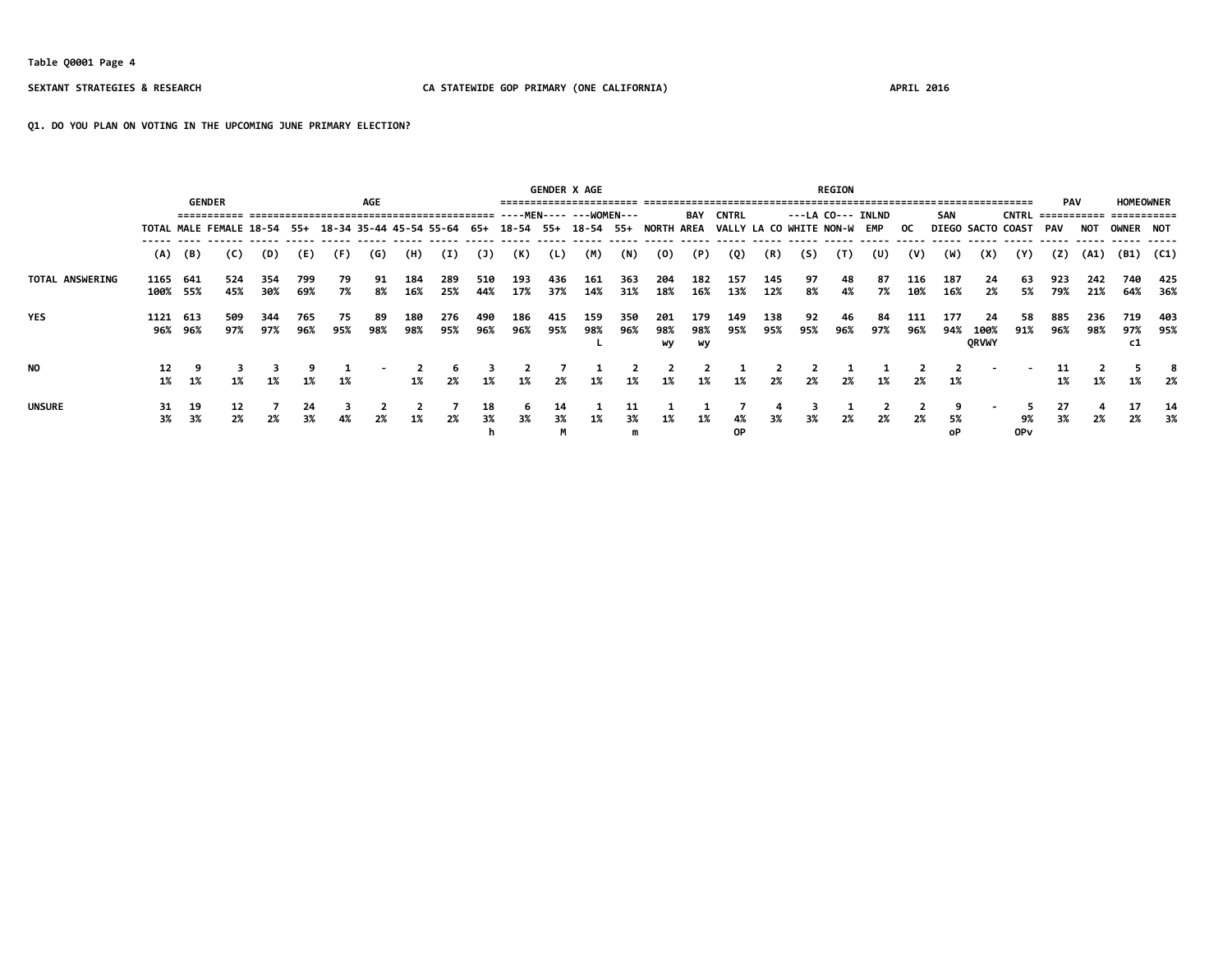### **Table PIDSELF Page 5**

**SEXTANT STRATEGIES & RESEARCH CA STATEWIDE GOP PRIMARY (ONE CALIFORNIA) APRIL 2016**

**PARTY SELF-ID (Q2)**

|                       |                  | <b>GENDER</b>      |                         |            |            |           | AGE       |                         |            |                |            |            | <b>GENDER X AGE</b><br>==================================== |            |                            |                          |                         |            |           | <b>REGION</b>     |                   |            |            |                       |                      | <b>PAV</b> |            |                | <b>HOMEOWNER</b> |
|-----------------------|------------------|--------------------|-------------------------|------------|------------|-----------|-----------|-------------------------|------------|----------------|------------|------------|-------------------------------------------------------------|------------|----------------------------|--------------------------|-------------------------|------------|-----------|-------------------|-------------------|------------|------------|-----------------------|----------------------|------------|------------|----------------|------------------|
|                       |                  |                    | ===========             |            |            |           |           |                         |            |                |            |            |                                                             |            |                            | <b>BAY</b>               | <b>CNTRL</b>            |            |           | ---LA CO--- INLND |                   |            | <b>SAN</b> |                       | $CNTRL$ ============ |            |            | ===========    |                  |
|                       |                  |                    | TOTAL MALE FEMALE 18-54 |            | 55+        |           |           | 18-34 35-44 45-54 55-64 |            | 65+            |            |            | 18-54 55+ 18-54 55+ NORTH AREA                              |            |                            |                          | VALLY LA CO WHITE NON-W |            |           |                   | EMP               | OC.        |            |                       | DIEGO SACTO COAST    | <b>PAV</b> | NOT        | OWNER NOT      |                  |
|                       | (A)              | (B)                | (C)                     | (D)        | (E)        | (F)       | (G)       | (H)                     | (I)        | (1)            | (K)        | (L)        | (M)                                                         | (N)        | (0)                        | (P)                      | (Q)                     | (R)        | (S)       | (T)               | (U)               | (V)        | (W)        | (X)                   | (Y)                  | (7)        | (A1)       | (B1)           | (C1)             |
| TOTAL ANSWERING       | 1164<br>100% 55% | 641                | 523<br>45%              | 354<br>30% | 798<br>69% | 79<br>7%  | 91<br>8%  | 184<br>16%              | 289<br>25% | 509<br>44%     | 193<br>17% | 436<br>37% | 161<br>14%                                                  | 362<br>31% | 204<br>18%                 | 182<br>16%               | 157<br>13%              | 145<br>12% | 97<br>8%  | 48<br>4%          | 87<br>7%          | 116<br>10% | 187<br>16% | 24<br>2%              | 62<br>5%             | 922<br>79% | 242<br>21% | 740<br>64%     | 423<br>36%       |
| STRONG DEM            | 17<br>1%         | 10<br>2%           | 1%                      | 1%         | 12<br>2%   | 1%        | 1%        |                         | 2%         | 6<br>1%        | з<br>2%    | 2%         | 1%                                                          | 5          | 1%                         | -3<br>2%                 |                         | 2%         | 2<br>2%   | 2%                | 2%                | 1%         | 1%         |                       | 3<br>5%              | 16<br>2%   | $*%$       | 12<br>2%       | 5<br>1%          |
| NOT STRONG DEM        | 14<br>1%         | 5<br>1%            | 2%                      | 7<br>2%    | 1%         | 3%        | 2%        | 3<br>1%                 | 1%         | 5<br>1%        | 3<br>2%    | $*$ %      | 2%                                                          | 5<br>1%    | 2%                         | 1%                       | 1%                      | 2%         | 1%        | 3%                | 2%                |            | $*%$       | 4%                    |                      | 10<br>1%   | 2%         | 12<br>2%<br>c1 | $*$ %            |
| IND/LEAN DEM          | 34<br>3%         | 21<br>3%           | 13<br>3%                | 3%         | 25<br>3%   | 5%        | 1%        | 5<br>2%                 | 2%         | 19<br>4%       | 6<br>3%    | 15<br>3%   | 2%                                                          | 10<br>3%   | 1%                         | 12<br>7%<br><b>OQuVY</b> | з<br>2%                 | 4%         | 5<br>5%   |                   |                   | 1%         |            |                       | 2%                   | 24<br>3%   | 11<br>4%   | 22<br>3%       | 13<br>3%         |
| INDEPENDENT           | 12<br>1%         | 10<br>2%           |                         | 1%         |            |           |           | 1%                      | 1%         | 8<br>2%        | 1%         | 2%         |                                                             | $*$ %      | 1%                         | 1%                       |                         |            | 1%        |                   |                   | 2%         |            |                       | 3%                   | 11<br>1%   |            | 5              |                  |
| IND/LEAN REP          | 147              | 84<br>13% 13%      | 12%                     | 13%        | 13%        | 14%       | 6%        | 29<br>16%<br>G          | 15%<br>G   | 58<br>11%<br>g | 25<br>13%  | 58<br>13%  | 20<br>12%                                                   | 12%        | 23<br>11%                  | 27<br>15%<br>U           | 16<br>10%               | 18<br>12%  | 15<br>15% | 6%                | 7%                | 12%        | 31<br>17%  | 33%<br>Uy QrUvY<br>0p | 5<br>8%              | 117<br>13% | 12%        | 14%            | 45<br>11%        |
| <b>NOT STRONG REP</b> |                  | 298 170<br>26% 27% | 127<br>24%              | 25%        | 196<br>25% | 18<br>23% | 28<br>31% | 43<br>24%               | 63<br>22%  | 133<br>26%     | 49<br>26%  | 109<br>25% | 25%                                                         | 87<br>24%  | 24%                        | 24%                      | 24%                     | 27%        | 25%       | 29%               | 19<br>22%         | 33%<br>u   | 45<br>24%  | 20%                   | 19<br>31%            | 241<br>26% | 23%        | 26%            | 105<br>25%       |
| <b>STRONG REP</b>     |                  | 642 340<br>55% 53% | 302<br>58%              | 196<br>55% | 446<br>56% | 43<br>55% | 53<br>58% | 54%                     | 165<br>57% | 280<br>55%     | 104<br>54% | 236<br>54% | 93<br>57%                                                   | 209<br>58% | 120<br>59%<br>$\mathbf{x}$ | 92<br>50%                | 98<br>63%<br>PrvX       | 76<br>52%  | 48<br>50% | 28<br>57%         | 56<br>64%<br>PrvX | 60<br>52%  | 100<br>53% | 39%                   | 31<br>51%            | 503<br>55% | 139<br>58% | 53%            | 247<br>58%       |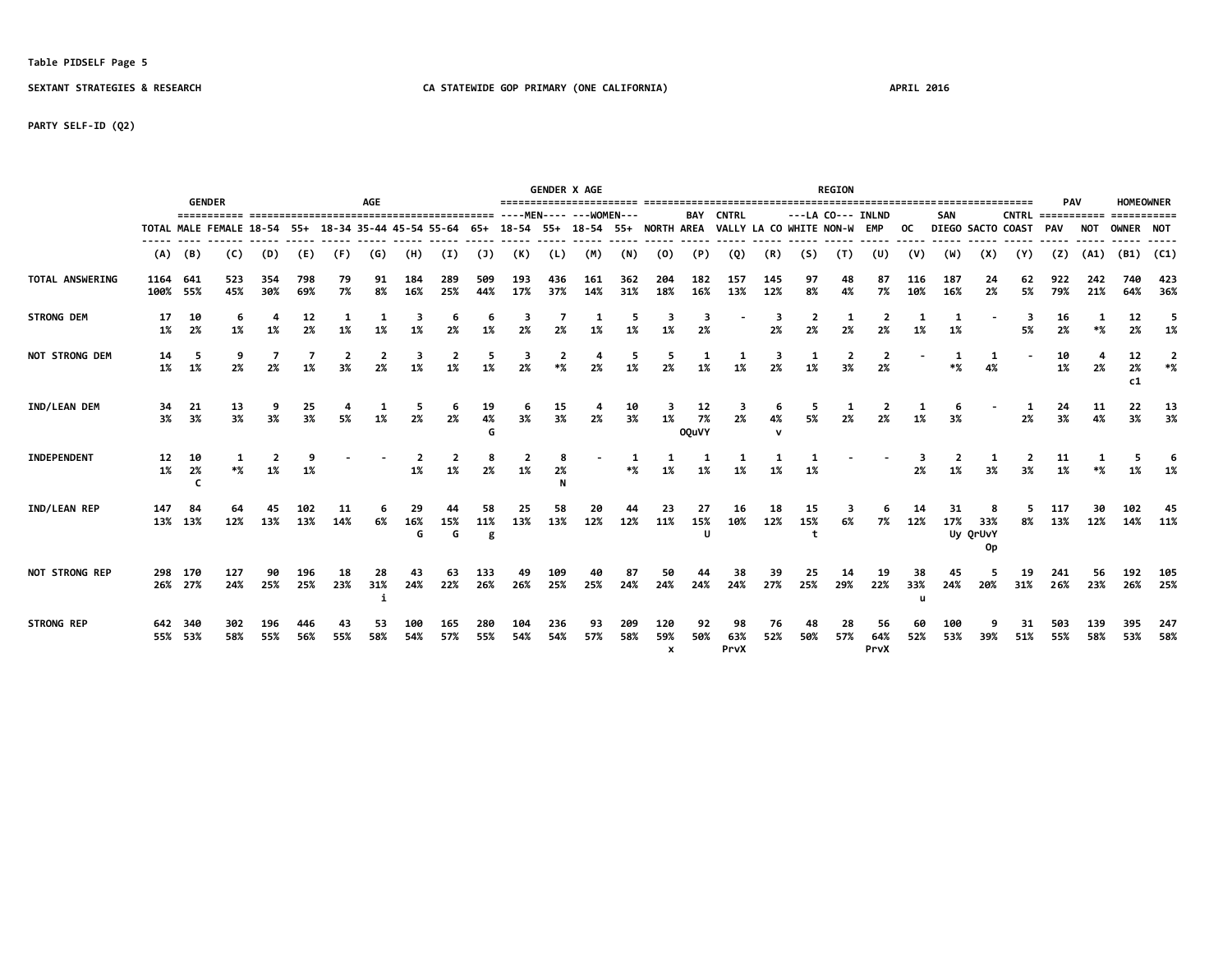### **Q3. HOW MOTIVATED ARE YOU TO VOTE IN THE UPCOMING REPUBLICAN PRESIDENTIAL PRIMARY ELECTION IN CALIFORNIA?**

|                               |          |                    |                                                                                        |            |            |           | <b>AGE</b>       |            |            |                |                |            | <b>GENDER X AGE</b> |                   |                  |            |                             |            |           | <b>REGION</b> | ================================== |                        |                           |                 |                          | <b>PAV</b> |            | <b>HOMEOWNER</b> |               |
|-------------------------------|----------|--------------------|----------------------------------------------------------------------------------------|------------|------------|-----------|------------------|------------|------------|----------------|----------------|------------|---------------------|-------------------|------------------|------------|-----------------------------|------------|-----------|---------------|------------------------------------|------------------------|---------------------------|-----------------|--------------------------|------------|------------|------------------|---------------|
| <b>GENDER</b>                 |          |                    |                                                                                        |            |            |           |                  |            |            |                |                |            |                     |                   |                  | BAY        | <b>CNTRL</b>                |            |           |               | ---LA CO--- INLND                  |                        | <b>SAN</b>                |                 | $CNTRL$ ============     |            |            | ===========      |               |
|                               |          |                    | TOTAL MALE FEMALE 18-54 55+ 18-34 35-44 45-54 55-64 65+ 18-54 55+ 18-54 55+ NORTH AREA |            |            |           |                  |            |            |                |                |            |                     |                   |                  |            | VALLY LA CO WHITE NON-W EMP |            |           |               |                                    | OC.                    |                           |                 | <b>DIEGO SACTO COAST</b> | <b>PAV</b> | <b>NOT</b> | <b>OWNER NOT</b> |               |
|                               | (A)      | (B)                | (C)                                                                                    | (D)        | (E)        | (F)       | (G)              | (H)        | (I)        | (1)            | (K)            | (L)        | (M)                 | (N)               | (0)              | (P)        | (Q)                         | (R)        | (S)       | (T)           | (U)                                | (V)                    | (W)                       | (X)             | (Y)                      | (Z)        | (A1)       |                  | $(B1)$ $(C1)$ |
| TOTAL ANSWERING               | 1145 629 | 100% 55%           | 516<br>45%                                                                             | 350<br>31% | 783<br>68% | 78<br>7%  | 91<br>8%         | 181<br>16% | 285<br>25% | 499<br>44%     | 191<br>17%     | 426<br>37% | 159<br>14%          | 358<br>31%        | 203<br>18%       | 179<br>16% | 153<br>13%                  | 144<br>13% | 97<br>8%  | 47<br>4%      | 85<br>7%                           | 115<br>10%             | 183<br>16%                | 23<br>2%        | 5%                       | 79%        | 21%        | 726<br>63%       | 419<br>37%    |
| <b>EXTREMELY</b><br>MOTIVATED |          | 772 391<br>67% 62% | 382<br>74%<br>в                                                                        | 234<br>67% | 539<br>69% | 46<br>60% | 69<br>76%<br>Fhi | 118<br>65% | 203<br>71% | 336<br>67%     | 122<br>64%     | 269<br>63% | 112<br>71%          | 270<br>75%<br>KL. | 131<br>64%       | 124<br>70% | 102<br>66%                  | 96<br>66%  | 65<br>67% | 30<br>65%     | 64<br>76%<br>OW                    | 82<br>71%              | 116<br>64%                | 19<br>81%<br>OW | 39<br>64%                | 608<br>67% | 164<br>68% | 485<br>67%       | 287<br>69%    |
| <b>VERY MOTIVATED</b>         |          | 190 125<br>17% 20% | 66<br>13%                                                                              | 61<br>17%  | 130<br>17% | 18<br>23% | 10<br>11%        | 32<br>18%  | 15%        | 89<br>18%<br>g | 36<br>19%<br>N | 88<br>21%  | 24<br>15%           | 42<br>12%         | 21%<br><b>VX</b> | 26<br>15%  | 31<br>20%                   | 23<br>16%  | 16<br>16% | 16%           | 12<br>14%                          | 15<br>13%              | 29<br>16%                 | 10%             | 13%                      | 153<br>17% | 38<br>16%  | 121<br>17%       | -70<br>17%    |
| SOMEWHAT<br><b>MOTIVATED</b>  | 93<br>8% | 56<br>9%           | 37<br>7%                                                                               | 32<br>9%   | 61<br>8%   | 11%       | 6%               | 18<br>10%  | 18<br>6%   | 43<br>9%       | 18<br>9%       | 38<br>9%   | 14<br>9%            | 23<br>6%          | 16<br>8%         | 15<br>9%   | 11<br>7%                    | 9%         | 7%        | 12%           | 5%                                 | 15<br>13%<br><b>ux</b> | 13<br>7%                  | 3%              | 9%                       | 74<br>8%   | 19<br>8%   | 61<br>8%         | 32<br>8%      |
| NET: NOT TOO/NOT              | 89<br>8% | 58<br>9%           | 32<br>6%                                                                               | 24<br>7%   | 53<br>7%   | 6%        | 6<br>7%          | 13<br>7%   | 22<br>8%   | 32<br>6%       | 16<br>8%       | 30<br>7%   | 8<br>5%             | 23<br>7%          | 13<br>6%         | 13<br>7%   | 9<br>6%                     | 13<br>9%   | 10%       | 5<br>7%       | 5%                                 | 3%                     | 24<br>13%<br><b>OpQUV</b> | 6%              | 8<br>14%<br>uV           | 69<br>8%   | 20<br>8%   | 59<br>8%         | 30<br>7%      |
| NOT TOO<br><b>MOTIVATED</b>   | 45<br>4% | 30<br>5%           | 15<br>3%                                                                               | 15<br>4%   | 19<br>2%   |           | 5%               | 8<br>4%    | 3%         | 11<br>2%       | 10<br>5%       | 2%         | 3%                  | 10<br>3%          | 2%               | 3%         | 3%                          | 5%         | 5%        | 6%            |                                    | 3%                     | 17<br>9%<br><b>OPQVy</b>  |                 | 2<br>4%                  | 35<br>4%   | 10<br>4%   | 31<br>4%         | 15<br>4%      |
| NOT MOTIVATED<br>AT ALL       | 44<br>4% | 4%                 | 16<br>3%                                                                               |            | 35         |           |                  |            | 14<br>5%   | 21<br>4%       | 6<br>3%        | 22<br>5%   | 2%                  | 13<br>4%          |                  |            | כ                           |            |           |               |                                    |                        |                           |                 |                          | 34         |            | 29               | 15<br>4%      |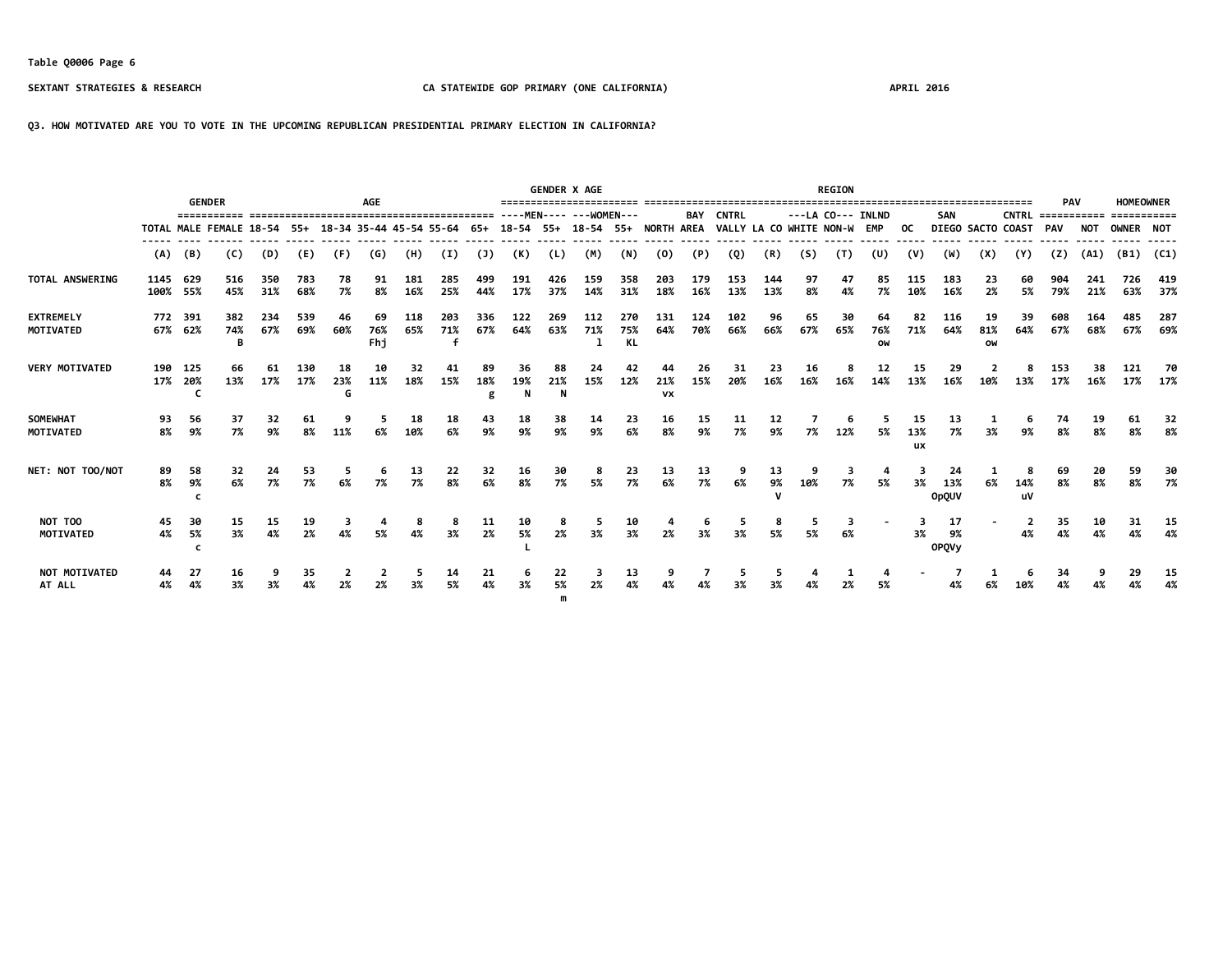## **Q4. IF THE REPUBLICAN PRIMARY ELECTION FOR PRESIDENT WERE HELD TODAY, FOR WHOM WOULD YOU VOTE?**

|                     |                  |                    |                                                     |                |            |                          | <b>AGE</b> |                                   |            |            |                                | <b>GENDER X AGE</b> |                          |            |            |                 |                             |            |           | <b>REGION</b> |                   |            |                         |                   |                           | <b>PAV</b>   |            | <b>HOMEOWNER</b> |            |
|---------------------|------------------|--------------------|-----------------------------------------------------|----------------|------------|--------------------------|------------|-----------------------------------|------------|------------|--------------------------------|---------------------|--------------------------|------------|------------|-----------------|-----------------------------|------------|-----------|---------------|-------------------|------------|-------------------------|-------------------|---------------------------|--------------|------------|------------------|------------|
|                     |                  | <b>GENDER</b>      |                                                     |                |            |                          |            | --------------------------------- |            |            |                                |                     | ----MEN---- --- WOMEN--- |            |            | BAY             | <b>CNTRL</b>                |            |           |               | ---LA CO--- INLND |            | SAN                     |                   | <b>CNTRL</b>              | ------------ |            | ===========      |            |
|                     |                  |                    | TOTAL MALE FEMALE 18-54 55+ 18-34 35-44 45-54 55-64 |                |            |                          |            |                                   |            | 65+        | 18-54 55+ 18-54 55+ NORTH AREA |                     |                          |            |            |                 | VALLY LA CO WHITE NON-W EMP |            |           |               |                   | OC.        |                         | DIEGO SACTO COAST |                           | PAV          | NOT        | <b>OWNER NOT</b> |            |
|                     | (A)              | (B)                | (C)                                                 | (D)            | (E)        | (F)                      | (G)        | (H)                               | (I)        | (1)        | (K)                            | (L)                 | (M)                      | (N)        | (0)        | (P)             | (Q)                         | (R)        | (S)       | (T)           | (U)               | (V)        | (W)                     | (X)               | (Y)                       | (2)          | (A1)       | (B1)             | (C1)       |
| TOTAL ANSWERING     | 1148 630<br>100% | 55%                | 518<br>45%                                          | 350<br>31%     | 786<br>68% | 78<br>7%                 | 91<br>8%   | 181<br>16%                        | 285<br>25% | 501<br>44% | 191<br>17%                     | 427<br>37%          | 159<br>14%               | 359<br>31% | 203<br>18% | 180<br>16%      | 155<br>13%                  | 144<br>13% | 97<br>8%  | 47<br>4%      | 85<br>7%          | 115<br>10% | 183<br>16%              | 23<br>2%          | 60<br>5%                  | 907<br>79%   | 241<br>21% | 728<br>63%       | 419<br>37% |
| <b>DONALD TRUMP</b> | 468              | - 267<br>41% 42%   | 202<br>39%                                          | 129<br>37%     | 340<br>43% | 23<br>29%                | 36<br>40%  | 70<br>38%                         | 123<br>43% | 217<br>43% | 76<br>40%                      | 191<br>45%<br>M     | 53<br>34%                | 149<br>41% | 88<br>43%  | 69<br>39%       | 55<br>35%                   | 64<br>45%  | 46<br>48% | 18<br>38%     | 42<br>49%<br>Qy   | 48<br>42%  | 70<br>39%               | 12<br>54%         | 20<br>33%                 | 367<br>40%   | 101<br>42% | 297<br>41%       | 171<br>41% |
| <b>TED CRUZ</b>     |                  | 262 139<br>23% 22% | 123<br>24%                                          | 96<br>28%<br>Е | 166<br>21% | 32<br>41%<br><b>gHIJ</b> | 25<br>28%  | 39<br>22%                         | 71<br>25%  | 95<br>19%  | 53<br>28%                      | 86<br>20%           | 43<br>27%                | 80<br>22%  | 44<br>22%  | 41<br>23%       | 43<br>28%<br>rx             | 27<br>19%  | 15<br>15% | 12<br>25%     | 19<br>22%         | 31<br>27%  | 40<br>22%               | 14%               | 14<br>23%                 | 204<br>22%   | 59<br>24%  | 158<br>22%       | 104<br>25% |
| <b>JOHN KASICH</b>  |                  | 241 140<br>21% 22% | 101<br>20%                                          | 67<br>19%      | 162<br>21% | 15<br>19%                | 15<br>17%  | 37<br>21%                         | 51<br>18%  | 111<br>22% | 38<br>20%                      | 91<br>21%           | 29<br>19%                | 72<br>20%  | 33<br>16%  | 45<br>25%<br>Ou | 27<br>18%                   | 33<br>23%  | 23<br>23% | 10<br>21%     | 14<br>16%         | 21<br>18%  | 48<br>26%<br><b>Ogu</b> | 13%               | 17<br>28%<br>$\mathbf{o}$ | 197<br>22%   | 18%        | 161<br>22%       | 80<br>19%  |
| <b>UNDECIDED</b>    | 176              | -84<br>15% 13%     | 92<br>18%<br>b                                      | 58<br>16%      | 118<br>15% | 11%                      | 14<br>15%  | 35<br>19%                         | 40<br>14%  | 78<br>15%  | 25<br>13%                      | 59<br>14%           | 33<br>21%<br>k1          | 59<br>16%  | 38<br>19%  | 24<br>14%       | 29<br>19%                   | 20<br>14%  | 13<br>13% | 15%           | 10<br>12%         | 15<br>13%  | 24<br>13%               | 20%               | 16%                       | 139<br>15%   | 37<br>15%  | 111<br>15%       | 64<br>15%  |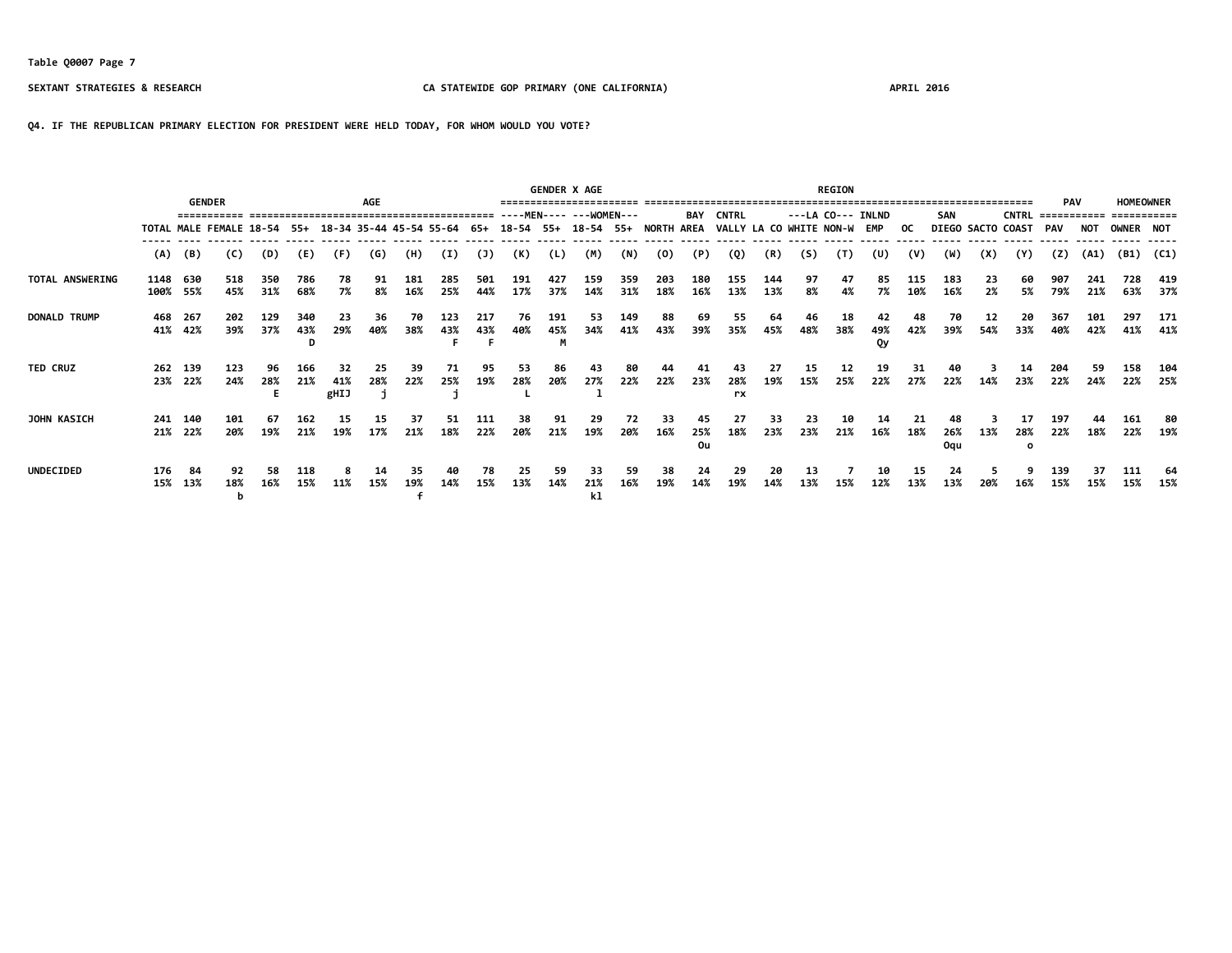**Q5. IS YOUR VOTE FOR TED CRUZ BECAUSE YOU STRONGLY SUPPORT HIM, OR IS IT MORE A VOTE AGAINST DONALD TRUMP.**

|                                                              |          |                 | <b>GENDER</b>                                           |           |            |           | AGE       |           |                 |           |            |                | <b>GENDER X AGE</b>     |                 |                                |                      |                             |           |          | <b>REGION</b> |                   |           |                 |                                    |                   | <b>PAV</b>               |            | <b>HOMEOWNER</b> |            |
|--------------------------------------------------------------|----------|-----------------|---------------------------------------------------------|-----------|------------|-----------|-----------|-----------|-----------------|-----------|------------|----------------|-------------------------|-----------------|--------------------------------|----------------------|-----------------------------|-----------|----------|---------------|-------------------|-----------|-----------------|------------------------------------|-------------------|--------------------------|------------|------------------|------------|
|                                                              |          |                 |                                                         |           |            |           |           |           |                 |           |            |                | ----MEN---- ---WOMEN--- |                 |                                | <b>BAY</b>           | <b>CNTRL</b>                |           |          |               | ---LA CO--- INLND |           | SAN             |                                    | <b>CNTRL</b>      | ============ =========== |            |                  |            |
|                                                              |          |                 | TOTAL MALE FEMALE 18-54 55+ 18-34 35-44 45-54 55-64 65+ |           |            |           |           |           |                 |           |            |                |                         |                 | 18-54 55+ 18-54 55+ NORTH AREA |                      | VALLY LA CO WHITE NON-W EMP |           |          |               |                   | OC.       |                 |                                    | DIEGO SACTO COAST | PAV                      | <b>NOT</b> | OWNER NOT        |            |
|                                                              | (A)      | (B)             | (C)                                                     | (D)       | (E)        | (F)       | (G)       | (H)       | (I)             | (3)       | (K)        | (L)            | (M)                     | (N)             | (0)                            | (P)                  | (Q)                         | (R)       | (S)      | (T)           | (U)               | (V)       | (W)             | (X)                                | (Y)               | (Z)                      | (A1)       | (B1)             | (C1)       |
| TOTAL ANSWERING                                              | 263      | 140<br>100% 53% | 123<br>47%                                              | 96<br>37% | 167<br>63% | 32<br>12% | 25<br>10% | 39<br>15% | 71<br>27%       | 95<br>36% | 53<br>20%  | 87<br>33%      | 43<br>16%               | 80<br>30%       | 45<br>17%                      | 41<br>16%            | 43<br>16%                   | 27<br>10% | 15<br>6% | 12<br>5%      | 19<br>7%          | 31<br>12% | 40<br>15%       | 1%                                 | 14<br>5%          | 204<br>78%               | 59<br>22%  | 159<br>61%       | 104<br>39% |
| <b>BELIEVE CRUZ</b><br>SHOULD BE NOMINEE                     | 181      | 97<br>69% 69%   | 84<br>68%                                               | 61<br>63% | 120<br>72% | 20<br>64% | 15<br>61% | 25<br>65% | 56<br>79%<br>gj | 64<br>67% | -37<br>70% | 60<br>69%      | 24<br>55%               | -60<br>75%<br>M | 36<br>80%<br>Qw                | 27<br>66%            | 23<br>54%                   | 19<br>72% | 59%      | 10<br>87%     | 16<br>87%<br>pQVW | 19<br>63% | 25<br>63%       | 100%<br><b>RuVWy</b><br><b>OPO</b> | 11<br>81%<br>o    | 139<br>68%               | 42<br>71%  | 110<br>69%       | 71<br>69%  |
| <b>WANT TO PREVENT</b><br>TRUMP FROM BEING<br><b>NOMINEE</b> | 69       | 38<br>26% 28%   | 31<br>25%                                               | 30<br>32% | -39<br>23% | 33%       | 10<br>39% | 10<br>25% | 15%             | 28<br>29% | -13<br>25% | 25<br>29%<br>n | 17<br>39%<br>N          | 14<br>17%       | 13%                            | 12<br>29%<br>$\circ$ | 16<br>38%<br>OU             | 22%       | 28%      | 13%           | 13%               | 35%<br>0u | 13<br>33%<br>0u |                                    | 19%               | 55<br>27%                | 24%        | 41<br>26%        | -28<br>27% |
| <b>NOT SURE</b>                                              | 13<br>5% | 3%              | 7%                                                      | 5%        | 5%         | 3%        |           | 10%       | 6%              | 4%        | 5%         | 2%             | 5%                      | 8%              | 7%                             | 5%                   | 8%                          | 7%        | 12%      |               |                   | 2%        | 4%              |                                    |                   | 10<br>5%                 |            | 5%               | 4%         |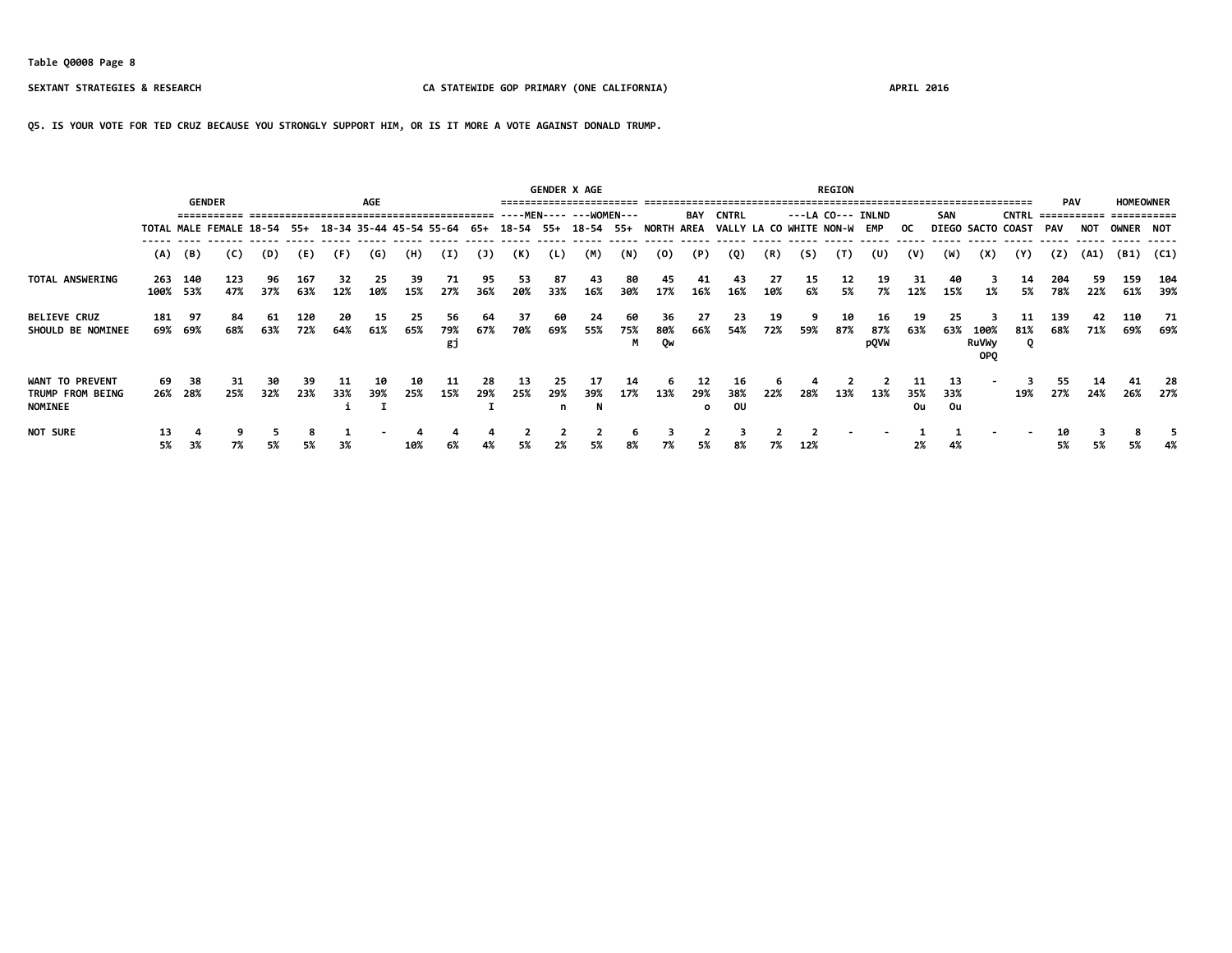**Q5A. IS YOUR VOTE FOR JOHN KASICH BECAUSE YOU STRONGLY SUPPORT HIM, OR IS IT MORE A VOTE AGAINST DONALD TRUMP.**

|                                                       |            |                 |                                                         |           |            |           |           |           |           |              |            |            | <b>GENDER X AGE</b>      |           |                   |            |                             |                |           | <b>REGION</b> |                   |           |                 |                                    |                   |            |            |                                              |                         |
|-------------------------------------------------------|------------|-----------------|---------------------------------------------------------|-----------|------------|-----------|-----------|-----------|-----------|--------------|------------|------------|--------------------------|-----------|-------------------|------------|-----------------------------|----------------|-----------|---------------|-------------------|-----------|-----------------|------------------------------------|-------------------|------------|------------|----------------------------------------------|-------------------------|
|                                                       |            |                 | <b>GENDER</b>                                           |           |            |           | AGE       |           |           |              |            |            | ----MEN---- --- WOMEN--- |           |                   | <b>BAY</b> | <b>CNTRL</b>                |                |           |               | ---LA CO--- INLND |           | <b>SAN</b>      |                                    | <b>CNTRL</b>      | <b>PAV</b> |            | <b>HOMEOWNER</b><br>============ =========== |                         |
|                                                       |            |                 | TOTAL MALE FEMALE 18-54 55+ 18-34 35-44 45-54 55-64 65+ |           |            |           |           |           |           |              |            |            | 18-54 55+ 18-54 55+      |           | <b>NORTH AREA</b> |            | VALLY LA CO WHITE NON-W EMP |                |           |               |                   | OC.       |                 |                                    | DIEGO SACTO COAST | PAV        | <b>NOT</b> | <b>OWNER NOT</b>                             |                         |
|                                                       | (A)        | (B)             | (C)                                                     | (D)       | (E)        | (F)       | (G)       | (H)       | (I)       | $\mathsf{U}$ | (K)        | (L)        | (M)                      | (N)       | (0)               | (P)        | (Q)                         | (R)            | (S)       | (T)           | (U)               | (V)       | (W)             | (X)                                | (Y)               | (Z)        | (A1)       | (B1)                                         | (C1)                    |
| TOTAL ANSWERING                                       | 241        | 140<br>100% 58% | 101<br>42%                                              | 67<br>28% | 162<br>67% | 15<br>6%  | 15<br>6%  | 37<br>15% | 51<br>21% | 111<br>46%   | 38<br>16%  | 91.<br>38% | 29<br>12%                | 72<br>30% | 33<br>14%         | 45<br>19%  | 27<br>11%                   | 33<br>14%      | 23<br>9%  | 10<br>4%      | 14<br>6%          | 21<br>9%  | 48<br>20%       | 1%                                 | 17<br>7%          | 197<br>82% | 44<br>18%  | 161<br>67%                                   | 80<br>33%               |
| <b>BELIEVE KASICH</b><br>SHOULD BE NOMINEE            | 151<br>63% | 82<br>59%       | 69<br>68%                                               | 45<br>66% | 106<br>66% | 11<br>76% | 11<br>72% | 22<br>59% | 34<br>67% | 72<br>65%    | 26<br>68%  | 57<br>63%  | 19<br>64%                | 50<br>70% | 19<br>56%         | 30<br>66%  | 21<br>78%<br>oW             | 25<br>75%<br>W | 17<br>73% | 82%           | 67%               | 14<br>66% | 21<br>44%       | 100%<br><b>RUVWY</b><br><b>OPO</b> | 9<br>54%          | 121<br>61% | 30<br>69%  | 92<br>57%                                    | -59<br>74%<br><b>B1</b> |
| WANT TO PREVENT<br>TRUMP FROM BEING<br><b>NOMINEE</b> | 81         | 54<br>34% 38%   | 27<br>27%                                               | 20<br>30% | 49<br>30%  | 15%       | 28%       | 14<br>37% | 14<br>27% | 36.<br>32%   | -11<br>28% | 31<br>34%  | 32%                      | 18<br>25% | 14<br>41%         | 13<br>28%  | 22%                         | 19%            | 19%       | 18%           | 33%               | 29%       | 25<br>52%<br>qR |                                    | 39%               | 70<br>35%  | 26%        | 61<br>38%<br>c1                              | -20<br>25%              |
| <b>NOT SURE</b>                                       | 10<br>4%   | 3%              | 5%                                                      | 4%        | 4%         | 9%        |           | 4%        | 6%        | 3%           | 4%         | 3%         |                          | 5%        | 2%                | 6%         |                             | 6%             | 9%        |               |                   | 5%        | 4%              |                                    | 6%                | 4%         |            | 5%                                           |                         |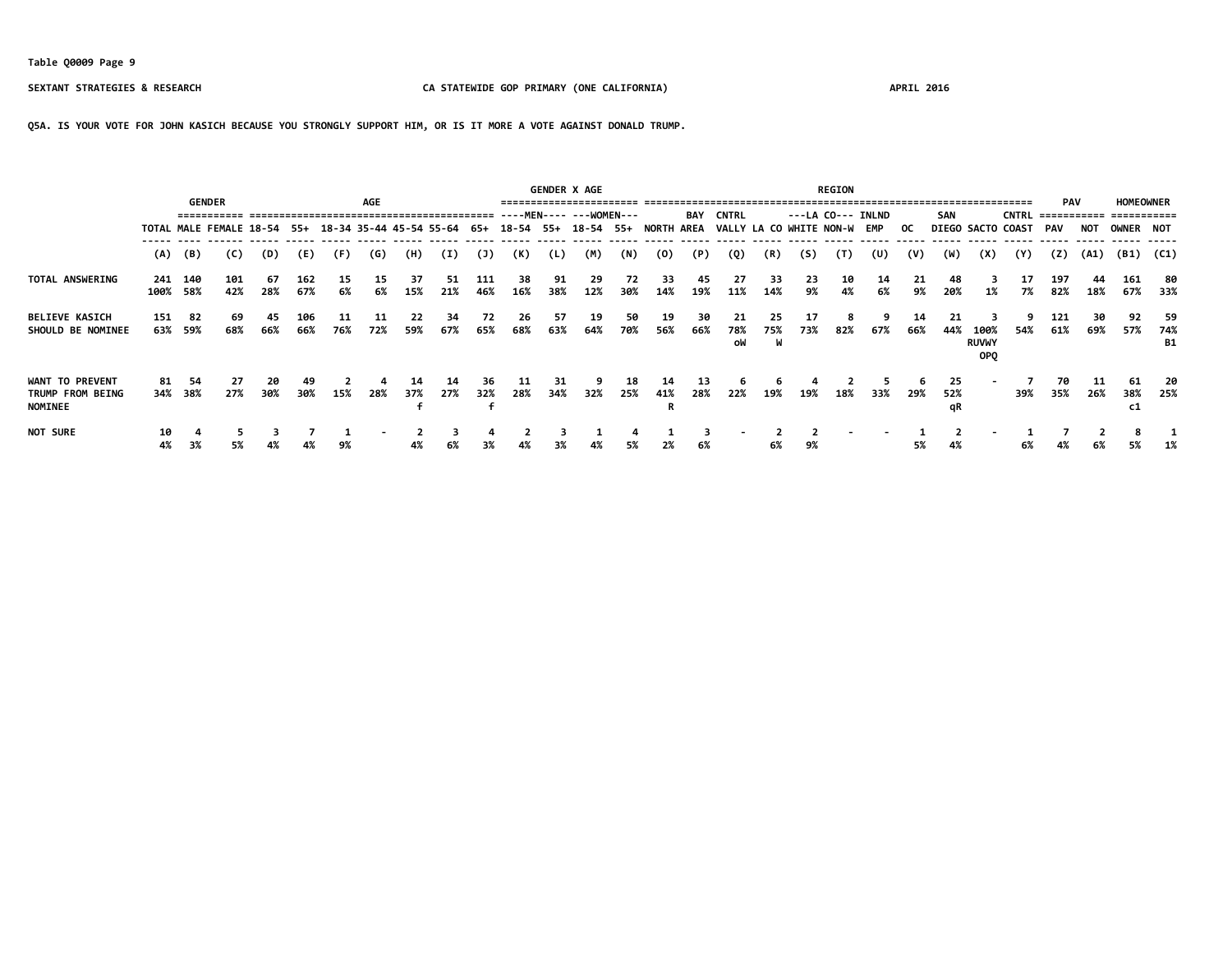# **Table Q0010 Page 10**

### **SEXTANT STRATEGIES & RESEARCH CA STATEWIDE GOP PRIMARY (ONE CALIFORNIA) APRIL 2016**

**Q6. ARE YOU CONSIDERING VOTING FOR DONALD TRUMP**

|                                                          |     |                  |                                                                                        |            |            |          |          |            |            |           |            |           | <b>GENDER X AGE</b> |            |            |             |              |            |                             | <b>REGION</b>      |          |          |            |     |                          |            |            |                  |            |
|----------------------------------------------------------|-----|------------------|----------------------------------------------------------------------------------------|------------|------------|----------|----------|------------|------------|-----------|------------|-----------|---------------------|------------|------------|-------------|--------------|------------|-----------------------------|--------------------|----------|----------|------------|-----|--------------------------|------------|------------|------------------|------------|
|                                                          |     |                  | <b>GENDER</b>                                                                          |            |            |          | AGE      |            |            |           |            |           |                     |            |            | BAY         | <b>CNTRL</b> |            |                             | $---LA CO---INLND$ |          |          | <b>SAN</b> |     |                          | <b>PAV</b> |            | <b>HOMEOWNER</b> |            |
|                                                          |     |                  | TOTAL MALE FEMALE 18-54 55+ 18-34 35-44 45-54 55-64 65+ 18-54 55+ 18-54 55+ NORTH AREA |            |            |          |          |            |            |           |            |           |                     |            |            |             |              |            | VALLY LA CO WHITE NON-W EMP |                    |          | - OC     |            |     | <b>DIEGO SACTO COAST</b> | PAV        | <b>NOT</b> | OWNER NOT        |            |
|                                                          |     | (A) (B)          | (C)                                                                                    | (D)        | (E)        | (F)      | (G)      | (H)        | (I)        | (J)       | (K)        | (L)       | (M)                 | (N)        | (0)        | (P)         | (Q)          | (R)        | (S)                         | (T)                | (U)      | (V)      | (W)        | (X) | (Y)                      | (Z)        | (A1)       | (B1) (C1)        |            |
| TOTAL ANSWERING                                          | 177 | 85<br>100% 48%   | 92<br>52%                                                                              | 57<br>32%  | 119<br>68% | 10<br>5% | 14<br>8% | 34<br>19%  | -42<br>24% | 78<br>44% | -25<br>14% | 59<br>34% | 32<br>18%           | -60<br>34% | 36<br>20%  | - 27<br>15% | -28<br>16%   | -21<br>12% | 14<br>8%                    | 4%                 | 10<br>6% | 16<br>9% | -24<br>14% | 2%  | 10<br>6%                 | 138<br>78% | 38<br>22%  | 115<br>65%       | -61<br>35% |
| YES, CONSIDERING<br><b>DONALD TRUMP</b>                  |     | 96 45<br>54% 53% | 51<br>55%                                                                              | 32<br>55%  | 64<br>54%  | 50%      | 56%      | 19<br>56%  | 27<br>66%  | 37<br>47% | 14<br>55%  | 31<br>53% | 18<br>55%           | -33<br>55% | -23<br>63% | 14<br>52%   | 13<br>48%    | -13<br>60% | 10<br>69%                   | 43%                | 56%      | 48%      | 13<br>53%  | 58% | 45%                      | 75<br>54%  | 21<br>55%  | 63<br>55%        | 32<br>53%  |
| NO, I WILL NOT<br><b>VOTE FOR DONALD</b><br><b>TRUMP</b> | 81  | - 40<br>46% 47%  | 41<br>45%                                                                              | -26<br>45% | 55<br>46%  | 50%      | 44%      | 15.<br>44% | 14<br>34%  | 41<br>53% | 12<br>45%  | 28<br>47% | 14<br>45%           | -27<br>45% | -13<br>37% | 13<br>48%   | 15<br>52%    | 40%        | 31%                         | 57%                | 44%      | 52%      | 11<br>47%  | 42% | 6<br>55%                 | 64<br>46%  | 45%        | 52<br>45%        | 29<br>47%  |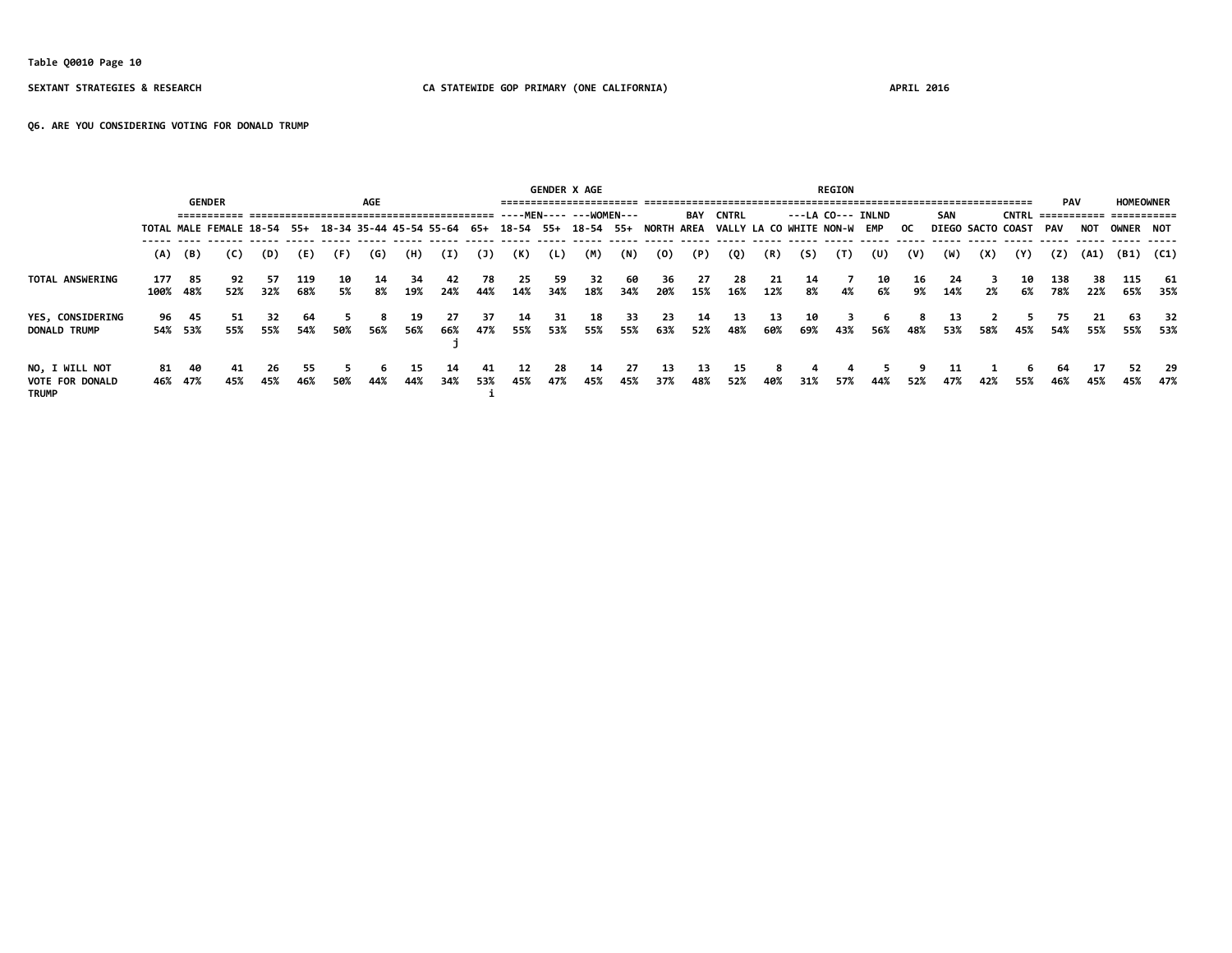**Q7. IF, BY JUNE THE RACE WAS NARROWED TO JUST TWO REPUBLICAN CANDIDATES, TED CRUZ AND DONALD TRUMP, FOR WHOM WOULD YOU VOTE?**

|                                     |      |                    | <b>GENDER</b>                                                                          |            |            |                   | AGE       |                |            |                |            |            | <b>GENDER X AGE</b> |                 |            |            |                             |                 |             | <b>REGION</b> |                   |            |            |           |                   | <b>PAV</b> |            | <b>HOMEOWNER</b>          |            |
|-------------------------------------|------|--------------------|----------------------------------------------------------------------------------------|------------|------------|-------------------|-----------|----------------|------------|----------------|------------|------------|---------------------|-----------------|------------|------------|-----------------------------|-----------------|-------------|---------------|-------------------|------------|------------|-----------|-------------------|------------|------------|---------------------------|------------|
|                                     |      |                    |                                                                                        |            |            |                   |           |                |            |                |            |            |                     |                 |            | BAY        | <b>CNTRL</b>                |                 |             |               | ---LA CO--- INLND |            | <b>SAN</b> |           | <b>CNTRL</b>      |            |            | ------------- ----------- |            |
|                                     |      |                    | TOTAL MALE FEMALE 18-54 55+ 18-34 35-44 45-54 55-64 65+ 18-54 55+ 18-54 55+ NORTH AREA |            |            |                   |           |                |            |                |            |            |                     |                 |            |            | VALLY LA CO WHITE NON-W EMP |                 |             |               |                   | OC.        |            |           | DIEGO SACTO COAST | PAV        | <b>NOT</b> | OWNER NOT                 |            |
|                                     | (A)  | (B)                | (C)                                                                                    | (D)        | (E)        | (F)               | (G)       | (H)            | (I)        | (3)            | (K)        | (L)        | (M)                 | (N)             | (0)        | (P)        | (Q)                         | (R)             | (S)         | (T)           | (U)               | (V)        | (W)        | (X)       | (Y)               | (Z)        | (A1)       | (B1)                      | (C1)       |
| TOTAL ANSWERING                     | 1120 | 622<br>100% 55%    | 499<br>45%                                                                             | 342<br>31% | 767<br>68% | 77<br>7%          | 89<br>8%  | 176<br>16%     | 279<br>25% | 488<br>44%     | 189<br>17% | 421<br>38% | 153<br>14%          | 346<br>31%      | 194<br>17% | 178<br>16% | 149<br>13%                  | 143<br>13%      | 96<br>9%    | 47<br>4%      | 84<br>7%          | 113<br>10% | 178<br>16% | 21<br>2%  | 60<br>5%          | 881<br>79% | 240<br>21% | 716<br>64%                | 404<br>36% |
| DONALD TRUMP,<br><b>BUSINESSMAN</b> |      | 524 288<br>47% 46% | 236<br>47%                                                                             | 149<br>43% | 375<br>49% | 23<br>30%         | 44<br>50% | 82<br>46%      | 136<br>49% | 239<br>49%     | 86<br>46%  | 201<br>48% | 62<br>41%           | 174<br>50%<br>m | 93<br>48%  | 84<br>47%  | 60<br>40%                   | 74<br>51%<br>qY | - 54<br>56% | 20<br>42%     | 43<br>52%         | 57<br>51%  | 79<br>45%  | 12<br>58% | 21<br>35%         | 412<br>47% | 112<br>47% | 330<br>46%                | 193<br>48% |
| TED CRUZ, US<br><b>SENATOR</b>      | 419  | 229<br>37% 37%     | 190<br>38%                                                                             | 142<br>42% | 264<br>34% | 46<br>59%<br>GHIJ | 35<br>40% | 61<br>35%      | 98<br>35%  | 167<br>34%     | 75<br>40%  | 142<br>34% | 67<br>44%           | 122<br>35%      | 69<br>36%  | 65<br>37%  | 63<br>42%<br>rx             | 45<br>32%       | 26<br>27%   | 20<br>41%     | 30<br>36%         | 43<br>38%  | 73<br>41%  | 22%       | 26<br>42%         | 327<br>37% | 91<br>38%  | 277<br>39%                | 141<br>35% |
| <b>UNDECIDED</b>                    | 16%  | 178 105<br>17%     | 73<br>15%                                                                              | 51<br>15%  | 127<br>17% | 11%               | 10%       | 33<br>19%<br>G | 45.<br>16% | 82<br>17%<br>g | 27<br>15%  | 78<br>18%  | 23<br>15%           | 50<br>14%       | 32<br>16%  | -29<br>16% | -27<br>18%                  | 24<br>17%       | 16<br>17%   | я<br>17%      | 11<br>13%         | 13<br>12%  | 25<br>14%  | 20%       | 13<br>22%         | 142<br>16% | 37<br>15%  | 109<br>15%                | -69<br>17% |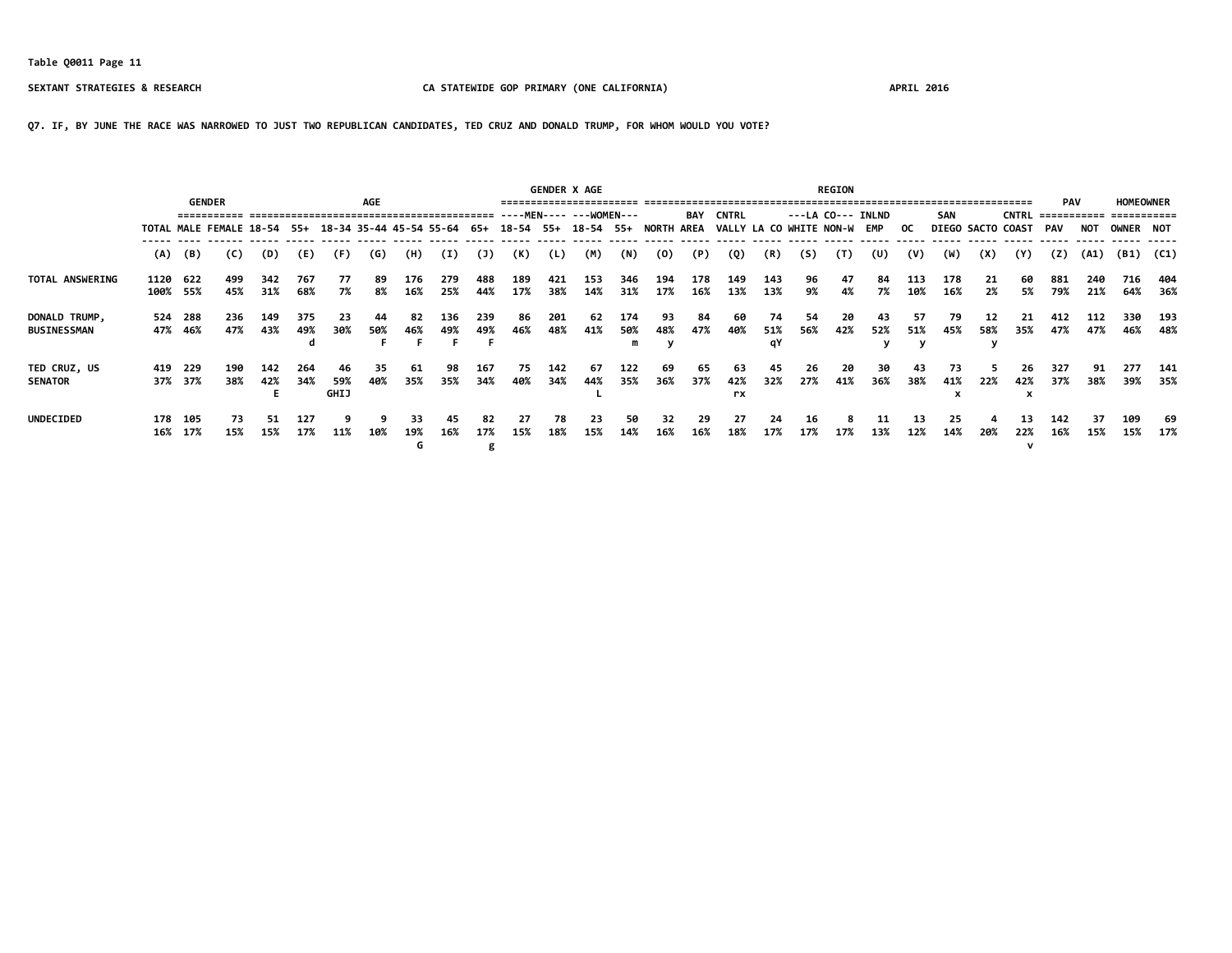**Q8. REGARDLESS OF WHICH CANDIDATE YOU MAY BE SUPPORTING, WHO DO YOU THINK WILL BE THE REPUBLICAN PRESIDENTIAL NOMINEE?**

|                                                                  |              |                    | <b>GENDER</b>                                                                          |            |            |           | <b>AGE</b>     |                 |                  |                   |                | <b>GENDER X AGE</b> |                 |                 |            |                                        |                             |                                        |           | <b>REGION</b> |                    |                                        |                |           |                   | <b>PAV</b>  |            | <b>HOMEOWNER</b>             |            |
|------------------------------------------------------------------|--------------|--------------------|----------------------------------------------------------------------------------------|------------|------------|-----------|----------------|-----------------|------------------|-------------------|----------------|---------------------|-----------------|-----------------|------------|----------------------------------------|-----------------------------|----------------------------------------|-----------|---------------|--------------------|----------------------------------------|----------------|-----------|-------------------|-------------|------------|------------------------------|------------|
|                                                                  |              |                    |                                                                                        |            |            |           |                |                 |                  |                   |                |                     |                 |                 |            | <b>BAY</b>                             | <b>CNTRL</b>                |                                        |           |               | $---LA CO---INLND$ |                                        | SAN            |           | <b>CNTRL</b>      | =========== |            | ===========                  |            |
|                                                                  |              |                    | TOTAL MALE FEMALE 18-54 55+ 18-34 35-44 45-54 55-64 65+ 18-54 55+ 18-54 55+ NORTH AREA |            |            |           |                |                 |                  |                   |                |                     |                 |                 |            |                                        | VALLY LA CO WHITE NON-W EMP |                                        |           |               |                    | OC.                                    |                |           | DIEGO SACTO COAST | PAV         | <b>NOT</b> | <b>OWNER NOT</b>             |            |
|                                                                  | (A)          | (B)                | (C)                                                                                    | (D)        | (E)        | (F)       | (G)            | (H)             | (I)              | (1)               | (K)            | (L)                 | (M)             | (N)             | (0)        | (P)                                    | (Q)                         | (R)                                    | (S)       | (T)           | (U)                | (V)                                    | (W)            | (X)       | (Y)               | (7)         | (A1)       | (B1)                         | (C1)       |
| TOTAL ANSWERING                                                  | 1120<br>100% | 622<br>55%         | 499<br>45%                                                                             | 342<br>31% | 767<br>68% | 77<br>7%  | 89<br>8%       | 176<br>16%      | 279<br>25%       | 488<br>44%        | 189<br>17%     | 421<br>38%          | 153<br>14%      | 346<br>31%      | 194<br>17% | 178<br>16%                             | 149<br>13%                  | 143<br>13%                             | 96<br>9%  | 47<br>4%      | 84<br>7%           | 113<br>10%                             | 178<br>16%     | 21<br>2%  | 60<br>5%          | 881<br>79%  | 240<br>21% | 716<br>64%                   | 404<br>36% |
| DONALD TRUMP,<br><b>BUSINESSMAN</b>                              | 527          | 295<br>47% 48%     | 232<br>46%                                                                             | 153<br>45% | 374<br>49% | 33<br>43% | 47<br>52%<br>h | 73<br>42%       | 149<br>53%<br>Hj | 225<br>46%        | 91<br>48%      | 204<br>48%          | 62<br>40%       | 170<br>49%<br>m | 86<br>45%  | 75<br>42%                              | 65<br>43%                   | 75<br>53%                              | 48<br>50% | 27<br>58%     | 45<br>54%          | 57<br>50%                              | 84<br>47%      | 12<br>60% | 27<br>45%         | 411<br>47%  | 116<br>48% | 335<br>47%                   | 192<br>48% |
| TED CRUZ, US<br><b>SENATOR</b>                                   |              | 252 137<br>22% 22% | 114<br>23%                                                                             | 98<br>29%  | 154<br>20% | 24<br>31% | 20<br>23%      | 53<br>30%<br>IJ | 60<br>21%        | 95<br>19%         | 49<br>26%<br>n | 89<br>21%           | 49<br>32%<br>LN | 65<br>19%       | 23%<br>X   | 39<br>22%<br>$\boldsymbol{\mathsf{x}}$ | -37<br>25%                  | 31<br>22%<br>$\boldsymbol{\mathsf{x}}$ | 19<br>20% | 11<br>24%     | 26%                | 25<br>22%<br>$\boldsymbol{\mathsf{x}}$ | 38<br>21%<br>x | 7%        | 15<br>24%<br>x    | 196<br>22%  | 56<br>23%  | 153<br>21%                   | 99<br>24%  |
| JOHN KASICH,<br><b>GOVERNOR</b>                                  | 70<br>6%     | 33<br>5%           | 37<br>7%                                                                               | 22<br>6%   | 48<br>6%   | 9%        | 6<br>6%        | 9<br>5%         | 16<br>6%         | 32<br>7%          | 9<br>5%        | 24<br>6%            | 13<br>9%        | 24<br>7%        | 10<br>5%   | 12<br>7%                               | 12<br>8%<br>uv              | 6%                                     | 5%        | 8%            | 3%                 | 3%                                     | 11<br>6%       | 16%       | ь<br>10%          | 53<br>6%    | 16<br>7%   | 39<br>5%                     | 31<br>8%   |
| SOMEONE ELSE<br>CHOSEN BY THE<br>REPUBLICAN<br><b>CONVENTION</b> |              | 272 156<br>24% 25% | 116<br>23%                                                                             | 69<br>20%  | 191<br>25% | 13<br>16% | 16<br>18%      | 41<br>23%       | 54<br>20%        | 136<br>28%<br>FGI | 40<br>21%      | 104<br>25%          | 29<br>19%       | 87<br>25%       | 53<br>27%  | 52<br>29%<br>rU                        | -35<br>23%                  | 29<br>20%                              | 24<br>25% | 9%            | 15<br>17%          | 27<br>24%                              | 45<br>25%      | 17%       | 13<br>21%         | 220<br>25%  | 52<br>22%  | 189<br>26%<br>C <sub>1</sub> | 83<br>20%  |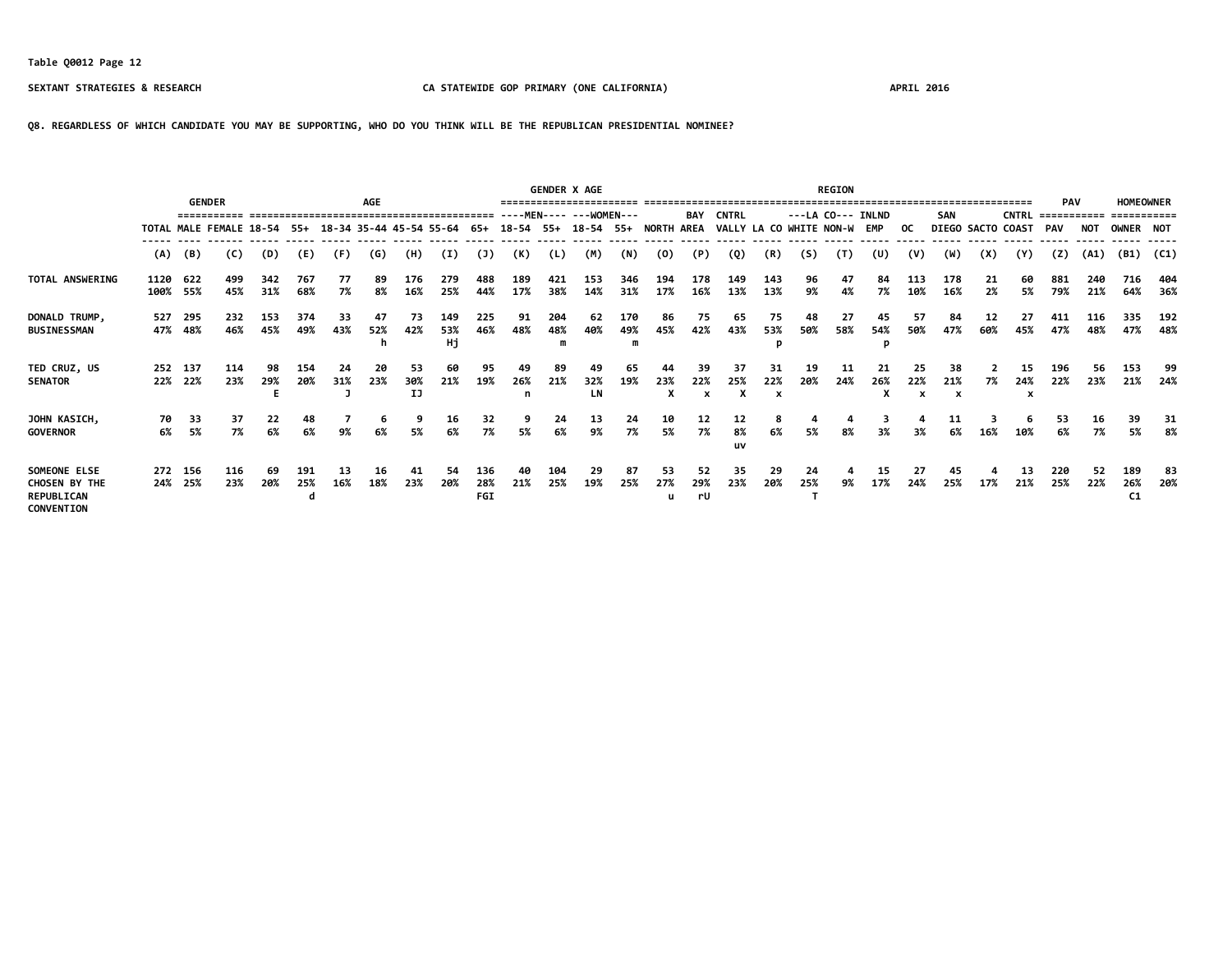**Q9. IF DONALD TRUMP WINS THE MOST DELEGATES THE STATE PRIMARIES AND CAUCUSES, BUT DOESN'T REACH A MAJORITY, SHOULD THE REPUBLICAN CONVENTION BE ALLOWED TO SELECT ANOTHER NOMINEE?**

|                 |                  |                  |                             |            |            |           |           |            | <b>GENDER X AGE</b>         |            |            |            |                                |              |            | <b>REGION</b>   |                             |                   |           |            |           |                |                           |                                         |                                 |            |            |                  |            |
|-----------------|------------------|------------------|-----------------------------|------------|------------|-----------|-----------|------------|-----------------------------|------------|------------|------------|--------------------------------|--------------|------------|-----------------|-----------------------------|-------------------|-----------|------------|-----------|----------------|---------------------------|-----------------------------------------|---------------------------------|------------|------------|------------------|------------|
|                 |                  |                  |                             | <b>AGE</b> |            |           |           |            |                             |            |            |            | <b>BAY</b>                     | <b>CNTRL</b> |            |                 |                             | ---LA CO--- INLND |           | <b>SAN</b> |           | <b>CNTRL</b>   | <b>PAV</b><br>=========== |                                         | <b>HOMEOWNER</b><br>=========== |            |            |                  |            |
|                 |                  |                  | TOTAL MALE FEMALE 18-54 55+ |            |            |           |           |            | 18-34 35-44 45-54 55-64 65+ |            |            |            | 18-54 55+ 18-54 55+ NORTH AREA |              |            |                 | VALLY LA CO WHITE NON-W EMP |                   |           |            |           | OC.            |                           |                                         | <b>DIEGO SACTO COAST</b>        | PAV        | NOT        | <b>OWNER NOT</b> |            |
|                 | (A)              | (B)              | (C)                         | (D)        | (E)        | (F)       | (G)       | (H)        | (I)                         | (1)        | (K)        | (L)        | (M)                            | (N)          | (0)        | (P)             | (Q)                         | (R)               | (S)       | (T)        | (U)       | (V)            | (W)                       | (X)                                     | (Y)                             | (2)        | (A1)       | (B1)             | (C1)       |
| TOTAL ANSWERING | 1114<br>100% 55% | 618              | 496<br>45%                  | 341<br>31% | 761<br>68% | 77<br>7%  | 89.<br>8% | 175<br>16% | 278<br>25%                  | 483<br>43% | 188<br>17% | 418<br>38% | 153<br>14%                     | 343<br>31%   | 194<br>17% | 175<br>16%      | 149<br>13%                  | 143<br>13%        | 96<br>9%  | 47<br>4%   | 82<br>7%  | 113<br>10%     | 175<br>16%                | 21<br>2%                                | 60<br>5%                        | 874<br>78% | 240<br>22% | 711<br>64%       | 403<br>36% |
| <b>YES</b>      | 471              | -280<br>42% 45%  | 191<br>39%                  | 148<br>43% | 312<br>41% | 37<br>48% | 40<br>45% | 71<br>41%  | 114<br>41%                  | 197<br>41% | 85<br>45%  | 183<br>44% | 63<br>41%                      | 128<br>37%   | -69<br>36% | 85<br>48%<br>0X | 63<br>42%                   | 60<br>42%         | 38<br>39% | 22<br>47%  | 31<br>37% | 47<br>42%<br>x | 80<br>46%<br>oX           | 21%                                     | 32<br>53%<br><b>OuX</b>         | 372<br>43% | 99<br>42%  | 300<br>42%       | 171<br>42% |
| NO.             | 538              | - 292<br>48% 47% | 246<br>50%                  | 156<br>46% | 382<br>50% | 30<br>39% | 42<br>47% | 84<br>48%  | 146<br>53%                  | 236<br>49% | 83<br>44%  | 210<br>50% | 73<br>48%                      | 172<br>50%   | 104<br>54% | 77<br>44%       | 70<br>47%                   | 70<br>49%         | 49<br>52% | 20<br>43%  | 45<br>55% | 53<br>46%      | 78<br>44%                 | 16<br>75%<br><b>RuVWY</b><br><b>OPO</b> | 27<br>44%                       | 415<br>48% | 123<br>51% | 340<br>48%       | 199<br>49% |
| DON'T KNOW      | 105<br>9%        | 46<br>7%         | 59<br>12%                   | 37<br>11%  | 67<br>9%   | 10<br>13% | 8%        | 20<br>11%  | 17<br>6%                    | 50.<br>10% | -21<br>11% | 25<br>6%   | 17<br>11%                      | 42<br>12%    | 21<br>11%  | 14<br>8%        | 16<br>11%                   | 13<br>9%          | 9%        | 10%        | 8%        | 12%            | 18<br>10%                 |                                         | 3%                              | 87<br>10%  | 7%         | 71<br>10%        | -34<br>8%  |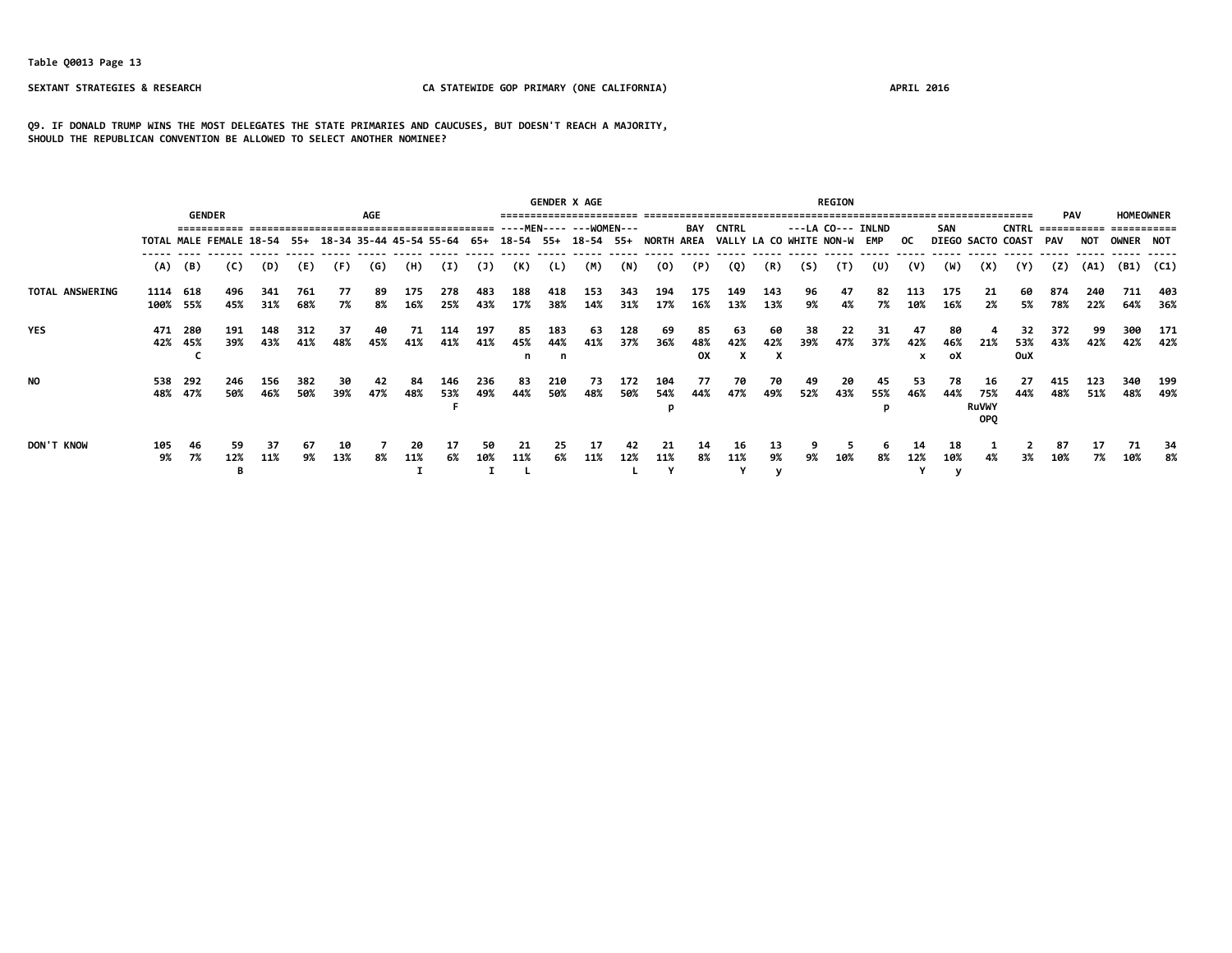**Q10. IN THE 2016 GENERAL ELECTION, IF THE CANDIDATES FOR PRESIDENT WERE HILLARY CLINTON AND DONALD TRUMP, FOR WHOM WOULD YOU VOTE?**

|                                                         |            |                                                                                                             | <b>GENDER</b> |            |            |           | <b>AGE</b> |            |                  |            |                 |            | <b>GENDER X AGE</b>       |                 |                  |                   |                             |                    |           | <b>REGION</b> |                   |            |                  |           |                   | <b>PAV</b> |            | <b>HOMEOWNER</b>          |            |
|---------------------------------------------------------|------------|-------------------------------------------------------------------------------------------------------------|---------------|------------|------------|-----------|------------|------------|------------------|------------|-----------------|------------|---------------------------|-----------------|------------------|-------------------|-----------------------------|--------------------|-----------|---------------|-------------------|------------|------------------|-----------|-------------------|------------|------------|---------------------------|------------|
|                                                         |            |                                                                                                             |               |            |            |           |            |            |                  |            |                 |            | ----MEN----    --WOMEN--- |                 |                  | BAY               | <b>CNTRL</b>                |                    |           |               | ---LA CO--- INLND |            | <b>SAN</b>       |           | <b>CNTRL</b>      |            |            | ------------- ----------- |            |
|                                                         |            | TOTAL MALE FEMALE 18-54 55+ 18-34 35-44 45-54 55-64 65+ 18-54 55+ 18-54 55+ NORTH AREA<br>(B)<br>(C)<br>(D) |               |            |            |           |            |            |                  |            |                 |            |                           |                 |                  |                   | VALLY LA CO WHITE NON-W EMP |                    |           |               |                   | OC.        |                  |           | DIEGO SACTO COAST | <b>PAV</b> | <b>NOT</b> | OWNER NOT                 |            |
|                                                         | (A)        |                                                                                                             |               |            | (E)        | (F)       | (G)        | (H)        | (I)              | (J)        | (K)             | (L)        | (M)                       | (N)             | (0)              | (P)               | (Q)                         | (R)                | (S)       | (T)           | (U)               | (V)        | (W)              | (X)       | (Y)               | (Z)        | (A1)       | (B1)                      | (C1)       |
| TOTAL ANSWERING                                         | 1120       | 622<br>100% 55%                                                                                             | 499<br>45%    | 342<br>31% | 767<br>68% | 77<br>7%  | 89<br>8%   | 176<br>16% | 279<br>25%       | 488<br>44% | 189<br>17%      | 421<br>38% | 153<br>14%                | 346<br>31%      | 194<br>17%       | 178<br>16%        | 149<br>13%                  | 143<br>13%         | 96<br>9%  | 47<br>4%      | 84<br>7%          | 113<br>10% | 178<br>16%       | 21<br>2%  | 60<br>5%          | 881<br>79% | 240<br>21% | 716<br>64%                | 404<br>36% |
| DONALD TRUMP,<br><b>BUSINESSMAN</b>                     |            | 840 473<br>75% 76%                                                                                          | 366<br>73%    | 245<br>72% | 583<br>76% | 52<br>67% | 60<br>68%  | 134<br>76% | 219<br>79%<br>fG | 363<br>74% | 145<br>77%<br>M | 317<br>75% | 101<br>66%                | 266<br>77%<br>M | 147<br>76%<br>py | 120<br>67%        | 113<br>76%                  | 104<br>73%         | 71<br>75% | 33<br>70%     | 70<br>84%<br>PrY  | 86<br>76%  | 145<br>82%<br>PY | 17<br>79% | 38<br>64%         | 670<br>76% | 170<br>71% | 544<br>76%                | 295<br>73% |
| HILLARY CLINTON,<br><b>FORMER SECRETARY</b><br>OF STATE | 141        | - 72<br>13% 12%                                                                                             | 69<br>14%     | 45<br>13%  | 96<br>13%  | 14<br>18% | 13<br>14%  | 19<br>11%  | 33<br>12%        | 63<br>13%  | 20<br>11%       | 52<br>12%  | 25<br>16%                 | 44<br>13%       | 19<br>10%        | 29<br>16%<br>oUw  | 16<br>11%                   | 27<br>19%<br>OqUvW | 17<br>18% | 10<br>21%     | 8%                | 13<br>11%  | 16<br>9%         | 14%       | 12<br>19%<br>uw   | 105<br>12% | 36<br>15%  | 89<br>12%                 | -52<br>13% |
| <b>UNDECIDED</b>                                        | 140<br>12% | -77<br>12%                                                                                                  | 63<br>13%     | 52<br>15%  | 88<br>11%  | 12<br>15% | 16<br>18%  | 24<br>14%  | 27<br>10%        | 62<br>13%  | 24<br>13%       | 52<br>12%  | 27<br>18%                 | 36<br>10%       | 28<br>14%        | -29<br>17%<br>Ruw | 20<br>13%                   | 11<br>8%           | 7%        | 4<br>9%       | 9%                | 15<br>13%  | -17<br>10%       | 8%        | 10<br>17%         | 106<br>12% | 34<br>14%  | 83<br>12%                 | -57<br>14% |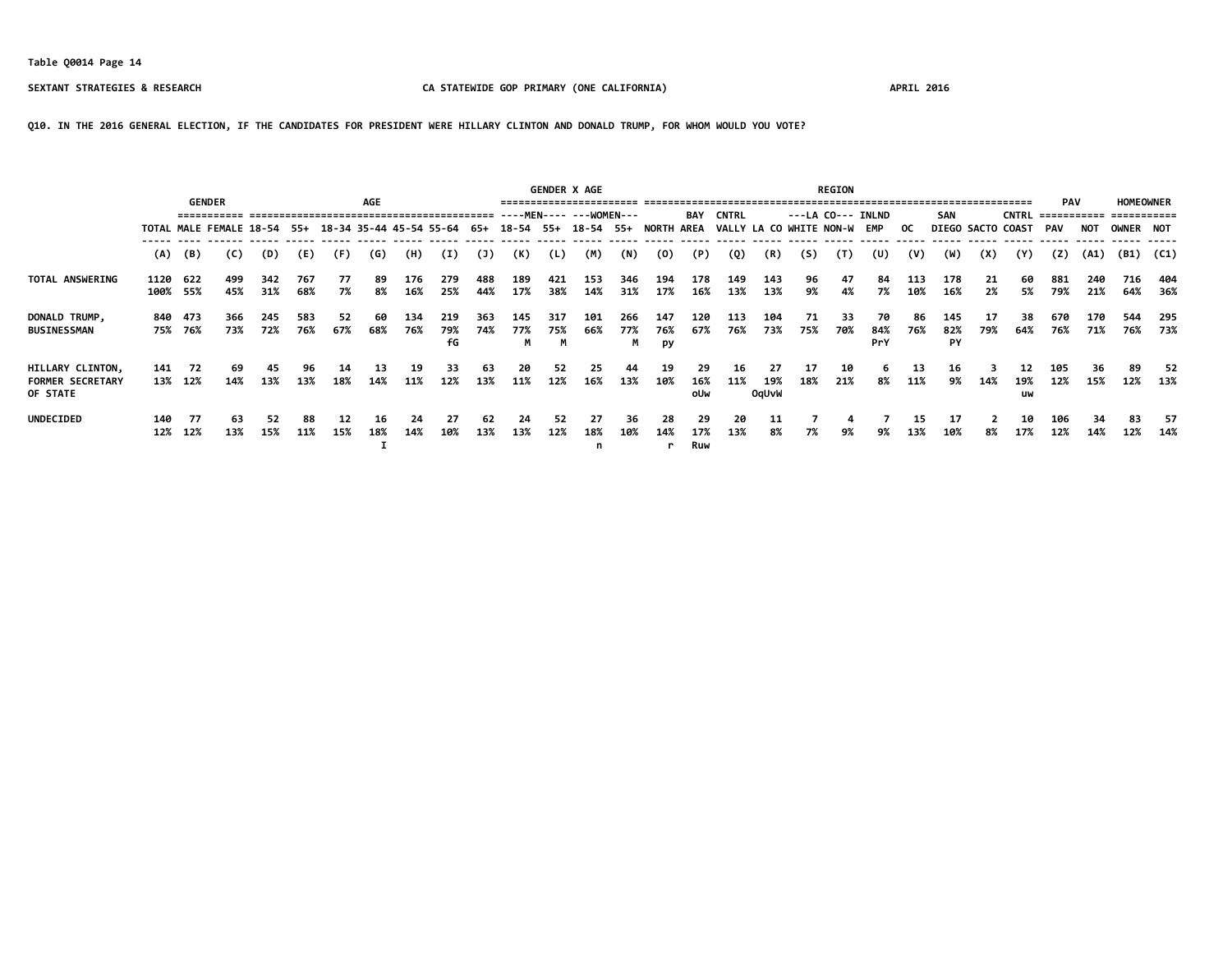**Q11. IN THE GENERAL ELECTION, IF THE CANDIDATES FOR PRESIDENT WERE BERNIE SANDERS AND DONALD TRUMP, FOR WHOM WOULD YOU VOTE?**

|                                          |      | <b>GENDER</b>                                                                          |            |            |            |           | AGE              |                 |                   |            |            |            | <b>GENDER X AGE</b>     |                 |                  |                         |                             |            |            | <b>REGION</b> |                   |                 |                |                    |                           | <b>PAV</b>  |            | <b>HOMEOWNER</b> |            |
|------------------------------------------|------|----------------------------------------------------------------------------------------|------------|------------|------------|-----------|------------------|-----------------|-------------------|------------|------------|------------|-------------------------|-----------------|------------------|-------------------------|-----------------------------|------------|------------|---------------|-------------------|-----------------|----------------|--------------------|---------------------------|-------------|------------|------------------|------------|
|                                          |      |                                                                                        |            |            |            |           |                  |                 |                   |            |            |            | ----MEN---- ---WOMEN--- |                 |                  | BAY                     | <b>CNTRL</b>                |            |            |               | ---LA CO--- INLND |                 | SAN            |                    | <b>CNTRL</b>              | =========== |            |                  |            |
|                                          |      | TOTAL MALE FEMALE 18-54 55+ 18-34 35-44 45-54 55-64 65+ 18-54 55+ 18-54 55+ NORTH AREA |            |            |            |           |                  |                 |                   |            |            |            |                         |                 |                  |                         | VALLY LA CO WHITE NON-W EMP |            |            |               |                   | OC.             |                | DIEGO SACTO COAST  |                           | PAV         | NOT        | <b>OWNER NOT</b> |            |
|                                          | (A)  | (B)                                                                                    | (C)        | (D)        | (E)        | (F)       | (G)              | (H)             | (I)               | (1)        | (K)        | (L)        | (M)                     | (N)             | (0)              | (P)                     | (Q)                         | (R)        | (S)        | (T)           | (U)               | (V)             | (W)            | (X)                | (Y)                       | (2)         | (A1)       | (B1)             | (C1)       |
| TOTAL ANSWERING                          | 1120 | 622<br>100% 55%                                                                        | 499<br>45% | 342<br>31% | 767<br>68% | 77<br>7%  | 89<br>8%         | 176<br>16%      | 279<br>25%        | 488<br>44% | 189<br>17% | 421<br>38% | 153<br>14%              | 346<br>31%      | 194<br>17%       | 178<br>16%              | 149<br>13%                  | 143<br>13% | 96<br>9%   | 47<br>4%      | 84<br>7%          | 113<br>10%      | 178<br>16%     | 21<br>2%           | 60<br>5%                  | 881<br>79%  | 240<br>21% | 716<br>64%       | 404<br>36% |
| DONALD TRUMP,<br><b>BUSINESSMAN</b>      | 825  | 453<br>74% 73%                                                                         | 372<br>75% | 244<br>71% | 582<br>76% | 51<br>67% | 59<br>66%        | 134<br>76%<br>g | 221<br>79%<br>FGj | 361<br>74% | 140<br>74% | 313<br>74% | 103<br>67%              | 269<br>78%<br>М | 148<br>77%<br>Py | 116<br>65%              | -113<br>75%<br>p            | 106<br>74% | -73<br>76% | 33<br>70%     | 69<br>83%<br>PY   | 83<br>73%       | 132<br>74%     | 19<br>89%<br>grvwY | 39<br>65%                 | 650<br>74%  | 175<br>73% | 536<br>75%       | 289<br>71% |
| <b>BERNIE SANDERS,</b><br><b>SENATOR</b> |      | 149 100<br>13% 16%                                                                     | 10%        | 42<br>12%  | 96<br>12%  | 13%       | 11<br>13%        | 20<br>12%       | 11%               | 66<br>14%  | 24<br>13%  | 15%        | 18<br>12%               | 31<br>9%        | 23<br>12%        | 31<br>18%<br><b>Qux</b> | 13<br>9%                    | 16%        | 14<br>15%  | 18%           | 10%               | 13<br>11%       | 29<br>16%<br>q | 7%                 | 11%                       | 119<br>14%  | 12%        | 96<br>13%        | 53<br>13%  |
| <b>UNDECIDED</b>                         | 146  | -69<br>13% 11%                                                                         | 77<br>16%  | 57<br>17%  | 89<br>12%  | 16<br>20% | 19<br>22%<br>hIJ | 22<br>13%       | 28<br>10%         | 61<br>13%  | 25<br>13%  | 44<br>10%  | 32<br>21%<br>kLn        | 45<br>13%       | 22<br>11%        | 30<br>17%<br>rUwX       | 24<br>16%<br>UX             | 14<br>10%  | 9%         | 12%           | 7%                | 17<br>15%<br>ux | 17<br>10%      | 4%                 | 15<br>25%<br><b>ORUWX</b> | 112<br>13%  | 34<br>14%  | 84<br>12%        | 62<br>15%  |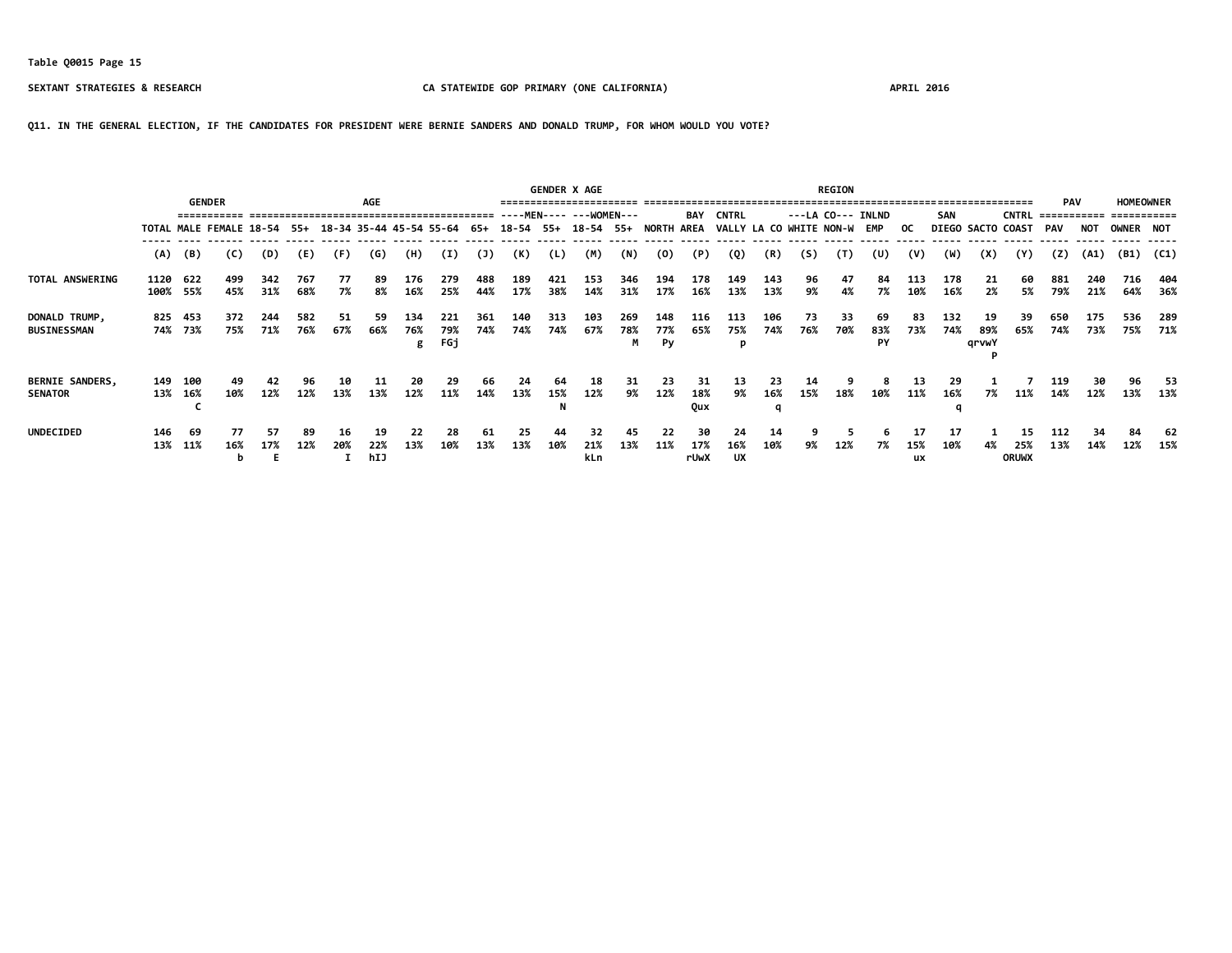**Q12. IF THE PRIMARY ELECTION FOR US SENATE WERE HELD TODAY, FOR WHOM WOULD YOU VOTE?**

|                                                                                   |                  | <b>GENDER</b>  |                 |            |            |                                                     | <b>AGE</b> |            |                 |            |                |                | <b>GENDER X AGE</b><br>======================== |                  |                 |                         |                         |                |           | <b>REGION</b>     |           |            |                  |                   |                                      | PAV              |               | <b>HOMEOWNER</b> |            |
|-----------------------------------------------------------------------------------|------------------|----------------|-----------------|------------|------------|-----------------------------------------------------|------------|------------|-----------------|------------|----------------|----------------|-------------------------------------------------|------------------|-----------------|-------------------------|-------------------------|----------------|-----------|-------------------|-----------|------------|------------------|-------------------|--------------------------------------|------------------|---------------|------------------|------------|
|                                                                                   |                  |                |                 |            |            |                                                     |            |            |                 |            |                |                |                                                 |                  |                 | BAY                     | <b>CNTRL</b>            |                |           | ---LA CO--- INLND |           |            | <b>SAN</b>       |                   | <b>CNTRL =========== ===========</b> |                  |               |                  |            |
|                                                                                   |                  |                |                 |            |            | TOTAL MALE FEMALE 18-54 55+ 18-34 35-44 45-54 55-64 |            |            |                 | 65+        | $18 - 54$ 55+  |                | 18-54                                           |                  | 55+ NORTH AREA  |                         | VALLY LA CO WHITE NON-W |                |           |                   | EMP       | oc.        |                  | DIEGO SACTO COAST |                                      | <b>PAV</b>       | NOT           | OWNER NOT        |            |
|                                                                                   | (A)              | (B)            | (C)             | (D)        | (E)        | (F)                                                 | (G)        | (H)        | (I)             | (1)        | (K)            | (L)            | (M)                                             | (N)              | (0)             | (P)                     | (Q)                     | (R)            | (S)       | (T)               | (U)       | (V)        | (W)              | (X)               | (Y)                                  | (7)              | (A1)          | $(B1)$ $(C1)$    |            |
| TOTAL ANSWERING                                                                   | 1112 616<br>100% | 55%            | 496<br>45%      | 339<br>30% | 762<br>68% | 76<br>7%                                            | 88<br>8%   | 175<br>16% | 277<br>25%      | 485<br>44% | 187<br>17%     | 417<br>38%     | 152<br>14%                                      | 344<br>31%       | 191<br>17%      | 177<br>16%              | 148<br>13%              | 142<br>13%     | 95<br>9%  | 47<br>4%          | 84<br>8%  | 111<br>10% | 178<br>16%       | 21<br>2%          | 60<br>5%                             | 873<br>78%       | 240<br>22%    | 710<br>64%       | 403<br>36% |
| TOM DEL BECCARO<br>(REPUBLICAN)<br><b>FORMER REPUBLICAN</b><br>PARTY CHAIRMA      | 149<br>13%       | 94<br>15%<br>c | 55<br>11%       | 50<br>15%  | 99<br>13%  | 10<br>14%                                           | 15<br>17%  | 25<br>14%  | 35<br>13%       | 64<br>13%  | 30<br>16%<br>n | 64<br>15%<br>N | 20<br>13%                                       | 35<br>10%        | 25<br>13%       | 31<br>18%<br><b>UVY</b> | 21<br>14%               | 19<br>13%      | 14<br>14% | 11%               | 8%        | 8%         | 29<br>16%<br>uvy | 17%               | 8%                                   | 112<br>13%       | 37<br>16%     | 96<br>14%        | 53<br>13%  |
| DUF SUNDHEIM<br>(REPUBLICAN)<br><b>FORMER REPUBLICAN</b><br><b>PARTY CHAIRMAN</b> | 67<br>6%         | 39<br>6%       | 28<br>6%        | 20<br>6%   | 48<br>6%   | 9%                                                  | 5%         | 5%         | 16<br>6%        | 32<br>7%   | 12<br>6%       | 28<br>7%       | 8<br>5%                                         | 20<br>6%         | 8<br>4%         | 17<br>9%<br><b>Orv</b>  | 11<br>7%                | 5              | 4%        | 2<br>4%           | 9%        | 7%         | 5%               | 4%                | 3%                                   | 52<br>6%         | 15<br>6%      | 43<br>6%         | 24<br>6%   |
| RON UNZ,<br>(REPUBLICAN)<br><b>BUSINESSMAN</b>                                    | 223              | 134<br>20% 22% | 90<br>18%       | 60<br>18%  | 163<br>21% | 11<br>14%                                           | 12<br>14%  | 37<br>21%  | 66<br>24%<br>fG | 97<br>20%  | 40<br>21%<br>m | 94<br>23%<br>M | 21<br>14%                                       | 69<br>20%        | 34<br>18%       | 30<br>17%               | 29<br>20%               | 27<br>19%      | 18<br>19% | 18%               | 19<br>23% | 28<br>25%  | 32<br>18%        | 32%               | 17<br>29%<br>D                       | 175<br>20%       | 49<br>20%     | 138<br>19%       | 86<br>21%  |
| <b>KAMALA HARRIS</b><br>(DEMOCRAT)<br><b>ATTORNEY GENERAL</b>                     | 60<br>5%         | 33<br>5%       | 27<br>5%        | 18<br>5%   | 42<br>6%   | 3%                                                  | 4%         | 11<br>6%   | 14<br>5%        | 28<br>6%   | 8<br>4%        | 25<br>6%       | 9<br>6%                                         | 17<br>5%         | 11<br>6%        | 12<br>7%<br>W           | 4%                      | 11<br>8%<br>vW | 8%        | 7%                | 9%        | 3%         | 2%               | 7%                | 7%                                   | 40<br>5%         | 20<br>8%<br>z | 6%               | 17<br>4%   |
| <b>LORETTA SANCHEZ</b><br>(DEMOCRAT)<br>MEMBER, US<br><b>CONGRESS</b>             | 17<br>2%         | 13<br>2%       | 1%              | 5<br>1%    | 12<br>2%   | 3                                                   |            |            |                 | 8<br>2%    | 3<br>2%        |                | 1%                                              | 3<br>1%          |                 | 5<br>3%                 | 1<br>1%                 | 1%             | 2%        |                   |           | з<br>2%    | -5<br>3%         |                   | 1<br>2%                              | 13<br>1%         | 2%            | 10<br>1%         | 2%         |
| <b>UNDECIDED</b>                                                                  | 596<br>54%       | 304<br>49%     | 292<br>59%<br>B | 186<br>55% | 398<br>52% | 42<br>55%                                           | 52<br>59%  | 93<br>53%  | 141<br>51%      | 257<br>53% | 94<br>50%      | 198<br>47%     | 92<br>61%<br>kL                                 | 200<br>58%<br>kL | 114<br>60%<br>P | 82<br>46%               | 79<br>54%               | 78<br>55%      | 50<br>52% | 28<br>60%         | 44<br>52% | 60<br>54%  | 98<br>55%        | 40%               | 31<br>52%                            | 481<br>55%<br>a1 | 115<br>48%    | 380<br>54%       | 216<br>54% |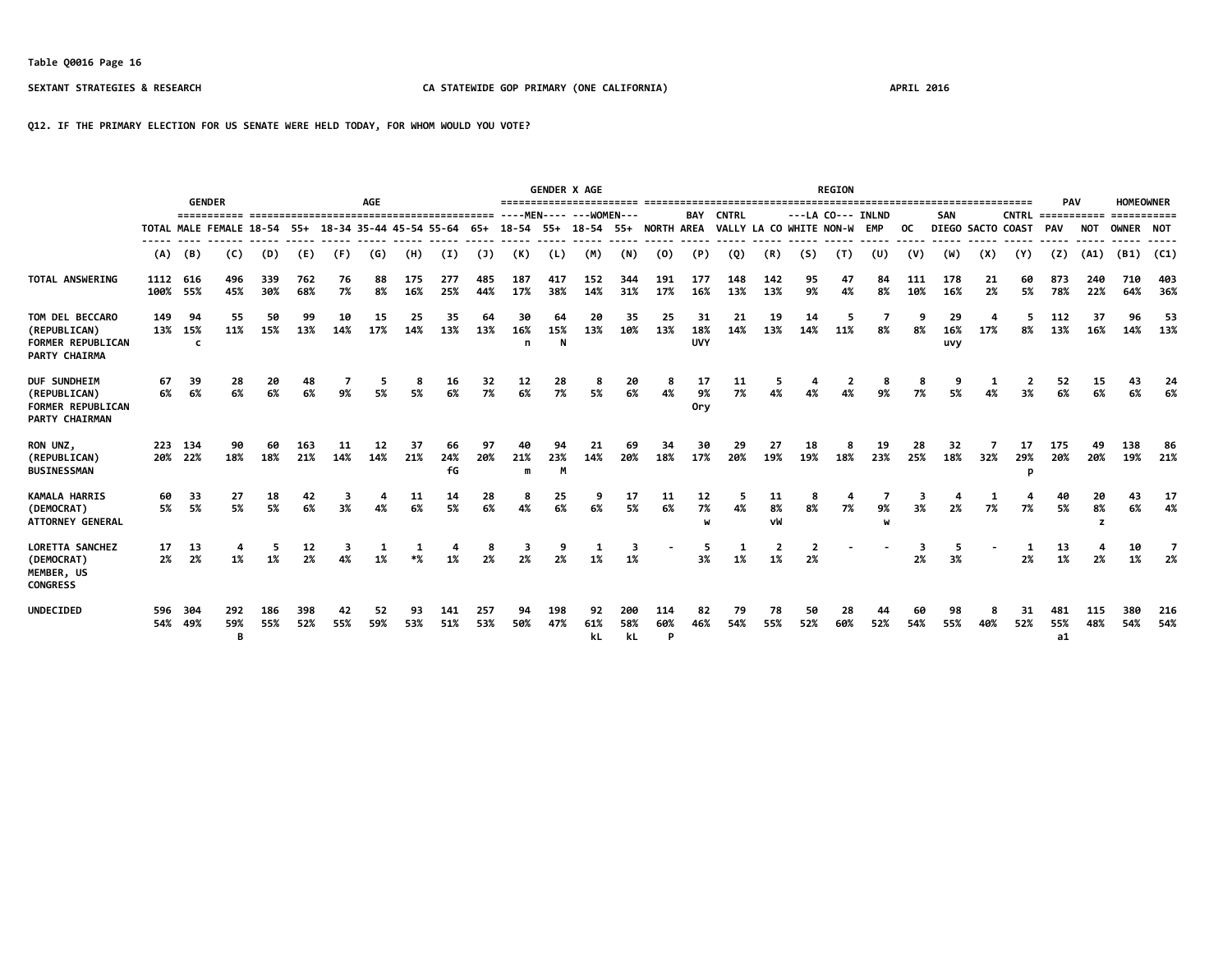**Q13. IN THE GENERAL ELECTION, IF THE CANDIDATES FOR US SENATE WERE TWO DEMOCRATS, KAMALA HARRIS AND LORETTA SANCHEZ, FOR WHOM WOULD YOU VOTE?**

|                                                                       |            | <b>GENDER</b>        |                                                     |            |            |           | <b>AGE</b> |            |            |            |            |            | <b>GENDER X AGE</b>            |            |            |                          |                             |                 |           | <b>REGION</b>     |           |                |                   |             |              | <b>PAV</b>       |            | <b>HOMEOWNER</b> |            |
|-----------------------------------------------------------------------|------------|----------------------|-----------------------------------------------------|------------|------------|-----------|------------|------------|------------|------------|------------|------------|--------------------------------|------------|------------|--------------------------|-----------------------------|-----------------|-----------|-------------------|-----------|----------------|-------------------|-------------|--------------|------------------|------------|------------------|------------|
|                                                                       |            |                      |                                                     |            |            |           |            |            |            |            |            |            | $---MENT = - -$                |            |            | <b>BAY</b>               | <b>CNTRL</b>                |                 |           | ---LA CO--- INLND |           |                | <b>SAN</b>        |             | <b>CNTRL</b> | ===========      |            | ===========      |            |
|                                                                       |            |                      | TOTAL MALE FEMALE 18-54 55+ 18-34 35-44 45-54 55-64 |            |            |           |            |            |            | 65+        |            |            | 18-54 55+ 18-54 55+ NORTH AREA |            |            |                          | VALLY LA CO WHITE NON-W EMP |                 |           |                   |           | OC.            | DIEGO SACTO COAST |             |              | PAV              | NOT        | OWNER NOT        |            |
|                                                                       | (A)        | (B)                  | (C)                                                 | (D)        | (E)        | (F)       | (G)        | (H)        | (I)        | (1)        | (K)        | (L)        | (M)                            | (N)        | (0)        | (P)                      | (Q)                         | (R)             | (S)       | (T)               | (U)       | (V)            | (W)               | (X)         | (Y)          | (Z)              | (A1)       | (B1)             | (C1)       |
| TOTAL ANSWERING                                                       |            | 1112 616<br>100% 55% | 496<br>45%                                          | 339<br>30% | 762<br>68% | 76<br>7%  | 88<br>8%   | 175<br>16% | 277<br>25% | 485<br>44% | 187<br>17% | 417<br>38% | 152<br>14%                     | 344<br>31% | 191<br>17% | 177<br>16%               | 148<br>13%                  | 142<br>13%      | 95<br>9%  | 47<br>4%          | 84<br>8%  | 111<br>10%     | 178<br>16%        | 21<br>$2\%$ | 60<br>5%     | 873<br>78%       | 240<br>22% | 710<br>64%       | 403<br>36% |
| <b>KAMALA HARRIS</b><br>(DEMOCRAT)<br><b>ATTORNEY GENERAL</b>         |            | 184 105<br>17% 17%   | 79<br>16%                                           | 47<br>14%  | 137<br>18% | 11%       | 13<br>15%  | 25<br>15%  | 46<br>17%  | 91<br>19%  | 26<br>14%  | 79<br>19%  | 20<br>13%                      | 59<br>17%  | 29<br>15%  | 26<br>15%                | 15<br>10%                   | 31<br>22%<br>Ow | 22<br>23% | 19%               | 19<br>23% | 23<br>21%<br>0 | 24<br>13%         | 22%         | 11<br>18%    | 134<br>15%       | 50<br>21%  | 118<br>17%       | 66<br>16%  |
| <b>LORETTA SANCHEZ</b><br>(DEMOCRAT)<br>MEMBER, US<br><b>CONGRESS</b> | 163<br>15% | 99<br>16%            | 64<br>13%                                           | 54<br>16%  | 109<br>14% | 13<br>17% | 15<br>17%  | 27<br>15%  | 39<br>14%  | 70<br>14%  | 30<br>16%  | 68<br>16%  | 24<br>16%                      | 40<br>12%  | 28<br>15%  | 41<br>23%<br>ruVWx<br>0Q | 16<br>11%                   | 21<br>14%       | 13<br>13% | 8<br>17%          | 12<br>15% | 11<br>9%       | 23<br>13%         | 9%          | 10<br>16%    | 121<br>14%       | 42<br>17%  | 98<br>14%        | 65<br>16%  |
| <b>UNDECIDED</b>                                                      | 69%        | 766 413<br>67%       | 353<br>71%                                          | 238<br>70% | 516<br>68% | 55<br>73% | 60<br>68%  | 123<br>70% | 192<br>69% | 324<br>67% | 131<br>70% | 270<br>65% | 107<br>71%                     | 246<br>71% | 134<br>70% | 109<br>62%               | 116<br>79%<br><b>oPRUy</b>  | 90<br>64%       | 60<br>64% | 30<br>64%         | 52<br>62% | 78<br>70%      | 132<br>74%<br>Pru | 14<br>69%   | 40<br>66%    | 618<br>71%<br>А1 | 148<br>62% | 494<br>70%       | 272<br>67% |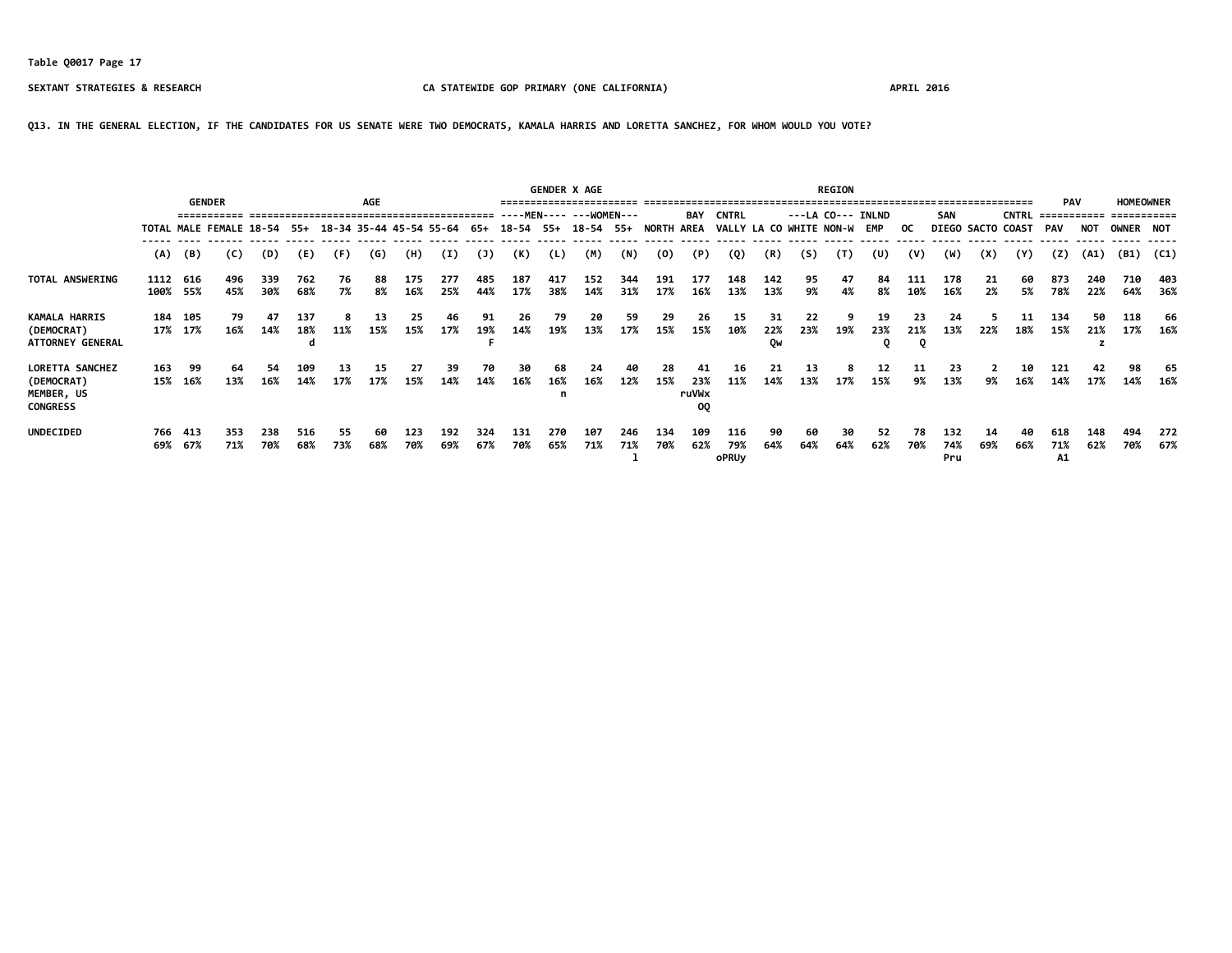### **Q14. GENERALLY SPEAKING DO YOU THINK THE REPUBLICAN PARTY IS GETTING STRONGER OR GETTING WEAKER**

|                         |      |                         |            |            |            |           |           |                         |            |            |                     | <b>GENDER X AGE</b> |                         |            |                   |            |                         |            |           | <b>REGION</b>     |           |            |            |                          |              |                           |            |                                 |                        |
|-------------------------|------|-------------------------|------------|------------|------------|-----------|-----------|-------------------------|------------|------------|---------------------|---------------------|-------------------------|------------|-------------------|------------|-------------------------|------------|-----------|-------------------|-----------|------------|------------|--------------------------|--------------|---------------------------|------------|---------------------------------|------------------------|
|                         |      | <b>GENDER</b>           |            |            |            |           | AGE       |                         |            |            |                     |                     | ----MEN---- ---WOMEN--- |            |                   | <b>BAY</b> | <b>CNTRL</b>            |            |           | ---LA CO--- INLND |           |            | SAN        |                          | <b>CNTRL</b> | <b>PAV</b><br>=========== |            | <b>HOMEOWNER</b><br>=========== |                        |
|                         |      | TOTAL MALE FEMALE 18-54 |            |            | - 55+      |           |           | 18-34 35-44 45-54 55-64 |            | 65+        | 18-54 55+ 18-54 55+ |                     |                         |            | <b>NORTH AREA</b> |            | VALLY LA CO WHITE NON-W |            |           |                   | EMP       | OC.        |            | <b>DIEGO SACTO COAST</b> |              | PAV                       | NOT        | OWNER NOT                       |                        |
|                         | (A)  | (B)                     | (C)        | (D)        | (E)        | (F)       | (G)       | (H)                     | (I)        | (1)        | (K)                 | (L)                 | (M)                     | (N)        | (0)               | (P)        | (Q)                     | (R)        | (S)       | (T)               | (U)       | (V)        | (W)        | (X)                      | (Y)          | (Z)                       | (A1)       | (B1)                            | (C1)                   |
| <b>TOTAL ANSWERING</b>  | 1112 | 616<br>100% 55%         | 496<br>45% | 339<br>30% | 762<br>68% | 76<br>7%  | 88<br>8%  | 175<br>16%              | 277<br>25% | 485<br>44% | 187<br>17%          | 417<br>38%          | 152<br>14%              | 344<br>31% | 191<br>17%        | 177<br>16% | 148<br>13%              | 142<br>13% | 95<br>9%  | 47<br>4%          | 84<br>8%  | 111<br>10% | 178<br>16% | -21<br>2%                | 60<br>5%     | 873<br>78%                | 240<br>22% | 710<br>64%                      | 403<br>- 36%           |
| <b>GETTING STRONGER</b> |      | 226 126<br>20% 20%      | 101<br>20% | 76<br>22%  | 150<br>20% | 13<br>17% | 24%       | 42<br>24%               | 65<br>23%  | 85<br>18%  | 41<br>22%           | 84<br>20%           | 35<br>23%               | 66<br>19%  | 43<br>22%         | 27<br>16%  | 28<br>19%               | 30<br>21%  | 18<br>19% | 12<br>25%         | 24<br>29% | 19%        | 35<br>19%  | 25%                      | 13<br>21%    | 173<br>20%                | 54<br>22%  | 130<br>18%                      | 96<br>24%<br><b>B1</b> |
| <b>GETTING WEAKER</b>   |      | 699 399<br>63% 65%      | 300<br>61% | 205<br>60% | 483<br>63% | 45<br>59% | 50<br>57% | 109<br>62%              | 166<br>60% | 317<br>65% | 113<br>60%          | 274<br>66%          | 92<br>61%               | 208<br>60% | 112<br>59%        | 118<br>67% | 96<br>65%               | 85<br>60%  | 57<br>60% | 28<br>60%         | 48<br>57% | 69<br>62%  | 114<br>64% | -14<br>65%               | 42<br>70%    | 550<br>63%                | 149<br>62% | 459<br>65%                      | 240<br>60%             |
| <b>UNDECIDED</b>        | 187  | 92<br>17% 15%           | 95<br>19%  | 58<br>17%  | 129<br>17% | 18<br>23% | 16<br>18% | 24<br>14%               | 46<br>17%  | 83<br>17%  | 33<br>18%           | 59<br>14%           | 25<br>16%               | 70<br>20%  | 36<br>19%         | 31<br>18%  | 24<br>16%               | 27<br>19%  | 19<br>20% | 16%               | 14%       | 19%        | 29<br>16%  | 11%                      | 9%           | 150<br>17%                | 37<br>15%  | 121<br>17%                      | 66<br>16%              |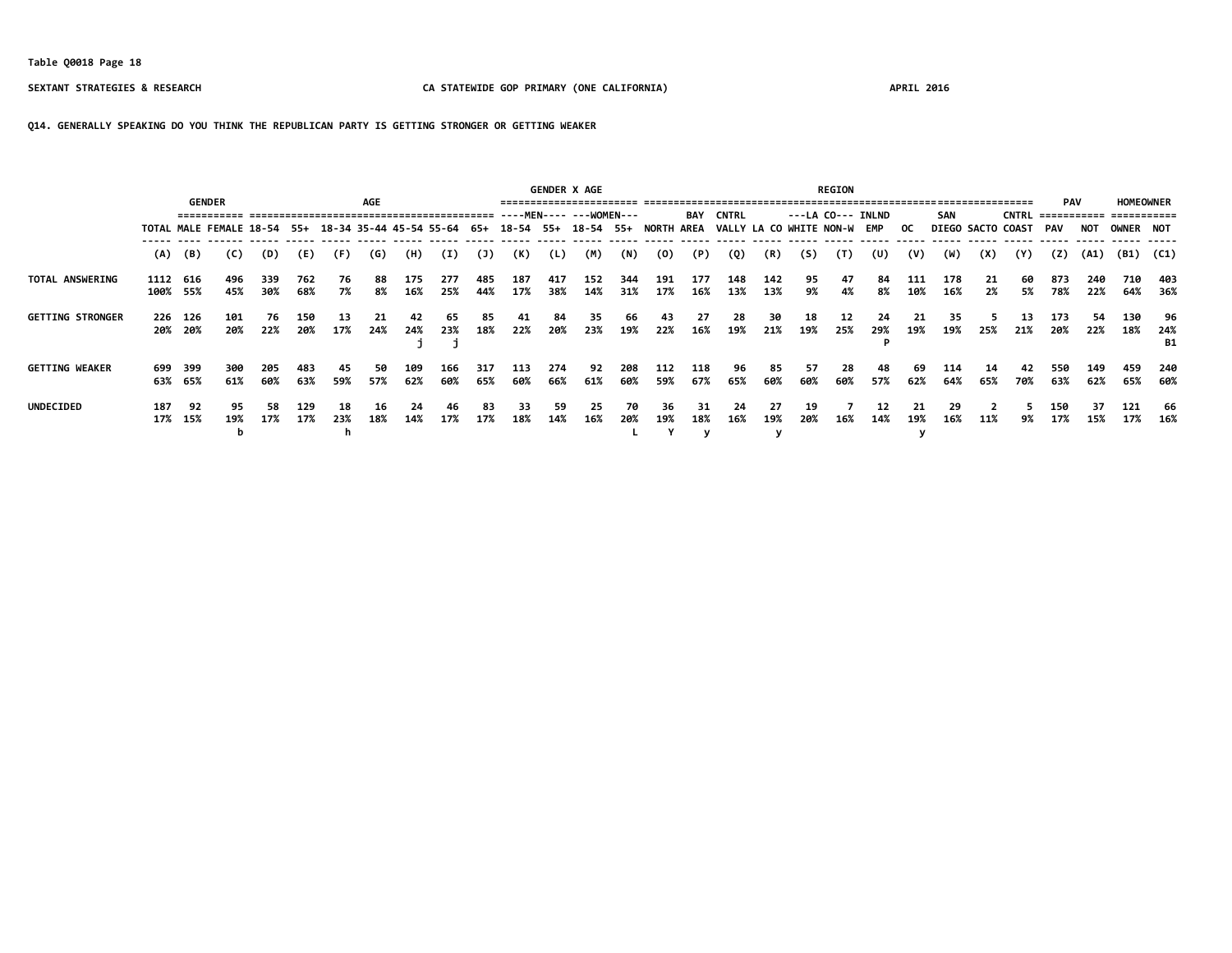# **Table Q0019 Page 19**

### **SEXTANT STRATEGIES & RESEARCH CA STATEWIDE GOP PRIMARY (ONE CALIFORNIA) APRIL 2016**

**Q15. WHAT IS YOUR GENDER?**

|                        |                  |                |                                                                                                                    |             |            |            |           |            |            |                  |                  |                  | <b>GENDER X AGE</b> |                  |                           |                |                |                            |           | <b>REGION</b> |                   |            |                       |                                   |                       |            |            |                                                   |            |
|------------------------|------------------|----------------|--------------------------------------------------------------------------------------------------------------------|-------------|------------|------------|-----------|------------|------------|------------------|------------------|------------------|---------------------|------------------|---------------------------|----------------|----------------|----------------------------|-----------|---------------|-------------------|------------|-----------------------|-----------------------------------|-----------------------|------------|------------|---------------------------------------------------|------------|
|                        |                  |                | <b>GENDER</b>                                                                                                      |             |            |            | AGE       |            |            |                  |                  |                  |                     |                  |                           | BAY            | <b>CNTRL</b>   |                            |           |               | ---LA CO--- INLND |            | <b>SAN</b>            |                                   |                       | <b>PAV</b> |            | <b>HOMEOWNER</b><br>CNTRL =========== =========== |            |
|                        |                  |                | TOTAL MALE FEMALE 18-54 55+ 18-34 35-44 45-54 55-64 65+ 18-54 55+ 18-54 55+ NORTH AREA VALLY LA CO WHITE NON-W EMP |             |            |            |           |            |            |                  |                  |                  |                     |                  |                           |                |                |                            |           |               |                   | OC.        |                       |                                   | DIEGO SACTO COAST PAV |            | NOT        | <b>OWNER NOT</b>                                  |            |
|                        |                  | $(A)$ $(B)$    | (C)                                                                                                                | (D)         | (E)        | (F)        | (G)       | (H)        | (I)        | (J)              | (K)              | (L)              | (M)                 | (N)              | (0)                       | (P)            | (Q)            | (R)                        | (S)       | (T)           | (U)               | (V)        | (W)                   | (X)                               | (Y)                   | (Z)        | (A1)       | (B1)                                              | (C1)       |
| <b>TOTAL ANSWERING</b> | 1033<br>100% 56% | 578            | 455<br>44%                                                                                                         | 326<br>32%  | 695<br>67% | 69<br>7%   | 87<br>8%  | 170<br>16% | 257<br>25% | 439<br>42%       | 182<br>18%       | 385<br>37%       | 144<br>14%          | 311<br>30%       | 170<br>16%                | 167<br>16%     | 138<br>13%     | 133<br>13%                 | 88<br>9%  | 45<br>4%      | 80<br>8%          | 104<br>10% | 169<br>16%            | 19<br>2%                          | 53<br>5%              | 814<br>79% | 220<br>21% | 659<br>64%                                        | 375<br>36% |
| <b>MALE</b>            | 592              | 536<br>57% 93% | -56<br>12%                                                                                                         | 173<br>53%  | 407<br>59% | 37<br>53%  | 49<br>57% | 87<br>51%  | 142<br>55% | 265<br>60%<br>н. | 167<br>92%<br>ΜN | 357<br>93%<br>MN | 6.<br>4%            | 50<br>16%<br>M   | 90<br>53%<br>$\mathbf{x}$ | 94<br>56%<br>x | -79<br>57%     | 75.<br>56%<br>$\mathbf{x}$ | 54<br>61% | 21<br>47%     | 46<br>58%<br>x    | 56.<br>54% | 114<br>68%<br>x pqrVX | 30%                               | 33.<br>61%<br>л       | 464<br>57% | 128<br>58% | 373<br>57%                                        | 219<br>58% |
| <b>FEMALE</b>          | 441<br>43%       | -42<br>7%      | 399<br>88%                                                                                                         | -153<br>47% | 289<br>41% | -32<br>47% | 38<br>43% | 83<br>49%  | 115<br>45% | 174<br>40%       | -14<br>8%        | 28<br>7%         | 138<br>96%<br>KLN   | 261<br>84%<br>KL | 81<br>47%                 | 73<br>44%<br>W | 59<br>43%<br>W | 58<br>44%<br>W             | 35<br>39% | 23<br>53%     | 34<br>42%         | 48<br>46%  | 55<br>32%             | -13<br>70%<br><b>RUVWY</b><br>oP0 | 21<br>39%             | 350<br>43% | 92<br>42%  | 286<br>43%                                        | 156<br>42% |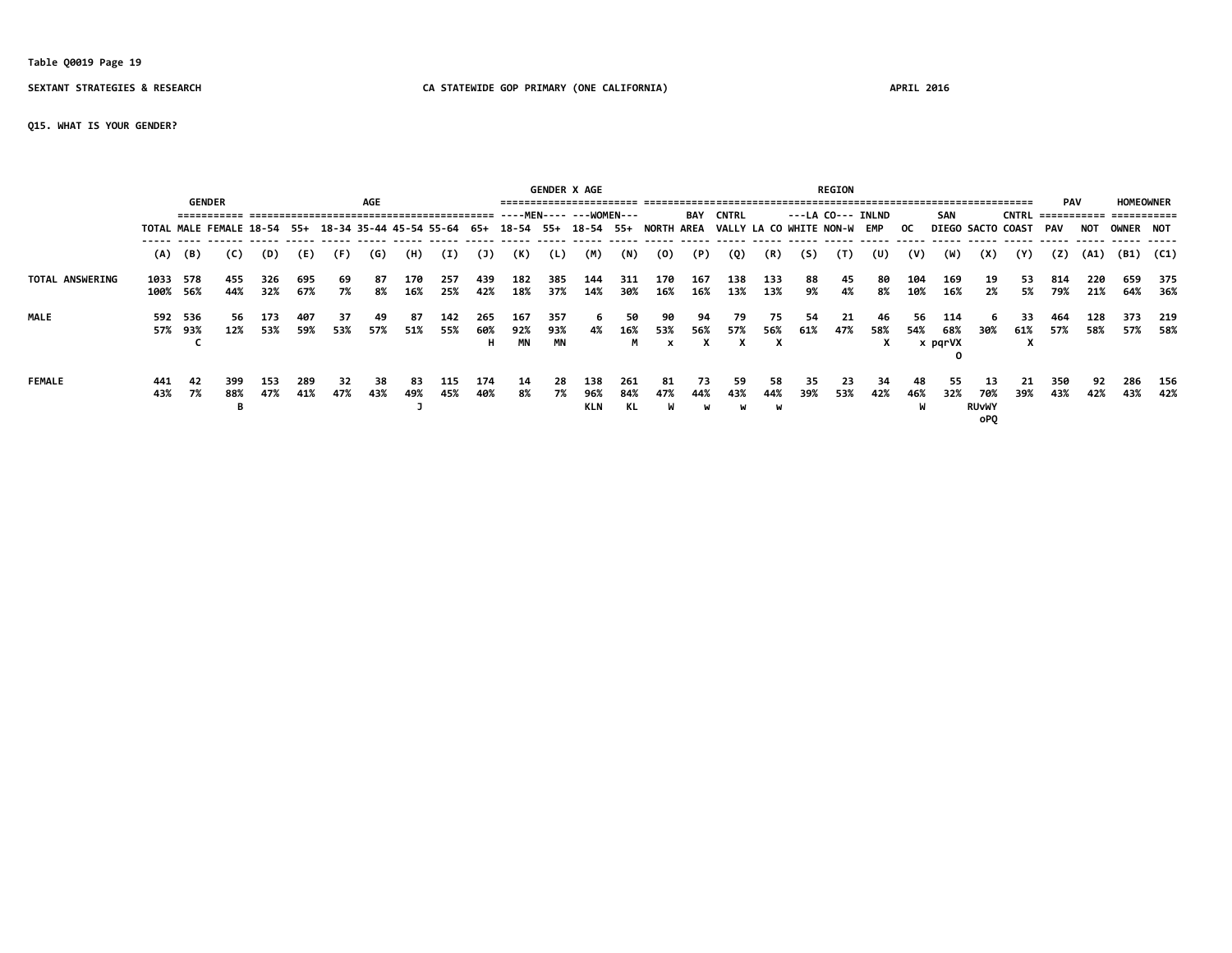**Q16. DO YOU CONSIDER YOURSELF CONSERVATIVE, MODERATE OR LIBERAL?**

|                          |                             |                    | <b>GENDER</b> |            |            |                         | <b>AGE</b>        |                |            |                |            |            | <b>GENDER X AGE</b><br>======================== |            |            |                |                             |            |           | <b>REGION</b>     |                  |           |                   |          |                      | <b>PAV</b> |            | <b>HOMEOWNER</b> |            |
|--------------------------|-----------------------------|--------------------|---------------|------------|------------|-------------------------|-------------------|----------------|------------|----------------|------------|------------|-------------------------------------------------|------------|------------|----------------|-----------------------------|------------|-----------|-------------------|------------------|-----------|-------------------|----------|----------------------|------------|------------|------------------|------------|
|                          | TOTAL MALE FEMALE 18-54 55+ |                    |               |            |            |                         |                   |                |            |                |            |            |                                                 |            |            | BAY            | <b>CNTRL</b>                |            |           | ---LA CO--- INLND |                  |           | <b>SAN</b>        |          | $CNTRL$ ============ |            |            | ===========      |            |
|                          |                             |                    |               |            |            | 18-34 35-44 45-54 55-64 |                   |                |            | - 65+          |            |            | 18-54 55+ 18-54 55+ NORTH AREA                  |            |            |                | VALLY LA CO WHITE NON-W EMP |            |           |                   |                  | OC.       | DIEGO SACTO COAST |          |                      | PAV        | NO 1       | OWNER NOT        |            |
|                          | (A)                         | (B)                | (C)           | (D)        | (E)        | (F)                     | (G)               | (H)            | (I)        | (1)            | (K)        | (L)        | (M)                                             | (N)        | (0)        | (P)            | (Q)                         | (R)        | (S)       | (T)               | (U)              | (V)       | (W)               | (X)      | (Y)                  | (Z)        | (A1)       | (B1)             | (C1)       |
| TOTAL ANSWERING          | 1060 588<br>100% 55%        |                    | 473<br>45%    | 331<br>31% | 718<br>68% | 73<br>7%                | 85<br>8%          | 172<br>16%     | 262<br>25% | 456<br>43%     | 182<br>17% | 393<br>37% | 148<br>14%                                      | 324<br>31% | 181<br>17% | 170<br>16%     | 143<br>13%                  | 137<br>13% | 91<br>9%  | 46<br>4%          | 78<br>7%         | 10%       | 172<br>16%        | 19<br>2% | 53<br>5%             | 830<br>78% | 230<br>22% | 678<br>64%       | 382<br>36% |
| <b>VERY CONSERVATIVE</b> |                             | 200 111<br>19% 19% | 89<br>19%     | 62<br>19%  | 138<br>19% | 17<br>24%               | 10<br>12%         | 34<br>20%<br>g | 47<br>18%  | 91<br>20%<br>g | 30<br>16%  | 81<br>21%  | 32<br>22%                                       | 57<br>17%  | 38<br>21%  | 35<br>21%<br>R | 35<br>24%                   | 15<br>11%  |           | 12%               | 15<br>19%        | 19<br>18% | 31<br>18%         | 22%      | 8<br>15%             | 147<br>18% | 52<br>23%  | 126              | 73<br>19%  |
| <b>CONSERVATIVE</b>      |                             | 459 253<br>43% 43% | 206<br>44%    | 140<br>42% | 319<br>44% | 32%                     | 47<br>55%<br>FHij | 69<br>40%      | 114<br>44% | 205<br>45%     | 78<br>43%  | 175<br>44% | 62<br>42%                                       | 144<br>44% | 40%        | 37%            | 42%                         | 62<br>46%  | 44%       | 23<br>50%         | 41<br>52%<br>oPx | 47%       | 78<br>45%         | 31%      | 53%<br>Px            | 366<br>44% | 41%        | 42%              | 177<br>46% |
| <b>MODERATE</b>          | 356                         | - 200<br>34% 34%   | 157<br>33%    | 116<br>35% | 229<br>32% | 27<br>37%               | 27<br>32%         | 61<br>36%      | 34%        | 142<br>31%     | 67<br>37%  | 121<br>31% | 33%                                             | 108<br>33% | 61<br>33%  | 37%<br>U       | 32%                         | 52<br>38%  | 35<br>38% | 18<br>38%         | 19<br>24%        | 34<br>32% | 60<br>35%         | 34%      | 16<br>30%            | 282<br>34% | 32%        | 243<br>36%<br>c1 | 114<br>30% |
| LIBERAL                  | 24<br>2%                    | 11<br>2%           | 13<br>3%      | 2%         | 16<br>2%   | 3%                      |                   | 3%             | 2%         | 2%             |            |            | 3%                                              |            |            | 1%             | 1%                          |            | 6%        |                   | 5%               | 2%        | 1%                | 7%       | 2%                   | 18<br>2%   | 2%         | 13<br>2%         | 11<br>3%   |
| <b>VERY LIBERAL</b>      | 1%                          | 1%                 |               |            |            |                         |                   |                |            |                |            |            |                                                 |            |            | 3%             |                             | 2%         | 2%        |                   |                  |           |                   |          |                      | 1%         |            |                  |            |
| <b>UNDECIDED</b>         | 15<br>1%                    | 8<br>1%            |               |            | 11<br>2%   |                         |                   |                |            |                |            |            | 1%                                              | 2%         | 3%<br>qw   | 2%             | 1%                          |            |           |                   |                  | 2%        | 1%                | 6%       |                      | 13<br>2%   |            |                  | 2%         |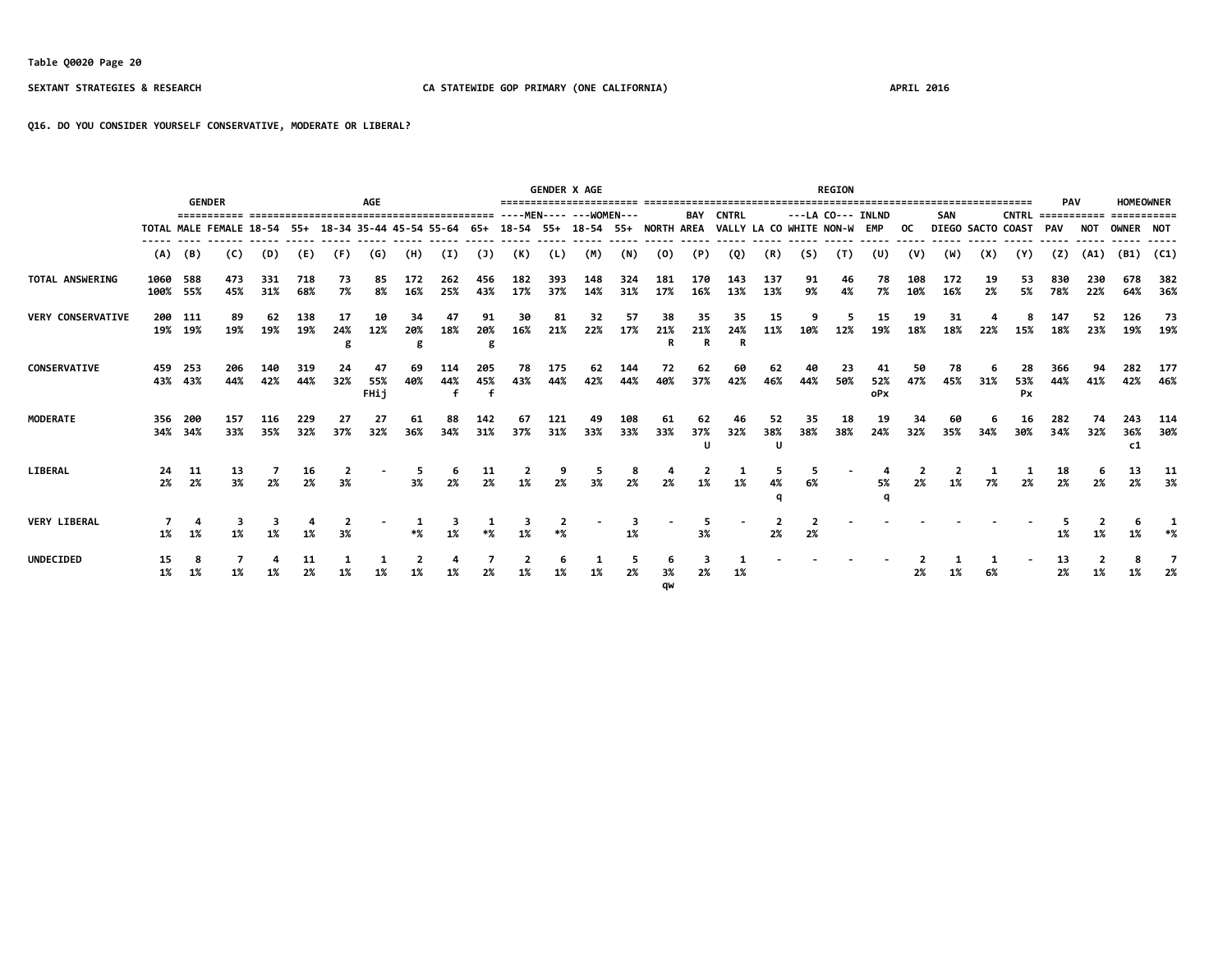# **Table Q0021 Page 21**

### **SEXTANT STRATEGIES & RESEARCH CA STATEWIDE GOP PRIMARY (ONE CALIFORNIA) APRIL 2016**

**Q17. WHAT IS YOUR APPROXIMATE INCOME LEVEL**

|                    | <b>AGE</b><br><b>GENDER</b> |                     |                             |            |            |                   |                          |                         |                |                 |                         | <b>GENDER X AGE</b> |                                |            |                   |                           |                             |                          |           | <b>REGION</b>  |                    |                    |            |                                 |              |                           |            |                                 |                         |
|--------------------|-----------------------------|---------------------|-----------------------------|------------|------------|-------------------|--------------------------|-------------------------|----------------|-----------------|-------------------------|---------------------|--------------------------------|------------|-------------------|---------------------------|-----------------------------|--------------------------|-----------|----------------|--------------------|--------------------|------------|---------------------------------|--------------|---------------------------|------------|---------------------------------|-------------------------|
|                    |                             |                     |                             |            |            |                   |                          |                         |                |                 |                         |                     | ----MEN---- --- WOMEN---       |            |                   | BAY                       | <b>CNTRL</b>                |                          |           |                | $---LA CO---INLND$ |                    | SAN        |                                 | <b>CNTRL</b> | <b>PAV</b><br>=========== |            | <b>HOMEOWNER</b><br>=========== |                         |
|                    |                             |                     | TOTAL MALE FEMALE 18-54 55+ |            |            |                   |                          | 18-34 35-44 45-54 55-64 |                | 65+             |                         |                     | 18-54 55+ 18-54 55+ NORTH AREA |            |                   |                           | VALLY LA CO WHITE NON-W EMP |                          |           |                |                    | OC.                |            | DIEGO SACTO COAST               |              | PAV                       | <b>NOT</b> | OWNER NOT                       |                         |
|                    | (A)                         | (B)                 | (C)                         | (D)        | (E)        | (F)               | (G)                      | (H)                     | $\mathbf{I}$   | (1)             | (K)                     | (L)                 | (M)                            | (N)        | (0)               | (P)                       | (Q)                         | (R)                      | (5)       | (T)            | (U)                | (V)                | (W)        | (X)                             | (Y)          | (2)                       | (A1)       | (B1)                            | (C1)                    |
| TOTAL ANSWERING    |                             | 970 547<br>100% 56% | 423<br>44%                  | 323<br>33% | 636<br>66% | 72<br>7%          | 83<br>9%                 | 168<br>17%              | 245<br>25%     | 391<br>40%      | 178<br>18%              | 358<br>37%          | 145<br>15%                     | 278<br>29% | 166<br>17%        | 152<br>16%                | 127<br>13%                  | 128<br>13%               | 83<br>9%  | 45<br>5%       | 73<br>8%           | 96<br>10%          | 154<br>16% | 19<br>2%                        | 53<br>5%     | 755<br>78%                | 215<br>22% | 618<br>64%                      | 352<br>36%              |
| \$0-25,000         | 73<br>8%                    | 42<br>8%            | 31<br>7%                    | 27<br>8%   | 46<br>7%   | 16<br>22%<br>GHIJ | 1%                       | 11<br>6%<br>G           | 10<br>4%<br>g  | 37<br>9%<br>GI  | 14<br>8%                | 28<br>8%            | 13<br>9%                       | 18<br>6%   | 13<br>8%          | 12<br>8%<br>R             | 15<br>12%<br>Ry             | 2%                       | 2%        | 2%             | 6%                 | 15<br>15%<br>pRuwY | 10<br>6%   |                                 | 4%           | 50<br>7%                  | 23<br>11%  | 32<br>5%                        | 41<br>12%<br><b>B1</b>  |
| $$25,000 - 50,000$ | 159                         | 80                  | 79                          | 41         | 106        |                   |                          |                         |                |                 | 13                      |                     |                                | 51         | 37                |                           | 22                          | 16                       |           |                |                    | 12                 | 32         |                                 | 10           | 127                       |            | 81                              | 77                      |
|                    |                             | 16% 15%             | 19%                         | 13%        | 17%<br>d   | 19%               | 11%                      | 11%                     | 15%            | 17%<br>gH       | 7%                      | 15%<br>ĸ            | 19%<br>к                       | 18%<br>к   | 22%<br><b>PRV</b> | 11%                       | 17%                         | 12%                      | 11%       | 14%            | 16%                | 12%                | 20%<br>Pr  | 10%                             | 19%          | 17%                       | 15%        | 13%                             | 22%<br><b>B1</b>        |
| \$50,000 - 100,000 |                             | 333 179<br>34% 33%  | 154<br>36%                  | 109<br>34% | 224<br>35% | 23<br>33%         | 41<br>49%<br><b>FHIJ</b> | 45<br>27%               | 89<br>36%<br>н | 135<br>34%<br>n | 59<br>33%               | 120<br>34%          | 50<br>35%                      | 103<br>37% | 57<br>34%         | 45<br>30%                 | 47<br>37%                   | 47<br>37%                | 25<br>30% | 21<br>48%<br>s | 32<br>44%<br>Pw    | 31<br>32%          | 45<br>29%  | 12<br>65%<br><b>QRVWY</b><br>0P | 16<br>31%    | 248<br>33%                | 85<br>39%  | 194<br>31%                      | 139<br>39%<br><b>B1</b> |
| $$100,000 +$       | 405<br>42%                  | 246<br>45%          | 159<br>38%                  | 145<br>45% | 260<br>41% | 19<br>27%         | 32<br>39%<br>f           | 93<br>56%<br>FGIJ       | 108<br>44%     | 152<br>39%      | 92<br>52%<br><b>LMN</b> | 154<br>43%          | 53<br>37%                      | 106<br>38% | 60<br>36%         | 78<br>51%<br><b>OQUVX</b> | 44<br>34%                   | 62<br>49%<br><b>OQUX</b> | 47<br>56% | 16<br>36%      | 25<br>34%          | 38<br>40%          | 68<br>44%  | 25%                             | 25<br>46%    | 330<br>44%<br>A1          | 76<br>35%  | 310<br>50%<br>C1                | 95<br>27%               |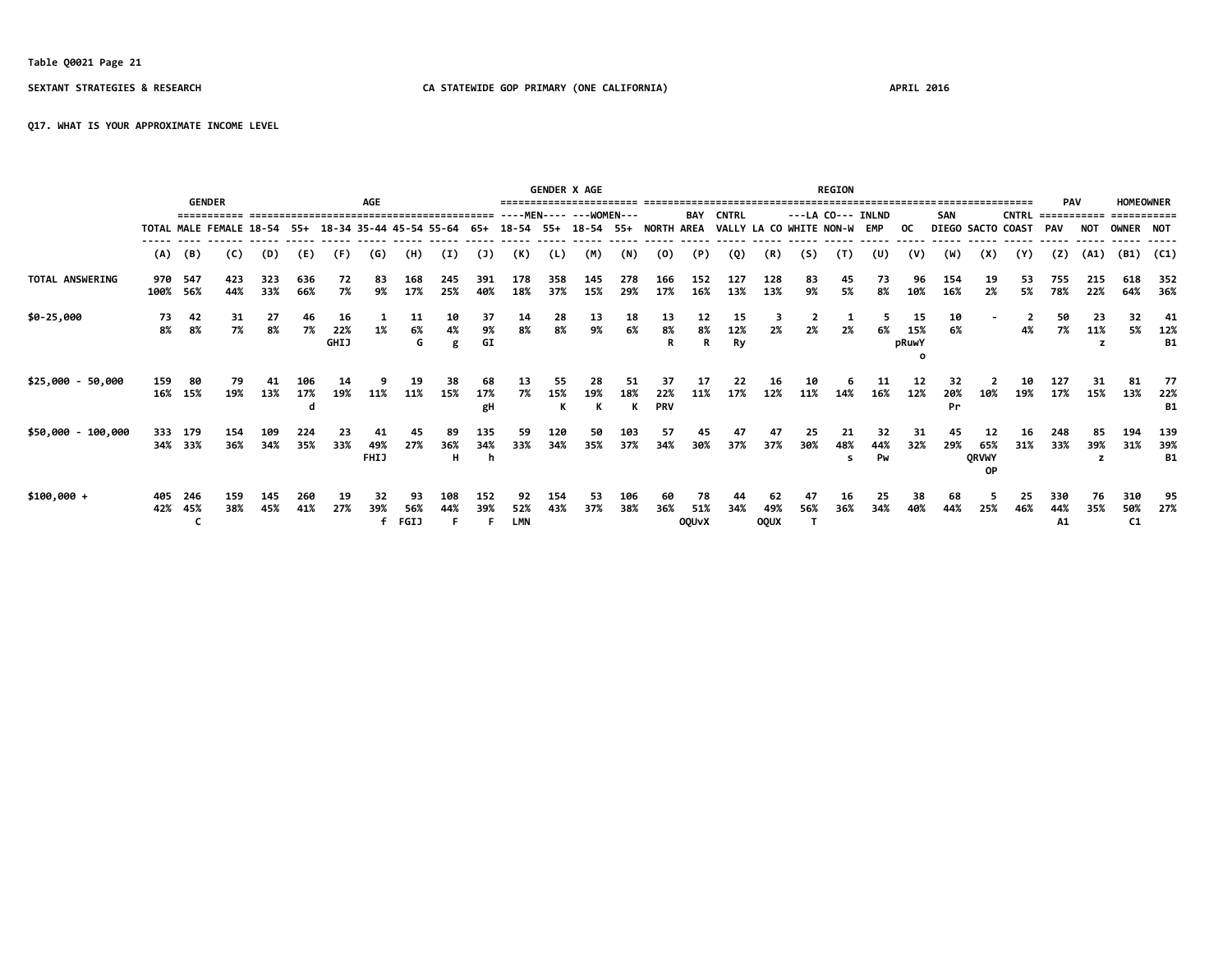**Q18. WHAT DO YOU CONSIDER YOUR PRIMARY ETHNICITY**

|                  |                  |                    | <b>GENDER</b>                                                                                                      |            |                 |           | <b>AGE</b>      |                 |                                    |                          |                         |                  | <b>GENDER X AGE</b>     |                  |                    |                          |                          |            |           | <b>REGION</b>     |           |           |            |                              |                          | <b>PAV</b>  |            | <b>HOMEOWNER</b> |                       |
|------------------|------------------|--------------------|--------------------------------------------------------------------------------------------------------------------|------------|-----------------|-----------|-----------------|-----------------|------------------------------------|--------------------------|-------------------------|------------------|-------------------------|------------------|--------------------|--------------------------|--------------------------|------------|-----------|-------------------|-----------|-----------|------------|------------------------------|--------------------------|-------------|------------|------------------|-----------------------|
|                  |                  |                    | ===========                                                                                                        |            |                 |           |                 |                 | ---------------------------------- |                          |                         |                  | ----MEN---- ---WOMEN--- |                  |                    | BAY                      | <b>CNTRL</b>             |            |           | ---LA CO--- INLND |           |           | <b>SAN</b> |                              | <b>CNTRL</b>             | =========== |            | ===========      |                       |
|                  |                  |                    | TOTAL MALE FEMALE 18-54 55+ 18-34 35-44 45-54 55-64 65+ 18-54 55+ 18-54 55+ NORTH AREA VALLY LA CO WHITE NON-W EMP |            |                 |           |                 |                 |                                    |                          |                         |                  |                         |                  |                    |                          |                          |            |           |                   |           | OC .      |            |                              | <b>DIEGO SACTO COAST</b> | PAV         | <b>NOT</b> | OWNER NOT        |                       |
|                  | (A)              | (B)                | (C)                                                                                                                | (D)        | (E)             | (F)       | (G)             | (H)             | (I)                                | $(\mathsf{J})$           | (K)                     | (L)              | (M)                     | (N)              | (0)                | (P)                      | (Q)                      | (R)        | (S)       | (T)               | (U)       | (V)       | (W)        | (X)                          | (Y)                      | (Z)         | (A1)       |                  | $(B1)$ (C1)           |
| TOTAL ANSWERING  | 1006<br>100% 56% | 559                | 447<br>44%                                                                                                         | 323<br>32% | 683<br>68%      | 71<br>7%  | 86<br>9%        | 166<br>17%      | 251<br>25%                         | 432<br>43%               | 179<br>18%              | 379<br>38%       | 144<br>14%              | 304<br>30%       | 174<br>17%         | 165<br>16%               | 136<br>14%               | 128<br>13% | 83<br>8%  | 45<br>4%          | 78<br>8%  | 99<br>10% | 155<br>15% | 19<br>2%                     | 52<br>5%                 | 786<br>78%  | 220<br>22% | 646<br>64%       | 360<br>36%            |
| <b>CAUCASIAN</b> |                  | 844 457<br>84% 82% | 387<br>87%<br>b                                                                                                    | 232<br>72% | 612<br>90%<br>D | 50<br>71% | 61<br>71%       | 121<br>73%      | 222<br>89%<br>FGH                  | 391<br>90%<br><b>FGH</b> | 123<br>69%              | 334<br>88%<br>КM | 108<br>76%              | 278<br>92%<br>КM | 155<br>90%<br>qRUv | 140<br>85%<br>R          | 111<br>81%               | 96<br>75%  | 64<br>77% | 32<br>72%         | 61<br>78% | 80<br>81% | 134<br>86% | 19<br>100%<br>R RUVWy<br>OPQ | 48<br>91%<br>qRu         | 666<br>85%  | 178<br>81% | 552<br>85%       | 292<br>81%            |
| <b>LATINO</b>    | 65<br>6%         | 39<br>7%           | 25<br>6%                                                                                                           | 14%<br>F   | 3%              | 11%<br>IJ | 15<br>18%<br>IJ | 22<br>13%<br>IJ | 3%                                 | 13<br>3%                 | $\frac{27}{15\%}$<br>LN | 12<br>3%         | 18<br>13%<br><b>LN</b>  | 2%               | 2%                 | 13<br>8%<br>$\mathbf{o}$ | 10<br>7%<br>$\mathbf{o}$ | 13%<br>Ouw | 11%       | 16%               | 6%        | 7%        | 6%         |                              | 5%                       | 5%          | 10%        | 33<br>5%         | 32<br>9%<br><b>B1</b> |
| <b>ASIAN</b>     | -27<br>3%        | 15<br>3%           | 11<br>3%                                                                                                           | 16<br>5%   | 11<br>2%        | 5%        | 4%              | 5%<br>IJ        | 1%                                 | 2%                       | 5%<br>1N                | 2%               | 5%<br>n                 | 1%               | 2%                 | 1%                       | 2%                       |            | 3%        | 4%                | 4%        | 5%        | 3%         |                              |                          | 20<br>3%    | 3%         | 21<br>3%         | 2%                    |
| AFRICAN AMERICAN | 12<br>1%         | 2%                 | 1%                                                                                                                 | 2%         |                 |           |                 |                 |                                    |                          |                         |                  | 2%                      |                  |                    | 2%                       | 3%                       |            |           | 2%                |           |           | 1%         |                              |                          |             |            |                  |                       |
| <b>OTHER</b>     | 59<br>6%         | 37<br>7%           | 21<br>5%                                                                                                           | 24<br>7%   | 35<br>5%        | 8%        | 5%              | 13<br>8%        | 18<br>7%                           | 4%                       | 17<br>9%<br>ln          | 20<br>5%         | 5%                      | 14<br>5%         | 6%                 |                          | 6%                       | 7%         | 8%        | 5%                | 12%<br>pw |           | 4%         |                              |                          | 47<br>6%    | 5%         | 33<br>5%         | 26<br>7%              |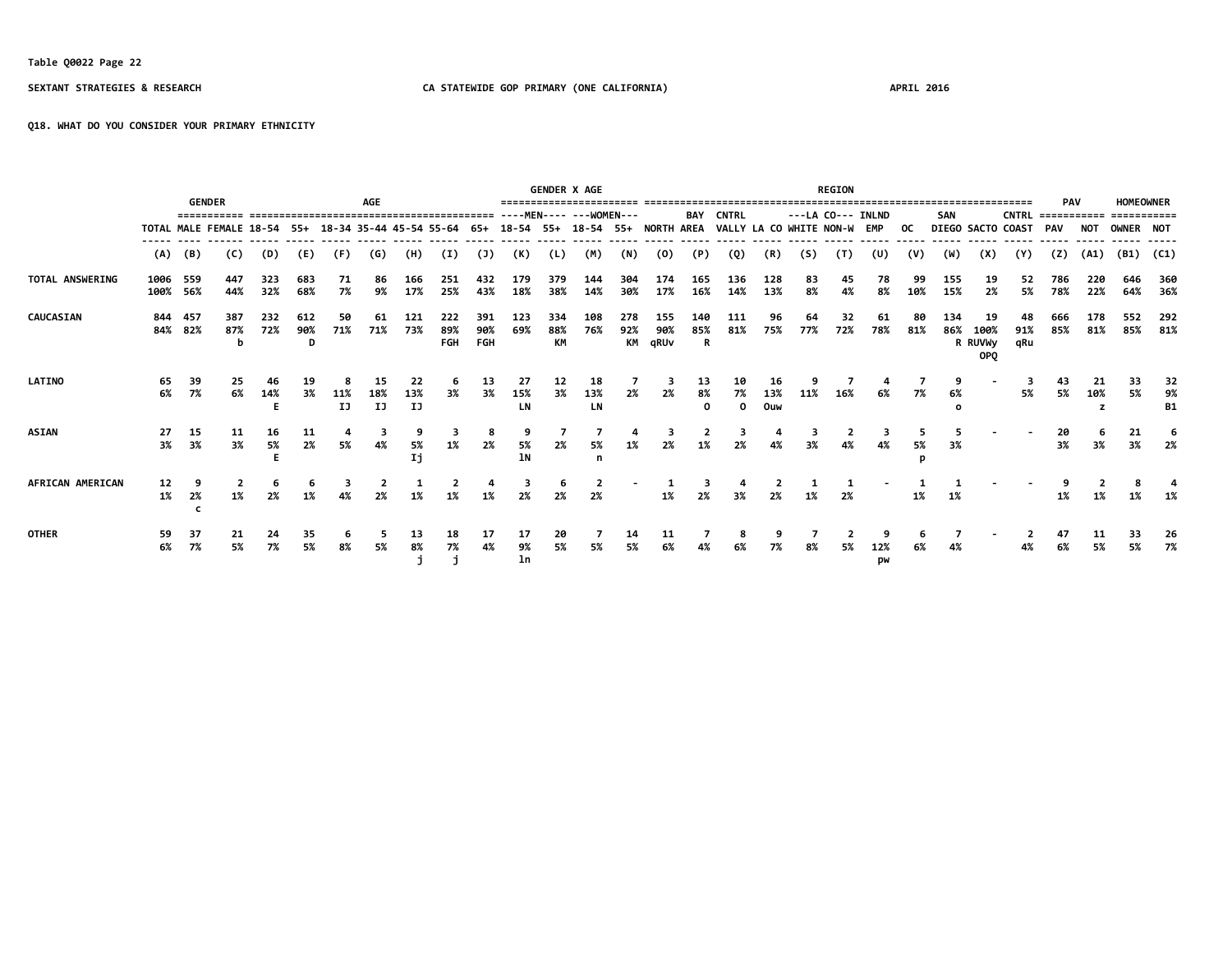### **Table REGION Page 23**

**D** g K

### **SEXTANT STRATEGIES & RESEARCH CA STATEWIDE GOP PRIMARY (ONE CALIFORNIA) APRIL 2016**

**REGION**

| <b>GENDER</b>               |                      |                         |                                                                                                                    |                 |                 |                 | AGE            |                           |                 |                |                 |                | <b>GENDER X AGE</b> |                |             |             |                  |             |                | <b>REGION</b>     |            |             |             |            |                       | <b>PAV</b>       |                | <b>HOMEOWNER</b> |                        |
|-----------------------------|----------------------|-------------------------|--------------------------------------------------------------------------------------------------------------------|-----------------|-----------------|-----------------|----------------|---------------------------|-----------------|----------------|-----------------|----------------|---------------------|----------------|-------------|-------------|------------------|-------------|----------------|-------------------|------------|-------------|-------------|------------|-----------------------|------------------|----------------|------------------|------------------------|
|                             |                      |                         |                                                                                                                    |                 |                 |                 |                |                           |                 |                |                 |                |                     |                |             |             | <b>BAY CNTRL</b> |             |                | ---LA CO--- INLND |            |             | SAN         |            |                       |                  |                |                  |                        |
|                             |                      |                         | TOTAL MALE FEMALE 18-54 55+ 18-34 35-44 45-54 55-64 65+ 18-54 55+ 18-54 55+ NORTH AREA VALLY LA CO WHITE NON-W EMP |                 |                 |                 |                |                           |                 |                |                 |                |                     |                |             |             |                  |             |                |                   |            | OC          |             |            | DIEGO SACTO COAST PAV |                  | NOT            | OWNER NOT        |                        |
|                             | (A)                  | (B)                     | (C)                                                                                                                | (D)             | (E)             | (F)             | (G)            | (H)                       | (I)             | (3)            | (K)             | (L)            | (M)                 | (N)            | (0)         | (P)         | (Q)              | (R)         | (S)            | (T)               | (U)        | (V)         | (W)         | (X)        | (Y)                   | (Z)              | (A1)           |                  | $(B1)$ $(C1)$          |
| <b>TOTAL ANSWERING</b>      | 1165 641<br>100% 55% |                         | 524<br>45%                                                                                                         | -354<br>30%     | 799<br>69%      | 79<br>7%        | 91<br>8%       | 184<br>16%                | 289<br>25%      | 510<br>44%     | 193<br>17%      | 436<br>37%     | 161<br>14%          | 363<br>31%     | 204<br>18%  | 182<br>16%  | 157<br>13%       | 145<br>12%  | 97<br>8%       | 48<br>4%          | 87<br>7%   | 116<br>10%  | 187<br>16%  | 24<br>2%   | 63<br>5%              | 923<br>79%       | 242<br>21%     | 740<br>64%       | 425<br>36%             |
| <b>NORTH</b>                |                      | 204 108<br>18% 17%      | 97<br>18%                                                                                                          | 49<br>14%       | 155<br>19%<br>D | 10<br>13%       | 17<br>19%      | 22<br>12%                 | 60<br>21%<br>fН | 96<br>19%<br>н | 22<br>11%       | 86<br>20%      | 27<br>17%           | 70<br>19%<br>К | 204<br>100% |             |                  |             |                |                   |            |             |             |            |                       | 171<br>19%<br>a1 | 33<br>14%      | 140<br>19%       | 64<br>15%              |
| <b>BAY AREA</b>             |                      | 182 102<br>16% 16%      | 80<br>15%                                                                                                          | 63<br>18%       | 119<br>15%      | 14<br>18%       | 17<br>19%<br>i | 32<br>17%<br>$\mathbf{r}$ | 31<br>11%       | 88<br>17%<br>I | 36<br>19%       | 66<br>15%      | 27<br>17%           | 54<br>15%      |             | 182<br>100% |                  |             |                |                   |            |             |             |            |                       | 145<br>16%       | 37<br>15%      | 126<br>17%       | -56<br>13%             |
| <b>CENTRAL VALLEY</b>       |                      | 157 81<br>13% 13%       | 76<br>14%                                                                                                          | 49<br>14%       | 108<br>14%      | 13<br>16%       | 15<br>16%      | 21<br>12%                 | 39<br>14%       | 69<br>13%      | 27<br>14%       | 54<br>12%      | 21<br>13%           | 54<br>15%      |             |             | 157<br>100%      |             |                |                   |            |             |             |            |                       | 126<br>14%       | 31<br>13%      | 93<br>13%        | 64<br>15%              |
| <b>LA COUNTY</b>            | 145                  | - 76<br>12% 12%         | 69<br>13%                                                                                                          | 49<br>14%       | 96<br>12%       | 10<br>13%       | 9<br>10%       | 30<br>16%                 | 39<br>13%       | 57<br>11%      | 32<br>16%       | 44<br>10%      | 17<br>11%           | 52<br>14%      |             |             |                  | 145<br>100% | 97<br>100%     | 48<br>100%        |            |             |             |            |                       | 95<br>10%        | 49<br>20%<br>z | 79<br>11%        | 66<br>15%<br><b>B1</b> |
| LA - MOSTLY<br><b>WHITE</b> | 97<br>8%             | -55<br>9%               | 41<br>8%                                                                                                           | 32<br>9%        | 65<br>8%        | 7<br>9%         | 6<br>6%        | 19<br>11%                 | 25<br>9%        | 40<br>8%       | 24<br>12%<br>LМ | 32<br>7%       | 8<br>5%             | 33<br>9%       |             |             |                  | 97          | 97<br>67% 100% |                   |            |             |             |            |                       | 59<br>6%         | 38<br>16%<br>z | 59<br>8%         | -37<br>9%              |
| LA - NON-WHITE              | 48<br>4%             | 20<br>3%                | 28<br>5%                                                                                                           | 17<br>5%        | 31<br>4%        | 3<br>4%         | з<br>4%        | 11<br>6%                  | 14<br>5%        | 17<br>3%       | 8<br>4%         | 12<br>3%       | 9<br>6%             | 18<br>5%       |             |             |                  | 48<br>33%   |                | 48<br>100%        |            |             |             |            |                       | 36<br>4%         | 12<br>5%       | 20<br>3%         | 28<br>7%<br><b>B1</b>  |
| INLAND EMPIRE               | 87<br>7%             | 48<br>8%                | 38<br>7%                                                                                                           | 29<br>8%        | 58<br>7%        | -9<br>11%       | 7<br>7%        | 13<br>7%                  | 27<br>9%        | 31<br>6%       | 14<br>7%        | 34<br>8%       | 14<br>9%            | 24<br>7%       |             |             |                  |             |                |                   | 87<br>100% |             |             |            |                       | 68<br>7%         | 19<br>8%       | 56<br>8%         | 30<br>7%               |
| 0C                          | 116<br>10%           | 61<br>9%                | 55<br>11%                                                                                                          | 48<br>14%<br>Е. | 68<br>8%        | 12<br>16%<br>ij | 13<br>14%      | 23<br>12%                 | 25<br>9%        | 43<br>8%       | 27<br>14%       | 34<br>8%       | 22<br>13%<br>1      | 34<br>9%       |             |             |                  |             |                |                   |            | 116<br>100% |             |            |                       | 83<br>9%         | 33<br>14%<br>z | 61<br>8%         | 55<br>13%<br><b>B1</b> |
| <b>SAN DIEGO</b>            |                      | 187 122<br>16% 19%<br>C | 65<br>12%                                                                                                          | 51<br>14%       | 125<br>16%      | ٩<br>11%        | 11<br>12%      | 32<br>17%                 | 41<br>14%       | 84<br>17%      | 28<br>14%       | 83<br>19%<br>N | 23<br>14%           | 42<br>12%      |             |             |                  |             |                |                   |            |             | 187<br>100% |            |                       | 166<br>18%<br>A1 | 22<br>9%       | 132<br>18%<br>C1 | -56<br>13%             |
| <b>SACRAMENTO</b>           | 24<br>2%             | -9<br>1%                | 15<br>3%                                                                                                           | 4<br>1%         | 20<br>2%<br>d   |                 |                | 2%                        | 10<br>4%        | 10<br>2%       | 1<br>*%         | 2%             | з<br>2%             | 11<br>3%<br>К  |             |             |                  |             |                |                   |            |             |             | 24<br>100% |                       | 18<br>2%         | -6<br>2%       | 17<br>2%         | 7<br>-2%               |
| <b>CENTRAL COAST</b>        | 63<br>5%             | 34<br>- 5%              | 29<br>5%                                                                                                           | 12<br>3%        | 51<br>6%        | 2<br>3%         | 2<br>3%        | 8                         | 17<br>6%        | 33<br>7%       | 6<br>3%         | 28<br>6%       | 6<br>4%             | 23<br>6%       |             |             |                  |             |                |                   |            |             |             |            | 63<br>100%            | 51<br>6%         | 12<br>5%       | 36<br>5%         | 28<br>6%               |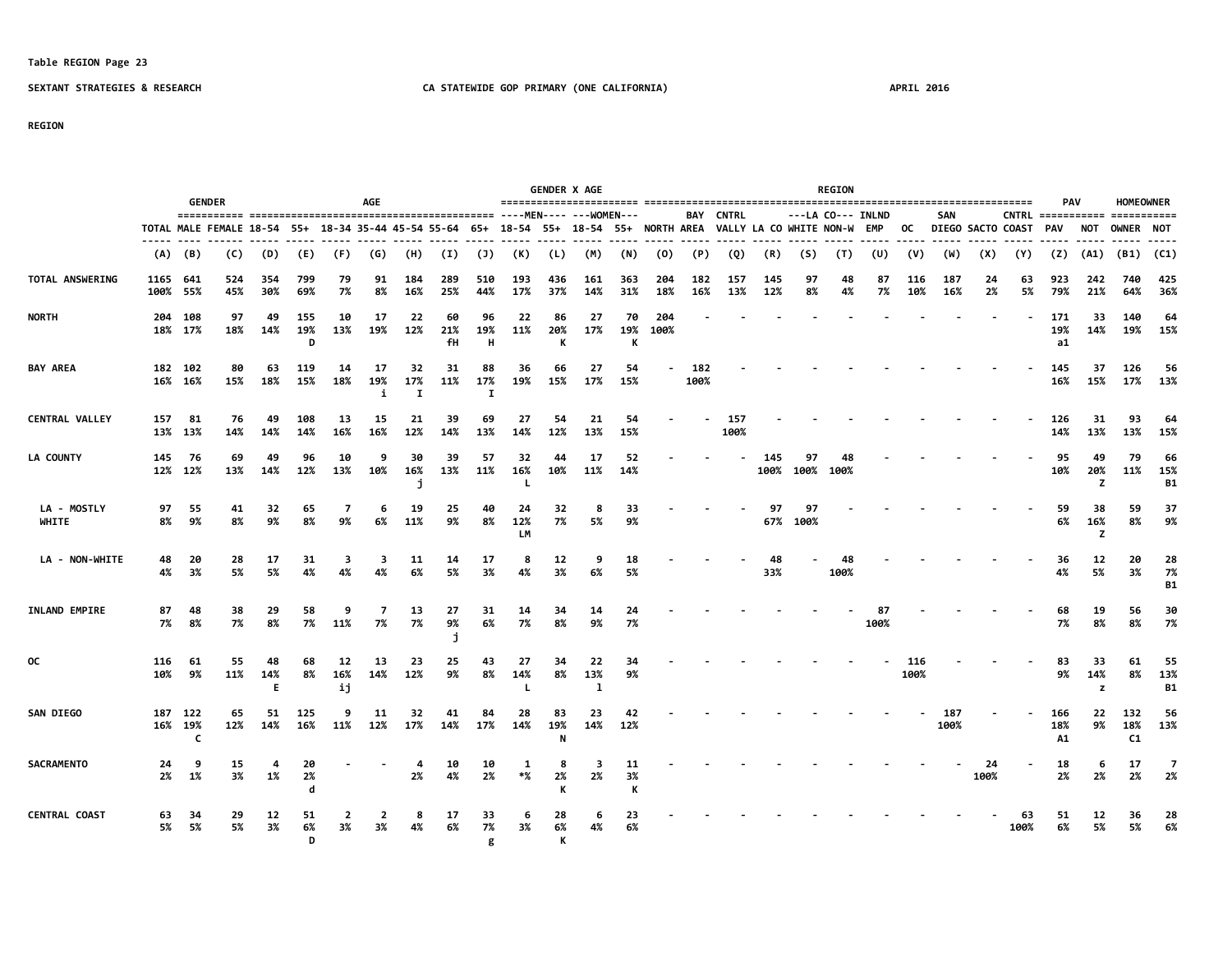### **Table PERMAV Page 24**

### **SEXTANT STRATEGIES & RESEARCH CA STATEWIDE GOP PRIMARY (ONE CALIFORNIA) APRIL 2016**

### **PERMANENT ABSENTEE VOTER**

|                        |                  |                    |                                                                                                                       |            |            |                   |            |            |             |            |                 |            | <b>GENDER X AGE</b> |            | <b>REGION</b> |                   |            |                             |           |           |                |                 |            |           |                       |                  |             |               |                    |
|------------------------|------------------|--------------------|-----------------------------------------------------------------------------------------------------------------------|------------|------------|-------------------|------------|------------|-------------|------------|-----------------|------------|---------------------|------------|---------------|-------------------|------------|-----------------------------|-----------|-----------|----------------|-----------------|------------|-----------|-----------------------|------------------|-------------|---------------|--------------------|
|                        |                  | <b>GENDER</b>      | AGE                                                                                                                   |            |            |                   |            |            |             |            |                 |            |                     | BAY        | <b>CNTRL</b>  | ---LA CO--- INLND |            |                             |           |           | <b>SAN</b>     |                 |            | PAV       |                       | <b>HOMEOWNER</b> |             |               |                    |
|                        |                  |                    | TOTAL MALE FEMALE 18-54 55+ 18-34 35-44 45-54 55-64 65+ 18-54 55+ 18-54 55+ NORTH AREA VALLY LA CO WHITE NON-W EMP OC |            |            |                   |            |            |             |            |                 |            |                     |            |               |                   |            |                             |           |           |                |                 |            |           | DIEGO SACTO COAST PAV |                  | NOT         | OWNER NOT     |                    |
|                        | (A)              | (B)                | (C)                                                                                                                   | (D)        | (E)        | (F)               | (G)        | (H)        | (I)         | (1)        | (K)             | (L)        | (M)                 | (N)        | (0)           | (P)               | (Q)        | (R)                         | (S)       | (T)       | (U)            | (V)             | (W)        | (X)       | (Y)                   | (Z)              | (A1)        | $(B1)$ $(C1)$ |                    |
| <b>TOTAL ANSWERING</b> | 1165<br>100% 55% | 641                | 524<br>45%                                                                                                            | 354<br>30% | 799<br>69% | 79<br>7%          | 91<br>8%   | 184<br>16% | 289<br>25%  | 510<br>44% | 193<br>17%      | 436<br>37% | 161<br>14%          | 363<br>31% | 204<br>18%    | 182<br>16%        | 157<br>13% | 145<br>12%                  | 97<br>8%  | 48<br>4%  | 87<br>7%       | 116<br>10%      | 187<br>16% | 24<br>2%  | -63<br>5%             | 923<br>79%       | 242<br>21%  | 740<br>64%    | 425<br>- 36%       |
| <b>YES</b>             | 923              | 508<br>79% 79%     | 415<br>79%                                                                                                            | 255<br>72% | 656<br>82% | 49<br>62%         | -71<br>78% | 135<br>74% | -231<br>80% | 426<br>83% | 144<br>75%      | 352<br>81% | 111<br>69%          | 304<br>84% | 171<br>84%    | 145<br>80%        | 126<br>80% | 95<br>66%                   | 59<br>61% | 36<br>75% | 68<br>78%      | 83<br>72%       | 166<br>89% | 18<br>76% | 51.                   | 923<br>81% 100%  |             |               | 601 322<br>81% 76% |
|                        |                  |                    |                                                                                                                       |            | D          |                   |            |            |             | FH.        |                 | kМ         |                     | КM         | <b>RV</b>     | R                 | R          |                             |           | s.        |                |                 | PaRuV      |           |                       |                  |             |               |                    |
| NO                     |                  | 242 132<br>21% 21% | 109<br>21%                                                                                                            | 99<br>28%  | 143<br>18% | 30<br>38%<br>GhIJ | 20<br>22%  | 49<br>26%  | 58<br>20%   | 84<br>17%  | 49<br>25%<br>1N | 84<br>19%  | 50<br>31%<br>LN     | 59<br>16%  | 33<br>16%     | -37<br>20%        | 31<br>20%  | 49<br>34%<br><b>W POUWY</b> | 38<br>39% | 12<br>25% | 19<br>22%<br>w | 33<br>28%<br>OW | 22<br>11%  | 24%       | 12<br>19%             |                  | 242<br>100% | 139<br>19%    | 102<br>24%<br>b1   |